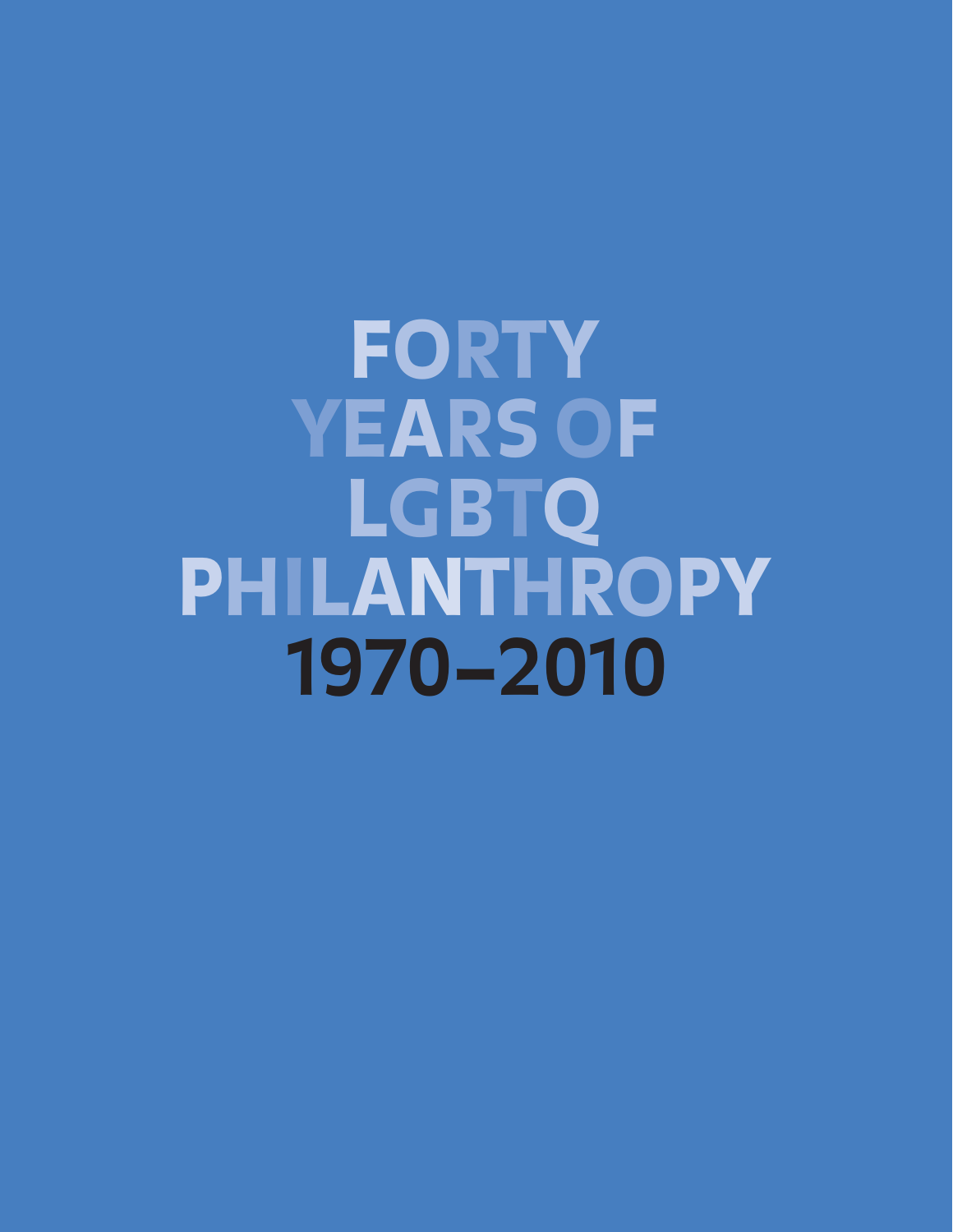FUNDERS FOR LGBTQ ISSUES seeks to mobilize philanthropic resources that enhance the well-being of lesbian, gay, bisexual, transgender and queer communities, promote equity, and advance racial, economic and gender justice.

### ACKNOWLEDGMENTS

Author Anthony Bowen

Editor

Bryan E. Glover

Research Anthony Bowen

Nancy Cunningham Karen Zelermyer

Design

Piper Murakami

FUNDERS FOR LGBTQ ISSUES would like to thank Anthony Bowen, the author of this report, for all his efforts to document the history of LGBTQ philanthropy. We would like to thank the funders who agreed to be interviewed for this project, compiled and contributed their historical LGBTQ grants data, and led the field forward during the last 40 years. This publication would not have been possible without them. We also thank the Foundation Center and the staff at Indiana University's Joseph and Matthew Payton Philanthropic Studies Library for their support in gathering data for this report. Finally, we thank GuideStar USA for their nearly 20 years of making foundation tax records easily accessible to the public.

### FUNDERS FOR LGBTQ ISSUES STAFF

Bryan E. Glover Communications Officer

N. Ordover Program Director

Marvin Webb Operations Manager

Karen Zelermyer President and CEO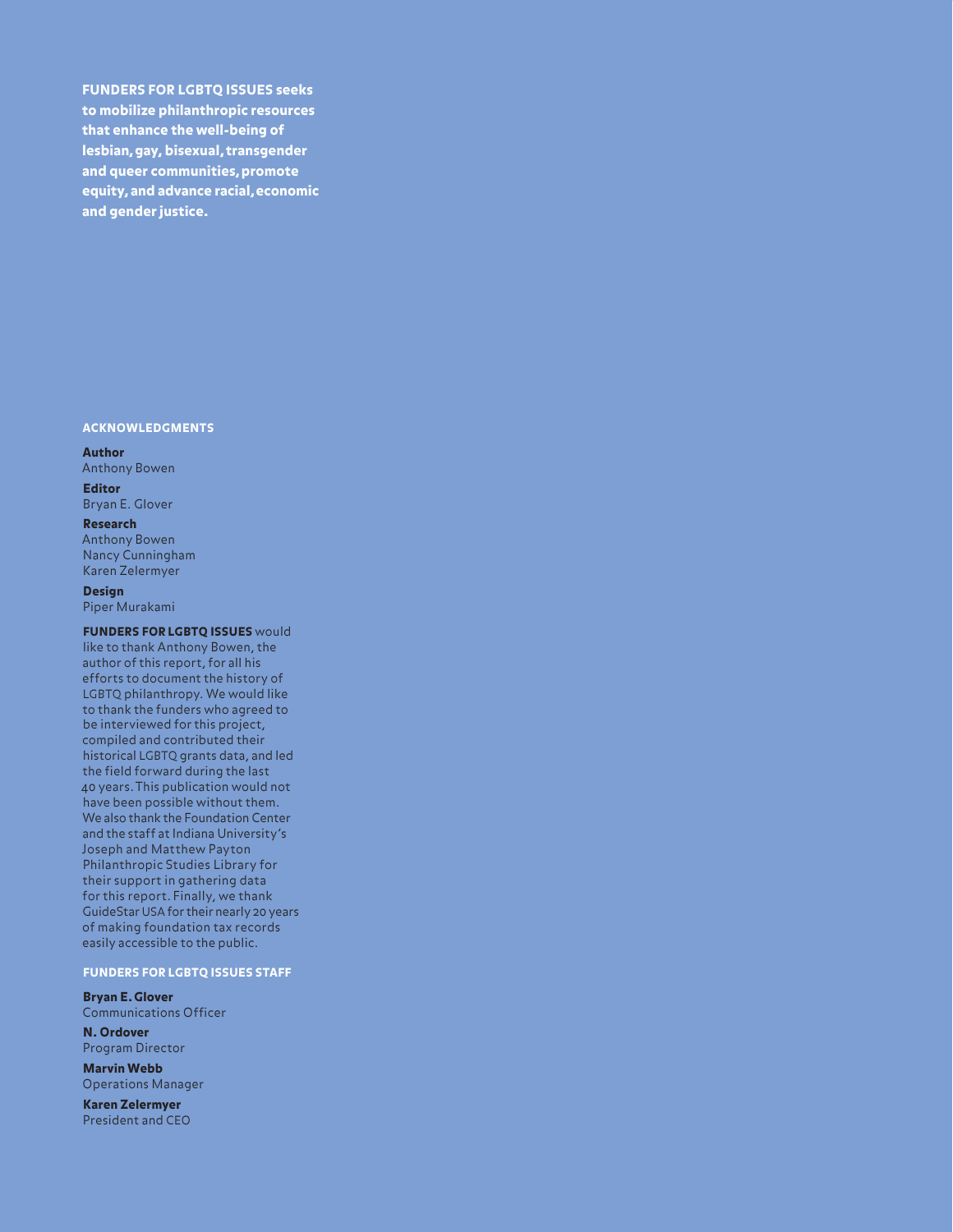### DEAR FRIENDS AND COLLEAGUES,

As we begin 2012, Funders for LGBTQ Issues is excited to mark our thirtieth anniversary. We were founded in 1982 at the annual conference of the National Network of Grantmakers, when a small group of funders met to discuss how philanthropy could better support lesbian and gay issues. We have come into our own since then as a fully staffed organization with an effective and committed board of directors and staff, a history of successful initiatives (which includes the National Lesbian and Gay Community Funding Partnership and the LGBTQ Racial Equity Campaign) and an annual grantmakers retreat reflecting both our growth and the growth of the lesbian, gay, bisexual, transgender and queer (LGBTQ) philanthropic sector.

In thinking about how we could best commemorate our anniversary, we decided that providing a historical overview of the field would serve as a highly relevant and useful endeavor. We have released annual tracking reports of United States-based foundation funding for LGBTQ issues for every year since 2002. Inspired by these reports, this publication reviews and analyzes grantmaking for LGBTQ issues from 1970, when the first known LGBTQ grant was awarded, to 2010. To add depth to the grants data, we have created a narrative capturing some of the highlights of our philanthropic movement, including glimpses of some of the grantmakers who have helped shape the first 40 years of LGBTQ grantmaking. The review is divided into seven eras that highlight key moments or trends that shaped the development of LGBTQ philanthropy.

Institutions of all kinds, including community, public, private and corporate foundations, have all contributed to the diverse streams of funding for our movement. As you will see, 799 different institutional grantmakers invested more than \$771 million in LGBTQ issues between 1970 and 2010. Through nearly 36,000 grants, these funds have gone to almost 6,000 different organizations working in 117 countries. As the increasing visibility of the LGBTQ community over the past decade would suggest, 86 percent of these dollars were awarded in the latter 10 years.

We offer this publication with deep respect for all the individuals and institutions that have been a part of this history. We hope it will be used to reflect on the progress we have made during the first 40 years of LGBTQ funding and to envision the opportunities for improving the lives of the entire LGBTQ community in the years ahead.

In Solidarity,

Kaver

**Karen Zelermyer** President and CEO January 2012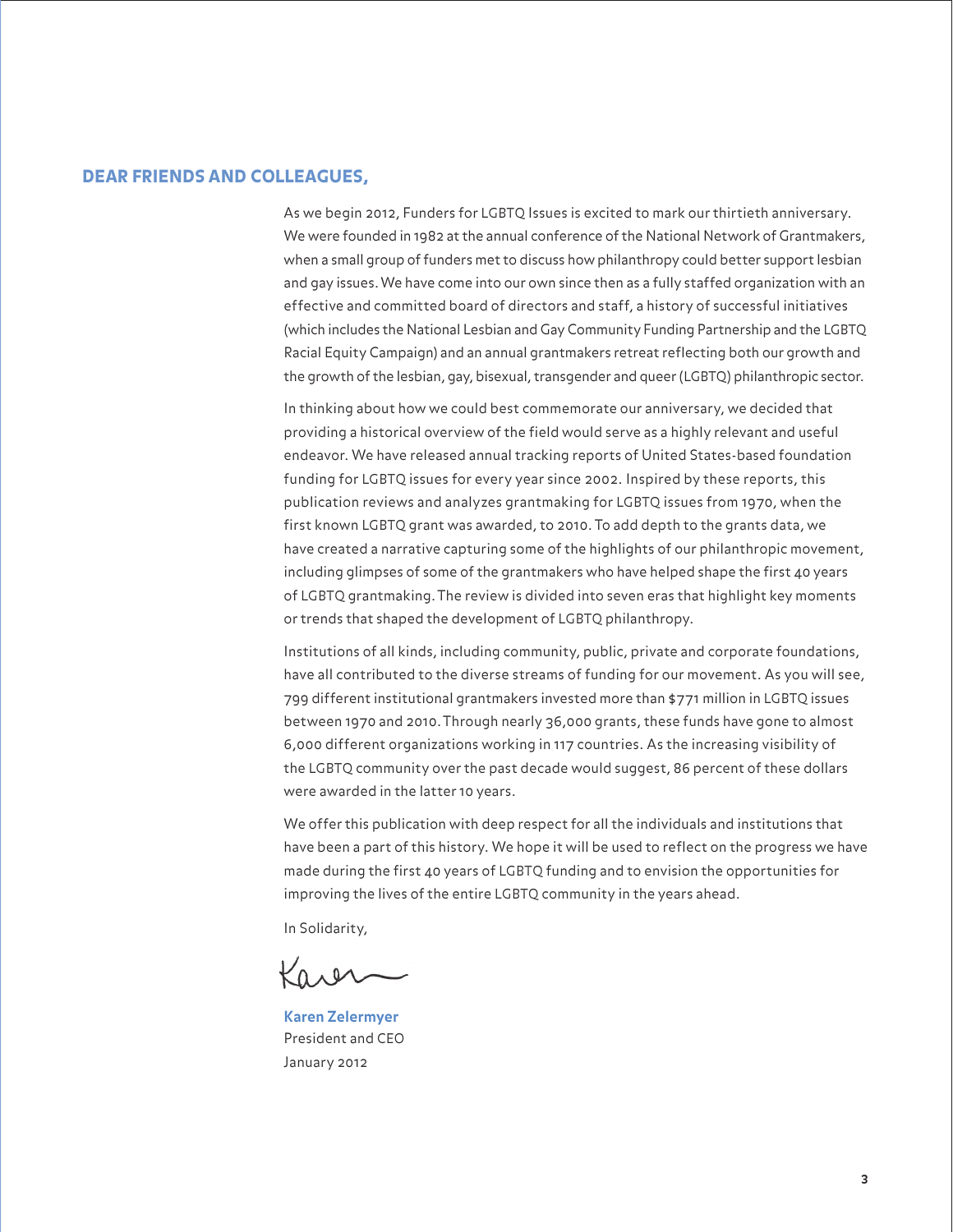## TOP TEN U.S.LGBTQ GRANTMAKERS **1970–2010**

| <b>BY DOLLARS</b>                | <b>CITY</b>       | <b>TOTAL DOLLARS</b> |
|----------------------------------|-------------------|----------------------|
| Anonymous Funders <sup>1</sup>   |                   | \$90,089,279         |
| Arcus Foundation                 | Kalamazoo, MI     | \$77,935,323         |
| Gill Foundation                  | Denver, CO        | \$66,319,272         |
| Evelyn and Walter Haas, Jr. Fund | San Francisco, CA | \$46,601,406         |
| Ford Foundation                  | New York, NY      | \$46,123,135         |
| H. van Ameringen Foundation      | New York, NY      | \$25,296,700         |
| Pride Foundation                 | Seattle, WA       | \$22,503,848         |
| Horizons Foundation              | San Francisco, CA | \$21,704,359         |
| Tides Foundation                 | San Francisco, CA | \$18,137,374         |
| California Endowment             | Los Angeles, CA   | \$16,344,343         |

| <b>BY GRANTS</b>                       | <b>CITY</b>       | <b>TOTAL GRANTS</b> |
|----------------------------------------|-------------------|---------------------|
| Horizons Foundation                    | San Francisco, CA | 4,357               |
| Astraea Lesbian Foundation for Justice | New York, NY      | 2,859               |
| Gill Foundation                        | Denver, CO        | 2,208               |
| Pride Foundation                       | Seattle, WA       | 1,829               |
| Equity Foundation                      | Portland, OR      | 1,100               |
| <b>Stonewall Community Foundation</b>  | New York, NY      | 817                 |
| Arcus Foundation                       | Kalamazoo, MI     | 774                 |
| Tides Foundation                       | San Francisco, CA | 754                 |
| David Bohnett Foundation               | Beverly Hills, CA | 751                 |
| Wells Fargo Foundation                 | San Francisco, CA | 717                 |
|                                        |                   |                     |

<sup>1</sup> It should be noted in charts and graphs that "Anonymous" refers to an unidentified number of funding sources.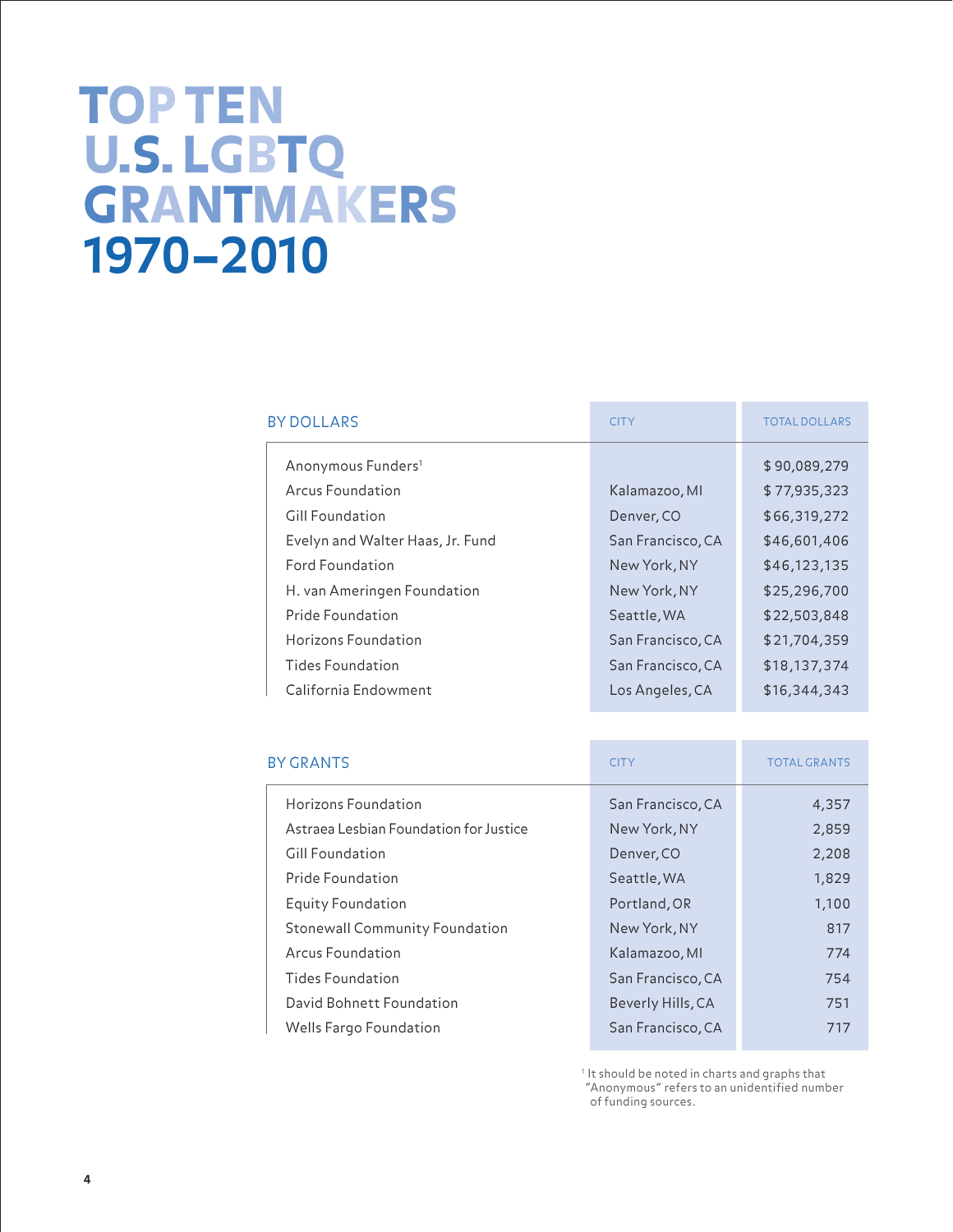### HISTORICAL REVIEW

- **Visibility: [Philanthropic Support Generated on Both Coasts,](#page-5-0) 1970-1976** In post-Stonewall America, progressive-minded foundations provide early support to health organizations serving lesbians and gays on the East and West coasts. Several funders, including RESIST and the Hugh Hefner Foundation, support national civil rights organizations.
- **8 Support from Within:** [Lesbian and Gay Foundations Emerge,](#page-7-0) 1977–1981 The first public and private foundations are created by lesbians and gay men for the benefit of the community. While funding for health service organizations continues to garner the greatest support, funding for local and national community organizing efforts is on the rise.
- **11 Civil Rights:** Increased Support for Legal Protections and [the First Philanthropic Response to AIDS,](#page-10-0) 1982–1984 With the onset of the AIDS pandemic, Horizons Foundation leads a handful of foundations that provided funding for early research and hospital care for people with HIV and AIDS. The bulk of funding during this time goes toward efforts to increase civil rights at the local and national levels, combat homophobia and violence, and encourage community building.
- **13 Urgent Matters:** Mainstream Foundations [Emerge as Allies to Combat AIDS and Homophobia,](#page-12-0) 1985–1993 The devastating effects of the AIDS crisis lead some of the community's most significant allies, such as the Mertz Gilmore and Levi Strauss Foundations, to start supporting lesbian and gay issues. The first grants to support lesbian and gay people overseas and in the United States' military are also made.
- 15 **[Individuals Step Forward:](#page-14-0)** Lesbian and Gay Donors [Generate Community and National Impact,](#page-14-0) 1994–1999 Using wealth generated from the tech boom of the 1990s, donors such as Tim Gill and David Bohnett create private foundations to support a variety of lesbian and gay issues. The National Lesbian and Gay Community Funding Partnership galvanizes mainstream community foundations and individual donors to support local lesbian and gay organizations.
- **18** Growing Impact: [LGBTQ Philanthropy Matures,](#page-17-0) 2000–2006 Nearly half of all grants for LGBTQ issues between 1970 and 2010 are awarded during this six-year period. The early- and mid-2000s sees an increased collaboration among foundations to support a variety of issues, including marriage equality and safe schools.
- **21** Intersectionality: [Expanding Philanthropic Horizons,](#page-20-0) 2007–2010 LGBTQ funders increasingly recognize the need to support the community's most marginalized populations. Support for communities of color and transgender/gender nonconforming communities increases, as does collaboration with other progressive movements.
- **24** [A Look Ahead](#page-23-0)
- **26** [Detailed Findings](#page-25-0)
- **37** [APPENDIX A](#page-36-0) Methodology
- **39** [APPENDIX B](#page-38-0) LGBTQ Grantmakers in the U.S.,1970–2010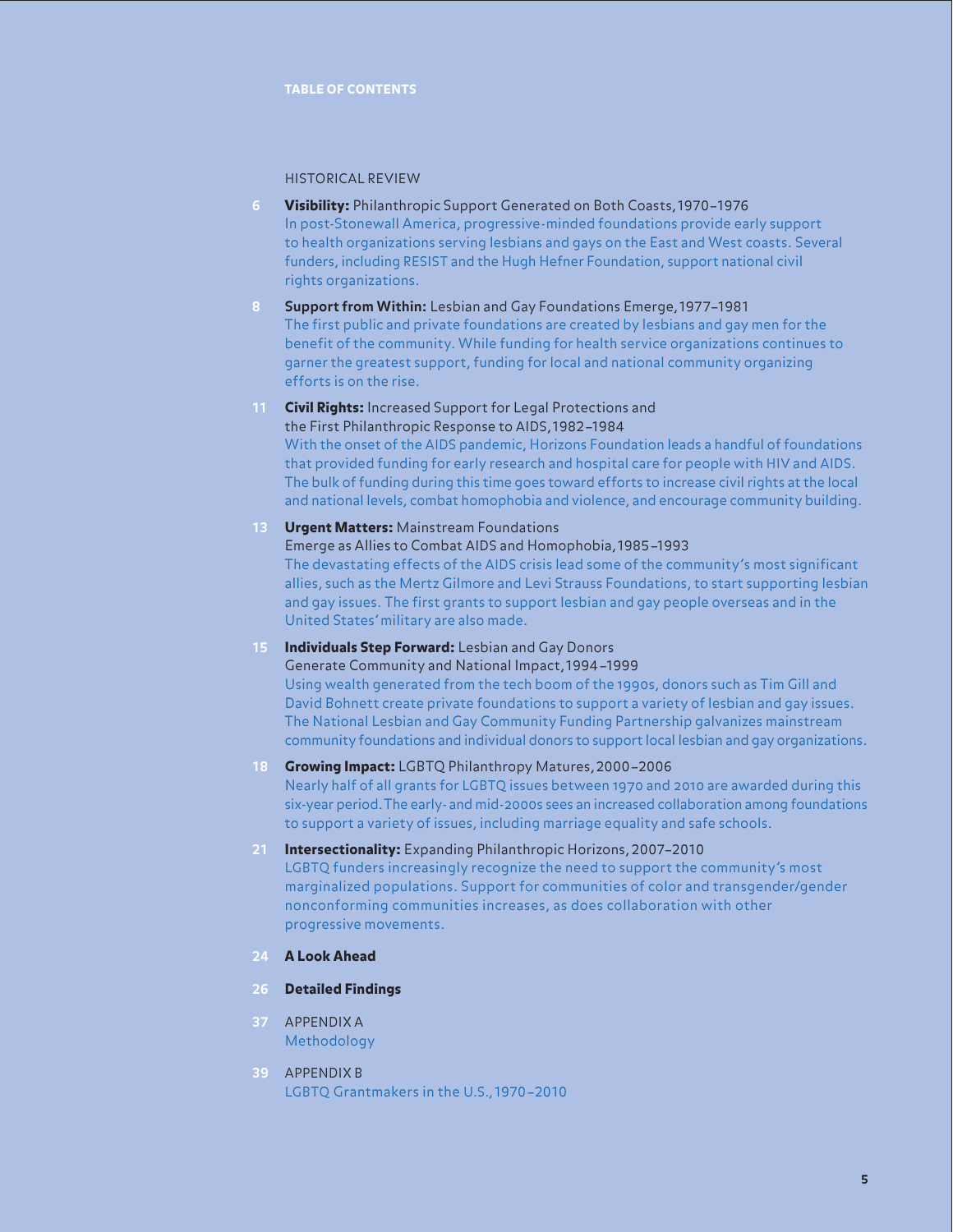<span id="page-5-0"></span>**1970–1976** While it is sometimes too easy to start a history of the LGBTQ movement with the Stonewall Inn riots of 1969, they do serve as an appropriate baseline when discussing foundation funding for LGBTQ issues. $^2$ By 1969, there were approximately 50 lesbian and gay organizations in the United States, none of which had received any foundation support. $^3$  The community had achieved a number of judicial gains regarding police harassment and employment discrimination, yet by the end of the 1960s there were no openly lesbian and gay politicians and only one state had decriminalized homosexual sex.<sup>4</sup> The little funding lesbian and gay organizations received came from within the community.

## WISIDEN PHILANTHROPIC SUPPORT GENER SUPPORT GENERATED ON BOTH COASTS

It was not until 1970 that any lesbian and gay organization received funding from a foundation. With the Stonewall riots and other highly visible protests, such as the demonstration at the 1970 annual conference of the American Psychiatric Association in San Francisco by the Gay Liberation Front (a national network of radical lesbian and gay activists), lesbians and gay men began using in earnest the liberationist strategies modeled by other movements. Spurred by what became the annual pride parade in New York City, the New York Times published its first major article on the newly energized movement on July 5, 1970, entitled, "The 'Gay' People Want Their Rights."

It was against this historical backdrop that one Massachusetts-based foundation with a history of supporting grassroots and activist groups, RESIST, noted the potential of the Gay Liberation Front to advance the lesbian and gay movement. RESIST awarded the Gay Liberation Front two grants, one in 1970 and the other in 1971.<sup>5</sup> By 1971, the Gay Liberation Front had chapters in New York City, Atlanta, Boston, Chicago, Iowa City, Los Angeles and several other cities.<sup>6</sup> While these were the organization's only grants from an institutional funder, they were only the beginning for RESIST. Founded in 1967 to support opposition to the Vietnam War, RESIST quickly became a national public funder investing in an array of social, economic and environmental movements. $^7$  Since its catalytic grant in 1970, <code>RESIST</code> has awarded 262 grants of nearly \$300,000 to LGBTQ organizations, particularly those run by people of color and those intersecting with other social justice concerns.

- <sup>2</sup>A note on identity usage. This publication uses terms to describe the lesbian, gay, bisexual, transgender and queer (LGBTQ) community as they were used during their respective eras. Grant award descriptions were used to identify the relevant terms, such as homosexual, gay, lesbian and gay, queer, LGBT or LGBTQ. The term LGBTQ is used when describing the overall movement from 1970 through 2010.
- <sup>3</sup> Craig Rimmerman, The Lesbian and Gay Movements: Assimilation or Liberation? (Boulder: Westview Press, 2008, p.19).
- <sup>4</sup>Rimmerman, 19.
- <sup>5</sup>The locations and amounts of these grants were unspecified in RESIST's records.
- <sup>6</sup>Rimmerman, 21.
- <sup>7</sup>RESIST, "History," www.resistinc. org/about/history (accessed on August 23, 2011).

### ERA STATISTICS, 1970–1976

\$224,935 in funding from 11 different foundations for nine unique grantees

### TOP FUNDERS

San Francisco Foundation \$99,9 van Ameringen Foundation \$40,0 Hyams Foundation \$27,0 Ellis L. Phillips Foundation \$20.0 Maurice Falk Medical Fund \$16,0

### TOP GRANTEES

| 35  | Pacific Center for Human Growth \$89,935 |          |
|-----|------------------------------------------|----------|
| )00 | <b>Eromin Center</b>                     | \$46,000 |
| 100 | Unitarian Universalist of Boston         | \$30,000 |
| )00 | <b>Counseling Service (MA)</b>           | \$20,000 |
| )00 | <b>Persad Center</b>                     | \$16,000 |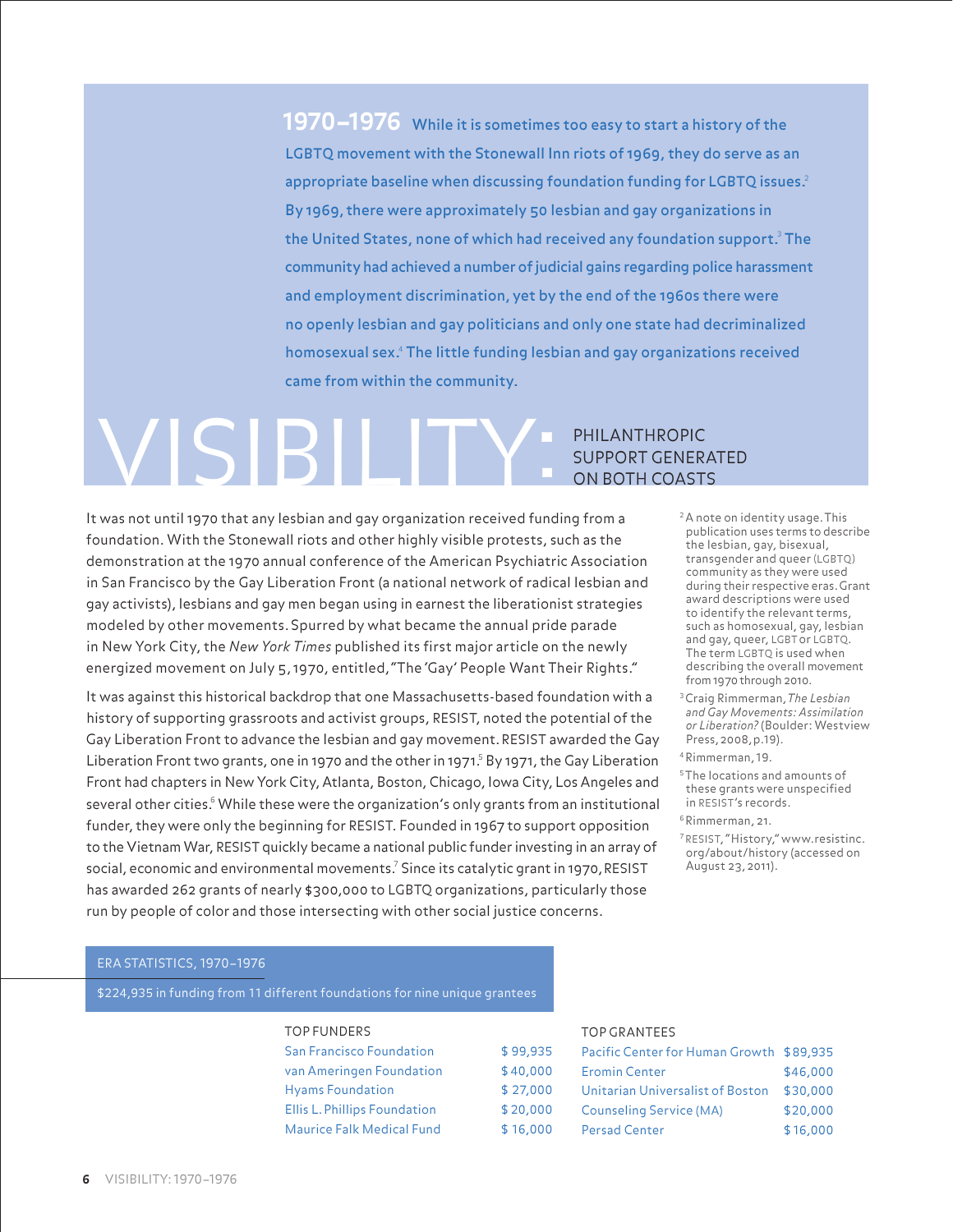But support from RESIST to the Gay Liberation Front was an anomaly compared to other institutional support for lesbian and gay issues during this era. During much of the 1970s, foundation grants went towards health-related lesbian and gay nonprofits on the East and West coasts, particularly counseling and alcohol rehabilitation. Of the 15 foundation grants that could be identified for the period 1970 to 1976, 11 of them were to improve the health of lesbians and gay men. In addition to these health-related grants and those awarded to the Gay Liberation Front, grants were awarded to the Homosexual Information Center (a library and resource center focused on lesbian and gay issues in Universal City, California) and Lambda Legal, the United States' oldest and largest legal organization for LGBTQ people. All of the organizations identified that received funding during this era were located in California, Massachusetts, Pennsylvania or New York.

The first grant for the gay community recorded by the Foundation Center was a 1973 grant for \$16,000 from the Falk Foundation (then the Maurice Falk Medical Fund) to the Persad Center in Pittsburgh for the "development of a counseling program for homosexuals and other sexual minority persons." Other notable grants during this era included \$5,000 from the private New York Foundation to Lambda Legal in 1976 and three grants from the San Francisco Foundation, two of which went to the Pacific Center for Human Growth, a gay health center in Berkeley, California and the other to the Whitman-Radclyffe Foundation, a gay service organization that dealt with drug abuse. The van Ameringen Foundation, founded by the father of noted gay philanthropist Henry van Ameringen, also made its first grant to the community during this era, \$40,000 to the Eromin Center, a Philadelphia-based counseling center for "sexual minorities."

Although the grant history is unclear, notably, the first documented attempt to establish a gay community chest was in Cambridge, Massachusetts in 1974. Otherfund was founded by Ian Johnson and Laura McMurry to serve as a "Gay United Fund." While they received proposals from Daughters of Bilitis, Fag Rag, Fenway Community Health Services, Gay Community News and Homophile Community Health Services, McMurry stated in a 2003 interview that she was unsure if the awards were ever granted because of fundraising difficulties.<sup>8</sup>

The National Gay and Lesbian Task Force made their first appeal to institutional funders immediately following the press conference announcing their launch in October of 1973. The New York Times, in an interview with Dr. Howard Brown, a Task Force co-founder, wrote, "[The Task Force] would probably need to raise \$150,000 a year, which he said it hoped to raise through fundraising appeals among both homosexuals and non-homosexuals and foundations... 'We're a bargain for a foundation right now,' Dr. Brown said. 'They could make a big contribution to civil rights for very little money.' Fund-raising appeals, he said, would stress that 'if you give money, it doesn't prove you're gay.'"<sup>9</sup>Although they did not receive their first foundation grants until the early 1980s, the Task Force, the country's oldest national LGBTQ rights organization, is today the recipient of the most LGBTQ grant dollars in history, having received more than \$42.8 million between 1981 and 2010.

### **GRANTMAKER SPOTLIGHT**

### HUGH HEFNER FOUNDATION

### First LGBTQ Grant: **1974** LGBTQ Support (1970–2010): **29 grants totaling \$78,921**

Based in Chicago, Hugh Hefner established this family-managed corporate foundation 11 years after he created Playboy magazine. The majority of the Foundation's funding has always supported civil liberties and civil rights, with a particular emphasis on organizations that promote open dialogue on diverse and divisive topics.

The Foundation has not been a major financial contributor to the community, but did provide early and critical leadership support to lesbian and gay organizations. While other ally foundations would only award grants to direct-service organizations in the 1970s and early 1980s, the Hugh Hefner Foundation was willing to invest in advocacy work. The Foundation made its first grant to the lesbian and gay community in 1974 to the Homosexual Information Center in California (established in 1968 to stimulate open discussion and understanding of homosexuality). Through 1990, the Foundation would go on to make 15 grants totaling more than \$50,000, including many of the earliest grants to the community's legacy organizations, such as \$500 in 1980 to the Center on Halsted, a lesbian and gay community center in Chicago; \$5,000 to the National Gay and Lesbian Task Force in 1981; \$5,000 to Lambda Legal in 1982; and \$500 to Gay & Lesbian Alliance Against Defamation (GLAAD), an entertainment-industry watchdog organization, in 1988. It continued to support the Center on Halsted, Lambda Legal and the Los Angeles Gay & Lesbian Center through 2008.

<sup>&</sup>lt;sup>8</sup> Rachel Dwyer and The History Project, "Finding Aid: Laura McMurry Papers," www.historyproject. org/Downloads/Coll17LauraMcMurry.pdf (accessed on August 24, 2011).

<sup>9</sup>Ralph Blumenthal, "Homosexual Civil-Rights Group Is Announced by Ex-City Aide," New York Times, October 16, 1973.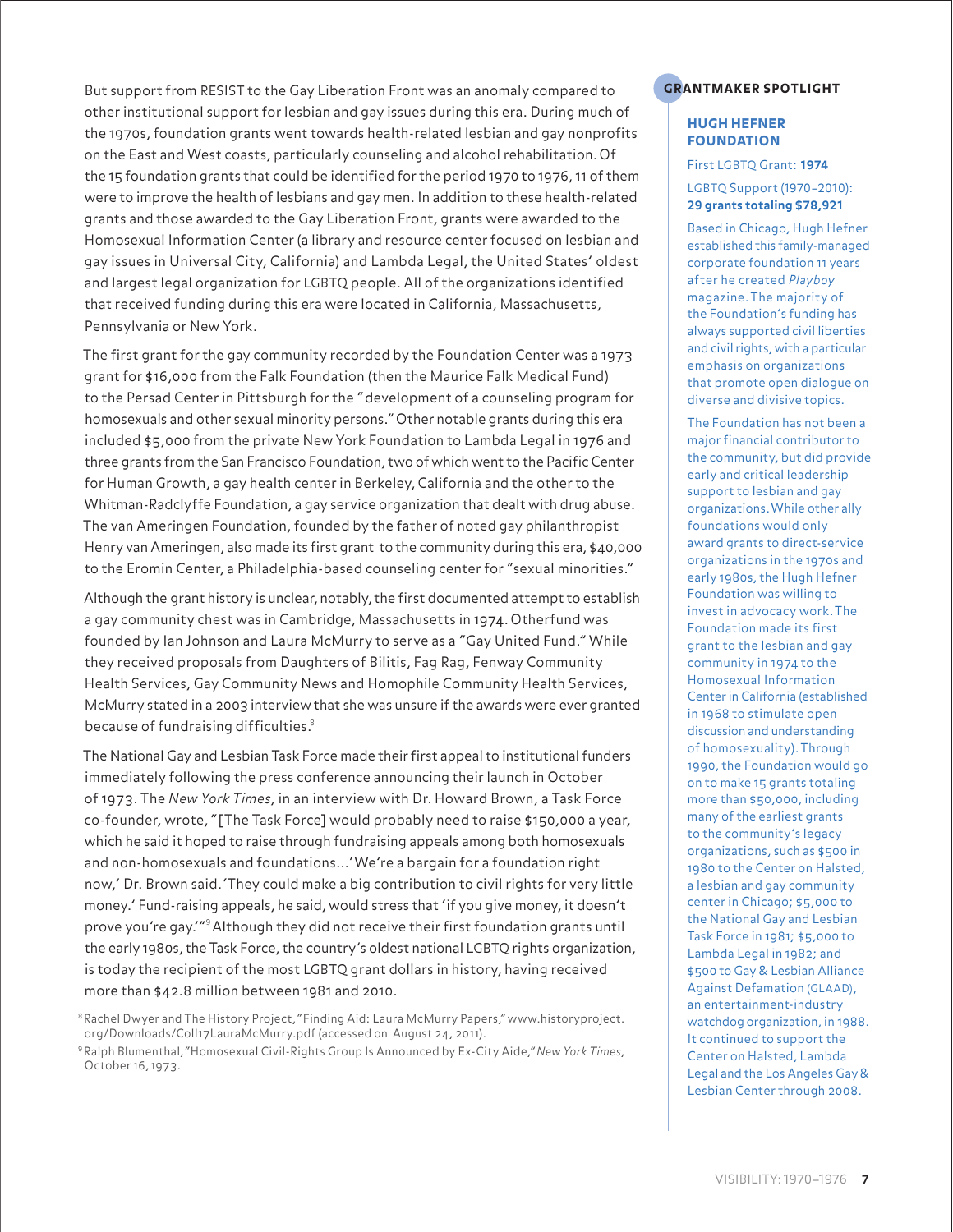<span id="page-7-0"></span>**1977–1981** By 1977, gay men and lesbians were marching every June in major U.S. cities to commemorate the Stonewall riots, a national lesbian and gay civil rights bill was introduced in Congress, the Los Angeles Gay & Lesbian Center had received more than \$1 million in federal grant funding for public health services and Kathy Kozachenko had become the first openly gay person to be elected to public office in the country, winning a seat on the Ann Arbor City Council in 1974.<sup>10</sup> Although most lesbian and gay philanthropy in the late 1970s and early 1980s (73%) continued to focus on direct service health issues, this era saw an increase in policy oriented grants on the national and regional level and in civil rights activities. Additionally, a number of long-standing progressive foundations awarded their first lesbian and gay grants, including the Liberty Hill Foundation, Ms. Foundation for Women and the North Star Fund. Lesbian and gay youth received the largest percentage of dollars during this period, and Black and White Men Together of New York City was the first organization serving gay people of color to receive a foundation grant: \$1,000 from the North Star Fund in 1980. Most importantly, this era birthed the first foundations specifically for lesbian and gay concerns.

## LESBIAN AND GAY FOUNDATIONS EMERGE SUPPORT FROM WITHIN:

The first two lesbian and gay foundations in the world were the Astraea Lesbian Foundation for Justice (originally the Astraea Foundation), founded in 1977, and Horizons Foundation (originally the Golden Gate Business Association Foundation), founded in 1980. Together, these funders, based in New York City and San Francisco, respectively, have been leaders in the philanthropic sector locally, nationally and internationally. In addition to the more than \$38 million they have invested in LGBTQ issues, both organizations have provided essential seed funding to innovative organizations, offered invaluable consulting to other funders and pushed the field forward on a myriad of issues.

Astraea was started by a small group of diverse feminists who saw a need for a multi-racial, multi-class women's foundation that could support women, specifically lesbians and women of color. From its very first round of grants in 1978, the Foundation has filled a variety of gaps in the larger social justice movement by working at the intersections of gender, race, class and culture. Among its major achievements are being a founding member of both Funders for LGBTQ Issues and the Women's Funding Network, creating a lesbian writers fund in 1991, and establishing the groundbreaking International Fund for Sexual Minorities

<sup>10</sup> Mark Thompson, Long Road to Freedom: The Advocate History of the Gay and Lesbian Movement, (New York: St. Martin's Press, 1994: pp. 97-144).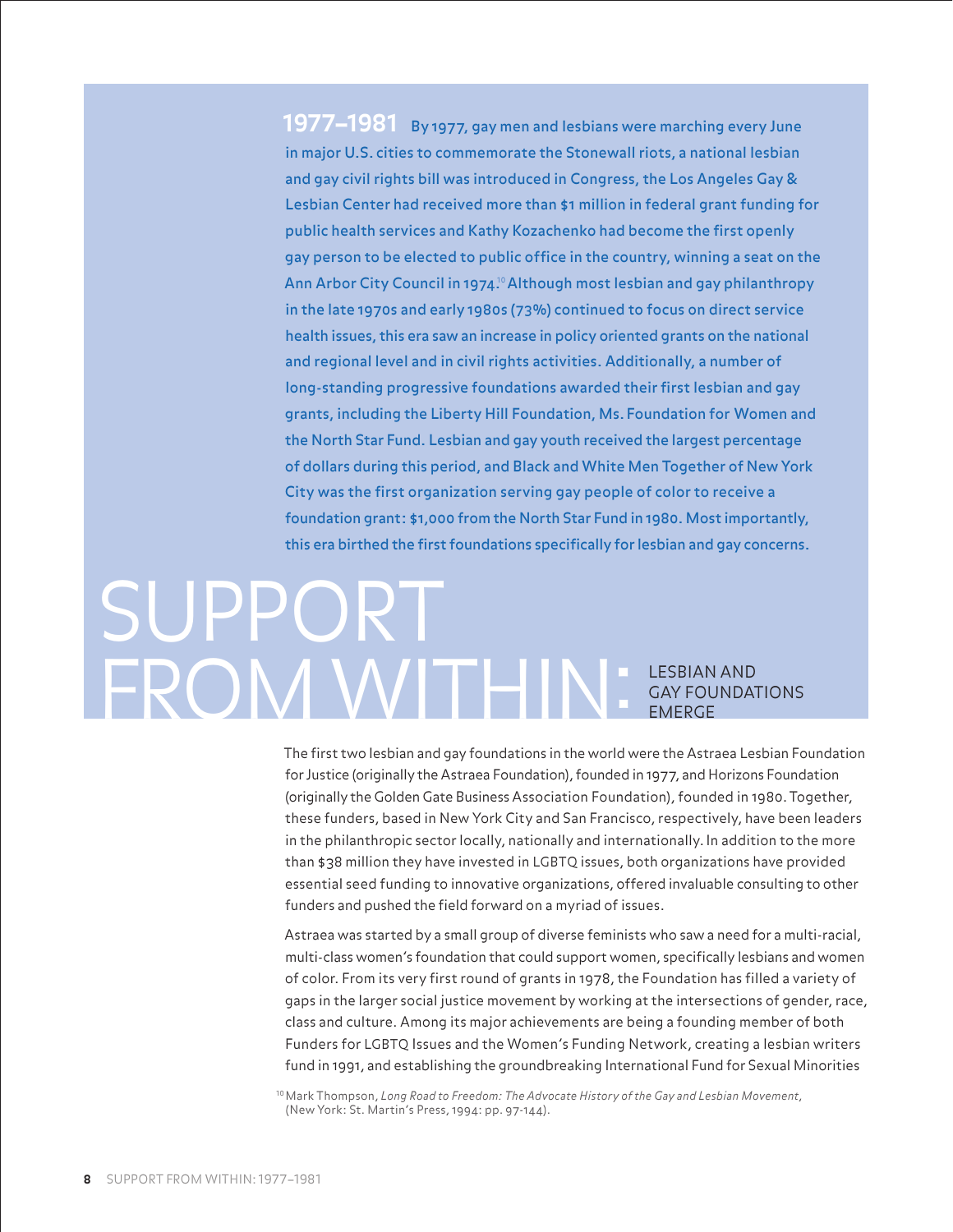in 1996. Today, Astraea remains the only public foundation supporting national and international lesbian, gay, bisexual, transgender and intersex (LGBTI) communities.

The Horizons Foundation, like several other lesbian and gay foundations established after it, was originally founded as an association of gay-owned businesses whose collective dues and fundraising efforts were distributed to local lesbian and gay nonprofits. Horizons was created after local business leaders lobbied San Francisco's local United Way to increase their funding for lesbian and gay issues. Unsatisfied with the results, these local leaders saw a need for a separate organization, a "gay United Way," to raise and distribute funds. Thus, in 1980 the nation's oldest openly lesbian and gay community foundation was created. Its leaders have subsequently served as mentors to local organizers from across the country hoping to emulate the success of this community foundation.<sup>11</sup> It has also published a number of studies on the motivations and practices of lesbian and gay donors which have helped fundraisers working in all parts of the community.

In 1981, the first private foundations supporting the lesbian and gay communities were established by wealthy gay men and lesbians, including the Howard Gilman Foundation, Newpol Foundation, and the Chicago Resource Center (which went on to become a major funder in the 1980s and '90s—see "Grantmaker Spotlight" page 12). Howard Gilman was the heir of a major paper manufacturer, the Gilman Paper Company. He created the Foundation in 1981 in order to support the arts, animal conservation efforts and medical research.<sup>12</sup> Lesbian and gay issues have also been prevalent in the foundation's grantmaking, with nearly \$300,000 awarded since 1983 for mostly HIV-related causes. The Newpol Foundation was launched by Marlow Cole. Its most significant grantees

<sup>11</sup> Horizons Foundation, 2004 Annual Report, (San Francisco: Horizons Foundation, p.5).

<sup>12</sup> Howard Gilman Foundation, "About Howard Gilman," www.gilmanfoundation.org/gilman/ HOWARDGILMAN\_ PDF.pdf (accessed on October 2, 2011).

13 While Horizons Foundation has awarded 4,357 grants for \$21,704,359 to LGBTQ issues in its history, only 1,781 grants totaling \$9,607,910 were available from historic records to be coded individually for this research. Thus, the remaining \$12,096,449 representing 2,576 grants are not included elsewhere in this publication or its data points, except when listing the overall total grants and dollars Horizons has made since its founding.

| TOP TEN LGBTQ PUBLIC AND<br>COMMUNITY FOUNDATIONS, 1970-2010 | <b>TOTAL</b><br><b>DOLLARS</b><br><b>AWARDED</b> | <b>TOTAL</b><br>GRANTS<br>AWARDED |
|--------------------------------------------------------------|--------------------------------------------------|-----------------------------------|
| <b>Pride Foundation</b>                                      | \$22,503,848                                     | 1,829                             |
| Horizons Foundation <sup>13</sup>                            | \$21,704,359                                     | 4,357                             |
| Astraea Lesbian Foundation for Justice                       | \$16,319,736                                     | 2,859                             |
| <b>Stonewall Community Foundation</b>                        | \$6,401,264                                      | 817                               |
| <b>Point Foundation</b>                                      | \$4,667,192                                      | 387                               |
| <b>Brother Help Thyself</b>                                  | \$1,830,978                                      | 656                               |
| Rainbow Endowment                                            | \$1,199,300                                      | 71                                |
| <b>Equity Foundation</b>                                     | \$1,144,033                                      | 1,100                             |
| <b>Cream City Foundation</b>                                 | $\mathfrak{D}$<br>821,600                        | 284                               |
| <b>PFund Foundation</b>                                      | $\frac{4}{5}$<br>597,401                         | 172                               |
|                                                              |                                                  |                                   |

### ERA STATISTICS, 1977–1981

\$446,883 in funding from 17 different foundations for 37 unique grantees

### TOP FUNDERS

| <b>San Francisco Foundation</b>   | \$160,502 |
|-----------------------------------|-----------|
| <b>Rosenberg Foundation</b>       | \$60.000  |
| van Ameringen Foundation          | \$50.000  |
| <b>Brother Help Thyself</b>       | \$ 30,831 |
| Columbia Foundation               | \$26,000  |
| <b>Hugh Hefner Foundation</b>     | \$23,350  |
| <b>TOP GRANTEES</b>               |           |
| <b>Huckleberry Youth Programs</b> | \$130,000 |
| <b>Eromin Center</b>              | \$67.500  |
| <b>Human Rights Foundation</b>    | \$41.000  |
| Pacific Center for Human Growth   | \$35,000  |
| <b>Pacific Medical Center</b>     | \$26,000  |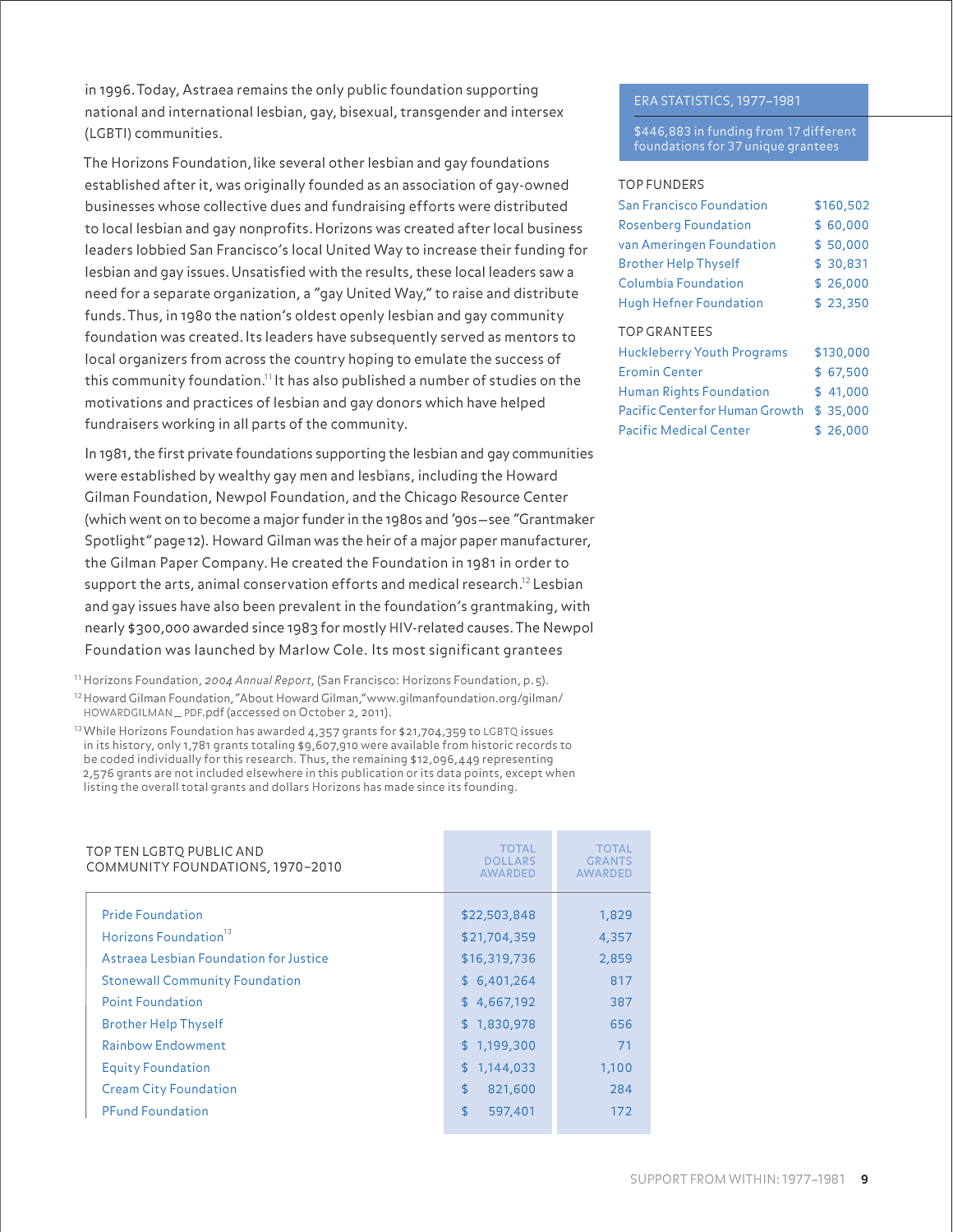### **GRANTMAKER SPOTLIGHT**

### BROTHER HELP THYSELF

First LGBTQ Grant: **1978**

LGBTQ Support (1970–2010): **656 grants totaling \$1,830,978**

Another example of a gay public foundation started in the late 1970s is Brother Help Thyself, which supports Baltimore and Washington, D.C. area lesbian and gay efforts. Brother Help Thyself was established initially as a one-time fundraising event. Its goal in 1978 was to support the Gay Men's VD Clinic (now Whitman-Walker Health) because of the clinic's financial difficulties. Demonstrating the commitment of the lesbian and gay community to support local organizations, it has gone on to raise more than \$2.1 million. Brother Help Thyself has adopted a grassroots community model unique to the foundation sector: community members and organizations (e.g., local lesbian and gay motorcycle, bear, leather and rodeo clubs) are mobilized to raise and pool funds to support the foundation.

have included the National Gay and Lesbian Task Force, Services & Advocacy for GLBT Elders (SAGE), the nation's largest advocate of lesbian and gay seniors, and In the Life, a public television series that reports on LGBTQ issues and culture.

In addition to foundations created and funded by lesbians and gay men, progressive and women's foundations have also played an important role in the LGBTQ movement, particularly in supporting local grassroots organizations. One of the first grants for lesbian and gay issues from a progressive foundation came in 1980 from the North Star Fund, which in its second year of funding, awarded \$2,000 to the Lesbian Mother Custody Center (which also received \$850 that year from Astraea). Women's foundations across the country have awarded more than \$11 million to LGBTQ issues, much of which has gone to local grassroots projects that might not have otherwise received institutional support, and some women's foundations have created specific funds for lesbian-related issues. (Collectively, progressive and women's foundations invested more than \$19.7 million in LGBTQ issues between 1970 and 2010.)

During this time, foundations also awarded the first grants to what would later become some of the biggest LGBTQ institutions in the country: the Center on Halsted (\$500 in 1980 from the Hugh Hefner Foundation), National Center for Lesbian Rights (\$10,000 in 1977 from the Berkeley Women's Law Foundation), SAGE (\$20,000 in 1980 from the New York Community Trust) and Whitman-Walker Health, a health services organization in Washington, D.C. (\$3,162 in 1978 from Brother Help Thyself).

In 1979, the American Civil Liberties Union (ACLU) founded the National Gay Rights Project, a program that has been critical in winning lesbian and gay legislative and judicial achievements at the state level and has also been a major grantee of the movement. The ACLU and its local affiliates have received nearly \$16 million since 1985 to advocate for lesbian and gay equality.<sup>14</sup>

<sup>14</sup>Thompson, p. 181.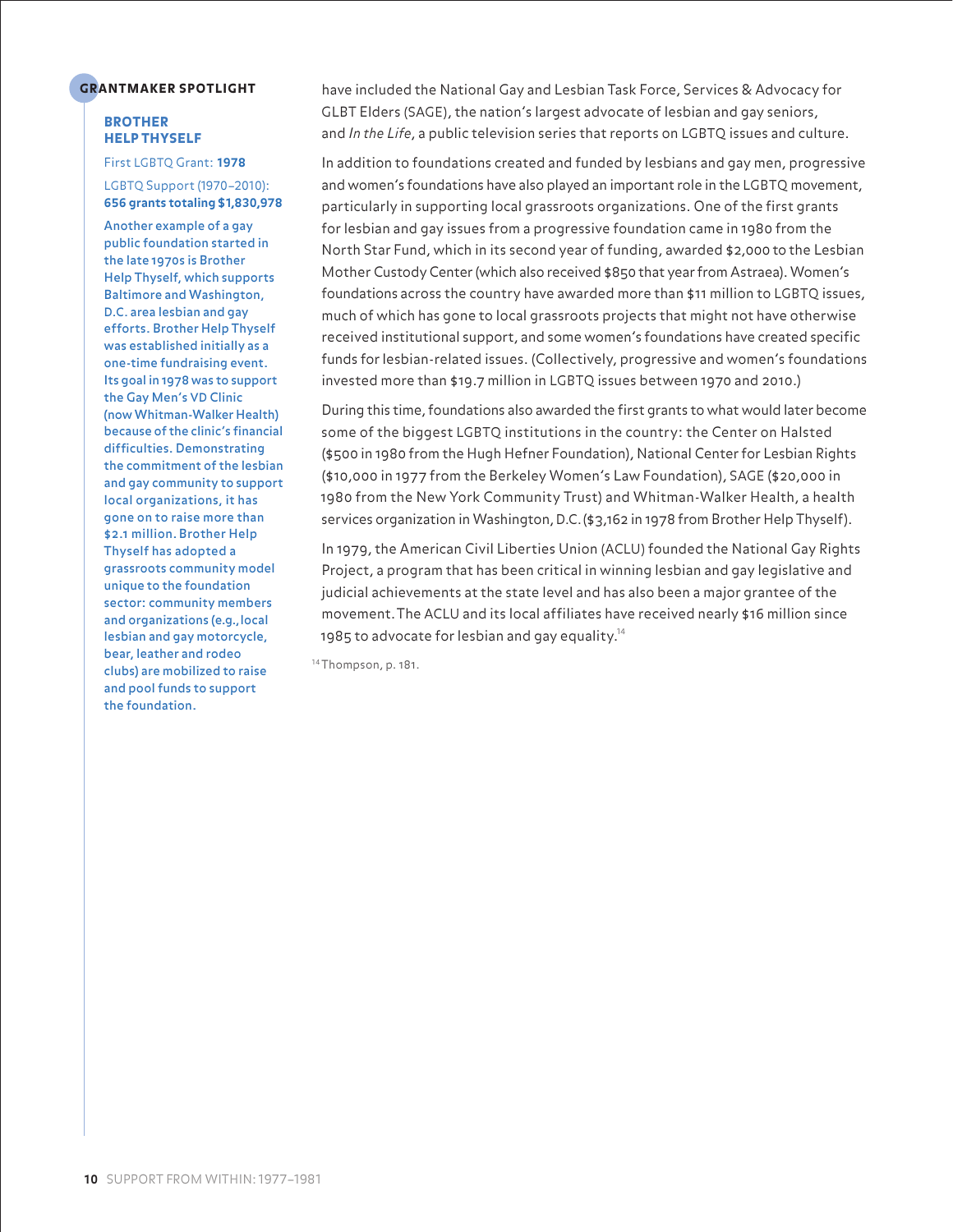<span id="page-10-0"></span>**1982–1984** While the late 1970s may have been a time for the movement to build its capacity to tackle a number of issues facing lesbians and gay men, the 1980s were defined in many ways by the community's response to the HIV/AIDS pandemic. Support from lesbian and gay and allied foundations would prove critical to providing early and desperately needed support for public education efforts, direct care and services, research, testing, and advocacy for state and federal action. This was also the era during which a small group of grantmakers came together as the first formal group of lesbian and gay individuals in philanthropy.

## INCREASED SUPPORT FOR LEGAL PROTECTIONS AND<br>THE FIRST PHILANTHROPIC THE FIRST PHILANT

Discussion in the media of "gay cancer," a "new pneumonia," "GRID (gay-related immune deficiency)" and the "4Hs" (homosexuals, heroin users, Haitians, and hemophiliacs) began in the summer of 1981 with a report by the Centers for Disease Control regarding five gay men in Los Angeles. By the end of that year, six men in New York City, including Paul Rapoport (see "Grantmaker Spotlight" page 23) had come together to create Gay Men's Health Crisis, the world's first provider of HIV/AIDS services and largest recipient of foundation funds for lesbian and gay issues in the 1980s.

In 1982, Horizons Foundation made the first known AIDS-related grant to support the Kaposi's Sarcoma Research and Education Foundation (now San Francisco AIDS Foundation). In its twenty-fifth anniversary report, Horizon recalled how this grant came to be made:

<sup>15</sup>Horizons Foundation, 2004 Annual Report, (San Francisco: Horizons Foundation, pp. 5-7).

### ERA STATISTICS,1982–1984

\$1,386,787 in funding from 25 different foundations for 170 unique grantees

### TOP FUNDERS

| <b>Chicago Resource Center</b>                     | \$839,024    |
|----------------------------------------------------|--------------|
| <b>New York Community Trust</b>                    | \$106,000    |
| San Francisco Foundation                           | \$90.000     |
| van Ameringen Foundation                           | \$<br>90.000 |
| <b>Brother Help Thyself</b>                        | \$<br>59.683 |
| <b>TOP GRANTEES</b>                                |              |
| <b>Eromin Center</b>                               | \$131,000    |
| New York Hospital-Cornell<br><b>Medical Center</b> | \$<br>86,000 |
| <b>Georgians Opposed</b>                           |              |
| to Archaic Laws                                    | \$75,000     |
| PFLAG and local chapters                           | \$<br>46.608 |
| <b>Whitman-Walker Health</b>                       | \$<br>36.417 |

Helen Schietinger, the part-time nurse-coordinator of the Kaposi's Sarcoma Clinic [at the University of California San Francisco], contacted us for funding when there was nowhere else

> to turn, including the university itself. That same year, we gave the Kaposi's Sarcoma Research and Education Foundation (later the San Francisco AIDS Foundation) a grant for their first newsletter, an early source of up-to-date, reliable information on the epidemic for healthcare professionals, the media, those who had been infected, and the "worried well." In their application, the KS Foundation underscored the importance of the project by noting that "approximately 650 cases of Acquired Immune Deficiency Syndrome diseases have been identified across the country, and new cases are being identified at the rate of three per day." These grants were the first time any foundation in the U.S. had supported an AIDS service provider.<sup>15</sup>

> Subsequent HIV/AIDS-related grants totaling nearly \$200,000 were made in 1983 around the country by Brother Help Thyself, the Charles A. Dana Foundation, the Chicago Resource Center, the Eugene and Agnes E. Meyer Foundation, the Howard Gilman Foundation, the Louis Calder Foundation, the Morris Goldseeker Foundation, New York Community Trust and the San Francisco Foundation. Of all the HIV/AIDS funding that was awarded in the early 1980s, more than 30 percent came from lesbian and gay foundations.

Reflecting on the significance of the AIDS pandemic to philanthropy and early lesbian and gay organizing efforts, Stephen Foster, president and CEO of the Overbrook Foundation (a New York-based family foundation) noted that when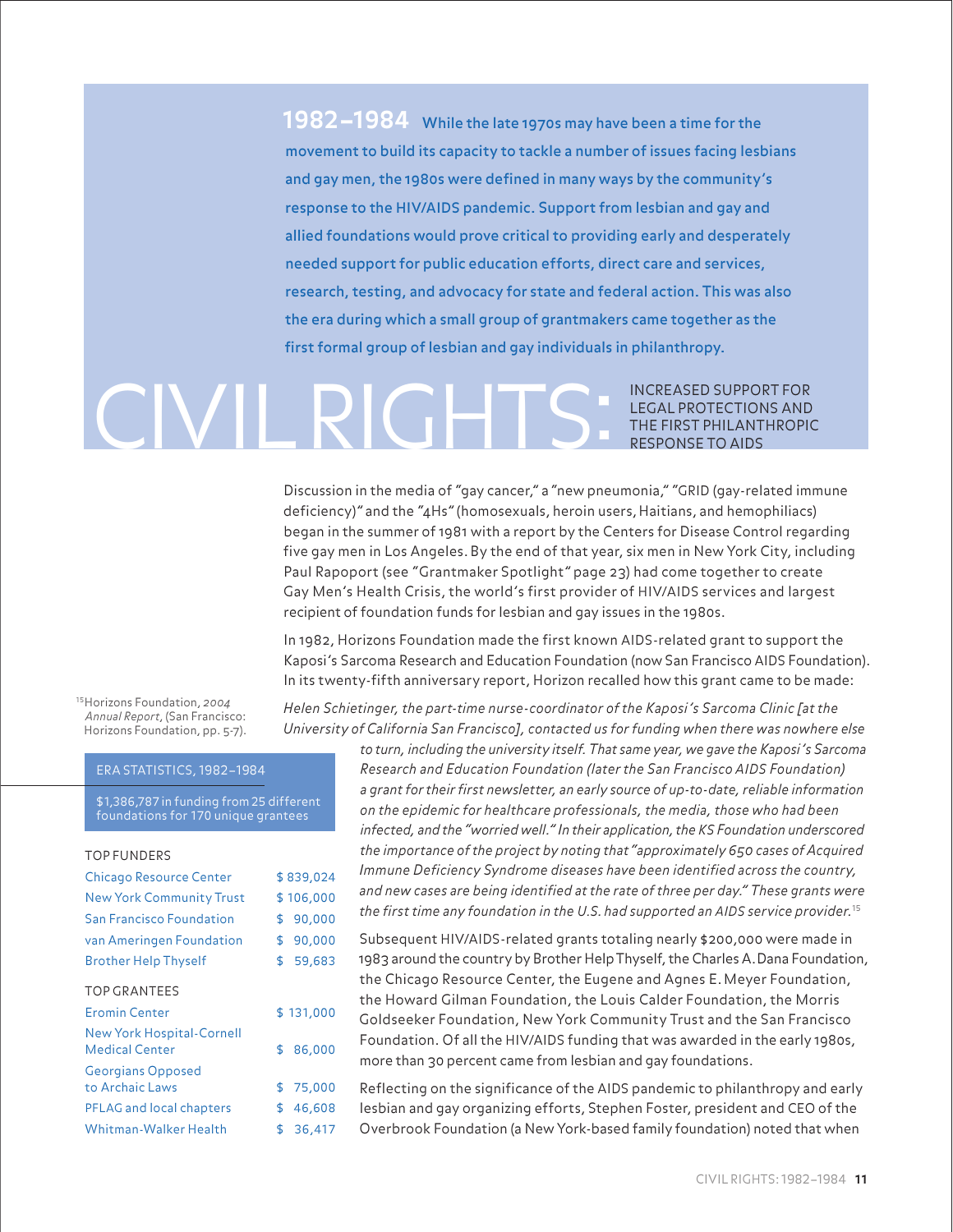### **GRANTMAKER SPOTLIGHT**

### CHICAGO RESOURCE CENTER

First LGBTQ Grant: **1983**

### LGBTQ Support (1970–2010): **707 grants totaling \$4,056,403**

The Chicago Resource Center, founded by Richard and Thomas Dennis of Chicago in 1981, was a significant funder in the 1980s and 1990s for lesbian and gay advocacy efforts and domestic violence prevention across the country. Mary Ann Snyder, the Center's executive director, was also involved in initial efforts to organize lesbian and gay philanthropy, and was an early leader of the Working Group on Funding Lesbian and Gay Issues. Wingspan, a lesbian and gay community center in Arizona; the Gerber/Hart Library, an LGBTQ archive in Chicago; and the National Organization of Gay and Lesbian Scientists and Technical Professionals all credit the foundation for providing critical early support.

Although the Chicago Resource Center closed in 2005, its contributions to the field were significant. It provided funding for the landmark Bowers vs. Hardwick case to go before the Supreme Court; was the first private foundation to support lesbian and gay people of color; sponsored lesbian health surveys in the 1980s; and made investments in more than 15 documentaries exploring lesbian and gay life and AIDS. Its Chicago-based roots led it to fund many lesbian and gay nonprofits in the Midwest, Rockies and South, three areas of the country that have continuously been underfunded. Close to \$1.9 million (46%) of the grants awarded over the foundation's lifetime went to organizations in these regions.

| TOP TEN GRANTMAKERS SUPPORTING RELIGIOUS<br>INCLUSION OF LGBTQ PEOPLE, 1970-2010 | <b>TOTAL</b><br><b>DOLLARS</b><br><b>AWARDED</b> | <b>TOTAL</b><br>GRANTS<br><b>AWARDED</b> |
|----------------------------------------------------------------------------------|--------------------------------------------------|------------------------------------------|
| <b>Arcus Foundation</b>                                                          | \$10,609,048                                     | 101                                      |
| Evelyn and Walter Haas, Jr. Fund                                                 | \$9.552.825                                      | 78                                       |
| <b>Ford Foundation</b>                                                           | \$2,187,000                                      | 12                                       |
| <b>Gill Foundation</b>                                                           | \$1,473,086                                      | 55                                       |
| <b>Anonymous Funders</b>                                                         | \$1,295,000                                      | 9                                        |
| E. Rhodes & Leona B. Carpenter Foundation                                        | \$1,250,000                                      | 16                                       |
| H. van Ameringen Foundation                                                      | \$<br>276.000                                    | 9                                        |
| Liberty Hill Foundation                                                          | $\mathfrak{D}$<br>211,500                        | q                                        |
| <b>Kevin J. Mossier Foundation</b>                                               | $\mathbf{S}$<br>196,275                          | 5                                        |
| <b>Tides Foundation</b>                                                          | \$<br>142,600                                    |                                          |
|                                                                                  |                                                  |                                          |

he started attending Council on Foundations meetings in the 1980s, the few gatherings for lesbian and gay grantmakers were only for social purposes. "The huge turning point for the LGBT movement was the AIDS epidemic. It brought foundations into contact with lesbian and gay people, which led to familiarity and understanding. It helped increase the visibility of the lesbian and gay part of the country. Finally, it gave gay men and lesbians inside philanthropy an opportunity to become internal advocates for equality."<sup>16</sup>

By 1982, foundations had invested close to \$900,000 in lesbian and gay issues, most of which (76%) came from 11 different funders. It was in this context that a small group of individuals working in philanthropy met at the annual conference of the National Network of Grantmakers (NNG), a home for progressive and social justice funders, to discuss how the field could better support lesbian and gay issues. The group became an official part of NNG and adopted the name the Working Group on Funding Lesbian and Gay Issues.

The Ms. Foundation for Women awarded the Working Group its first grant in 1984 to research philanthropic support for lesbian issues. The following year, the Working Group published the findings and released a report to approximately 5,000 funders and nonprofit organizations. In 2001, the Working Group incorporated and became Funders for Lesbian and Gay Issues, now Funders for LGBTQ Issues.

In addition to HIV/AIDS, the bulk of funding during these years went towards efforts to increase civil rights at the local and national levels, combat homophobia and violence, and encourage community building. The Chicago Resource Center, RESIST and the Hugh Hefner Foundation invested nearly \$300,000 in funding for civil rights work, including the Gay Organizing Alliance for Liberation in Kansas City, Gay & Lesbian Advocates & Defenders in Boston, and Dykes Against Racism Everywhere in New York City. The New York City Anti-Violence Project, founded in 1980 to respond to hate crimes and domestic violence, received its first grant in 1984 from the Chicago Resource Center. Lesbian and gay student clubs at universities on the East and West coasts received funding for the first time, as did eight local chapters of Parents and Friends of Lesbians and Gays (PFLAG), a support and advocacy organization for allies of the lesbian and gay community.

Also of note during this period, the Chicago Resource Center awarded the first significant funds to promote lesbian and gay acceptance in religious settings. It invested a total of \$60,000 in New Ways Ministry, Wingspan Ministry, Integrity, and local chapters of Dignity at a critical time in the movement's history. With ongoing campaigns to defame LGBTQ people by the Christian right, and the continued assault on civil rights, support for affirming and inclusive spiritual environments remains a priority for LGBTQ philanthropy. $^{17}$ 

<sup>&</sup>lt;sup>16</sup> Stephen Foster, interview with the author (January 11, 2011).

<sup>&</sup>lt;sup>17</sup> Jeff Krehely, Meaghan House and Emily Kernan, Axis of Ideology: Conservative Foundations and Public Policy, (Washington: National Committee for Responsive Philanthropy, 2004).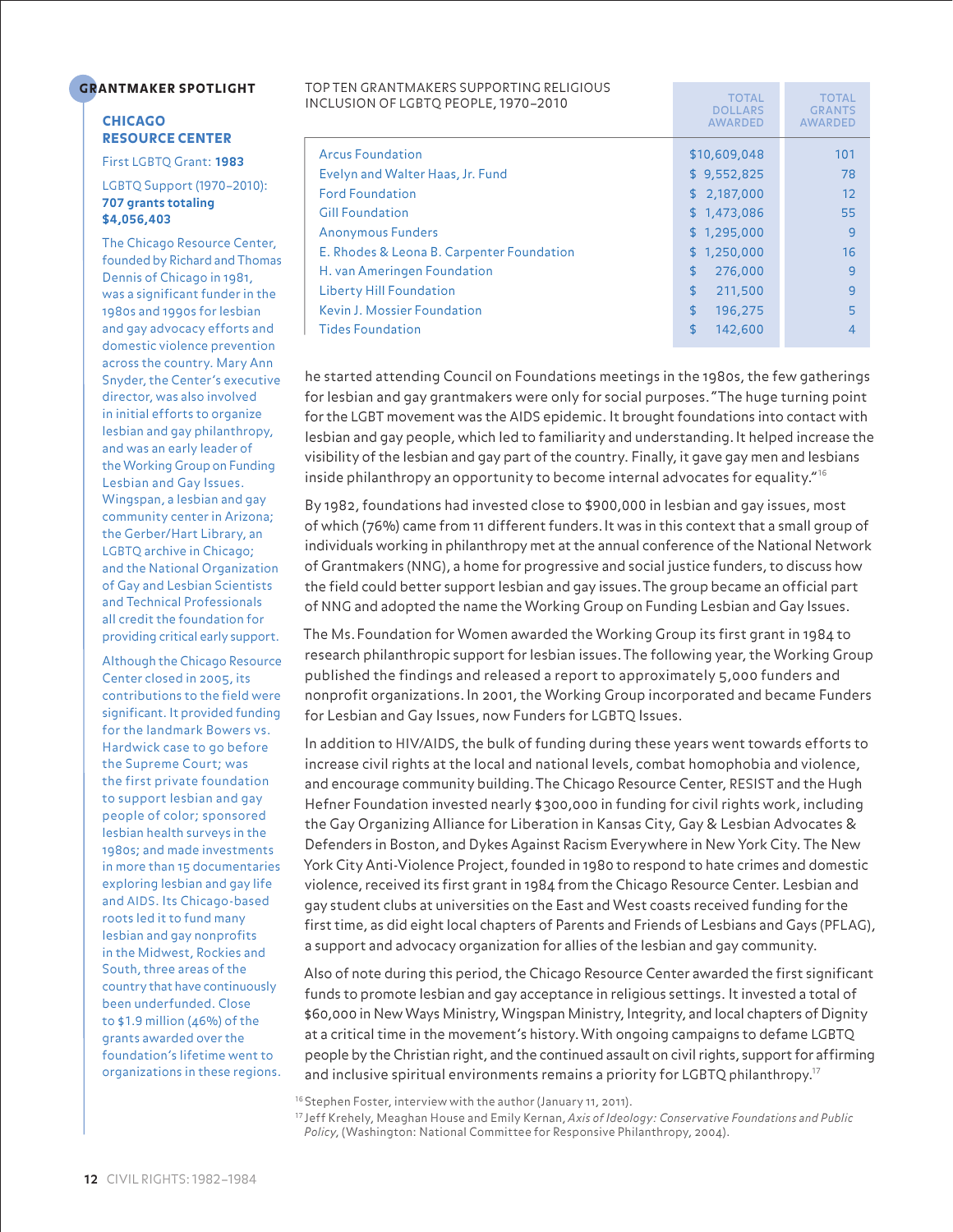<span id="page-12-0"></span>**1985–1993** During this era, some of the movement's most significant allies began supporting the community in response to the spread of HIV/AIDS and increased discrimination against lesbian and gay people. These included progressive funders Mertz Gilmore Foundation (formerly known as Joyce Mertz Gilmore Foundation) and the van Loben Sels/RembeRock Foundation, as well as corporate funders such as Levi Strauss, Wells Fargo and Ben & Jerry's. Although other foundations awarded significant grants to support people living with AIDS and HIV/AIDS-related research, most of those dollars were directed toward children and heterosexual women and toward international efforts, not toward the lesbian and gay community.<sup>18</sup> This was also a time when wealthy men who later died of AIDS-related complications (and/or their families) created sustaining private foundations, such as the Colin Higgins Foundation, Paul Rapoport Foundation and Anderson Prize Foundation.

## MAINSTREAM FOUNDATIONS EMERGE AS ALLIES TO COMBAT AIDS AND HOMOPHOBIA URGENT MATTERS:

The Mertz Gilmore Foundation played a critical role in the development of Funders for LGBTQ Issues and encouraged other progressive foundations to support lesbian and gay equality. In 1985 it made its first grant supporting lesbians and gay men to Lambda Legal for its work in providing legal protection for people with AIDS. The Foundation gradually increased its support through the 1980s for general lesbian and gay issues and, by 1993, it was one of the largest funders of LGBTQ concerns with grants exceeding \$700,000.

It was in 1987 that total annual funding for lesbian and gay issues first surpassed the \$1 million mark. Five years later, the Los Angeles-based David Geffen Foundation awarded two \$1 million grants for HIV/AIDS programs: one to AIDS Project Los Angeles (\$1,026,500.00),

<sup>18</sup>James A. Wells, Andrea Zuercher and John Clinton Wells, "Foundation Funding for AIDS Education," Health Affairs, 7:5 (1980: p.150).

### ERA STATISTICS, 1985–1993

\$21,320,646 in funding from 124 different foundations for 894 unique grantees

### TOP FUNDERS

### TOP GRANTEES

| <b>David Geffen Foundation</b>    |    | \$3.2 million  | Gay Men's Health Crisis                 |    | \$2.9 million  |
|-----------------------------------|----|----------------|-----------------------------------------|----|----------------|
| Chicago Resource Center           |    | \$2.6 million  | <b>AIDS Project Los Angeles</b>         |    | $$1.4$ million |
| <b>Mertz Gilmore Foundation</b>   |    | $$1.5$ million | Lambda Legal                            |    | \$1.1 million  |
| <b>Paul Rapoport Foundation</b>   |    | $$1.4$ million | <b>Hetrick-Martin Institute</b>         |    | 579,900        |
| H. van Ameringen Foundation       |    | $$1.1$ million | Gay and Lesbian Advocates and Defenders | \$ | 542,134        |
| San Francisco Foundation          |    | 671,300        | <b>Spectrum LGBT Center</b>             |    | 479,421        |
| <b>Brother Help Thyself</b>       |    | 518,638        | <b>American Civil Liberties Union</b>   | S. | 477,700        |
| <b>Marin Community Foundation</b> | S. | 496,135        | National Gay and Lesbian Task Force     | S. | 445,465        |
| <b>Colin Higgins Foundation</b>   |    | 451,875        | <b>Stonewall Community Foundation</b>   |    | 327,750        |
| New York Community Trust          |    | 425,000        | Philadelphia Lesbian and Gay Task Force | S  | 298,395        |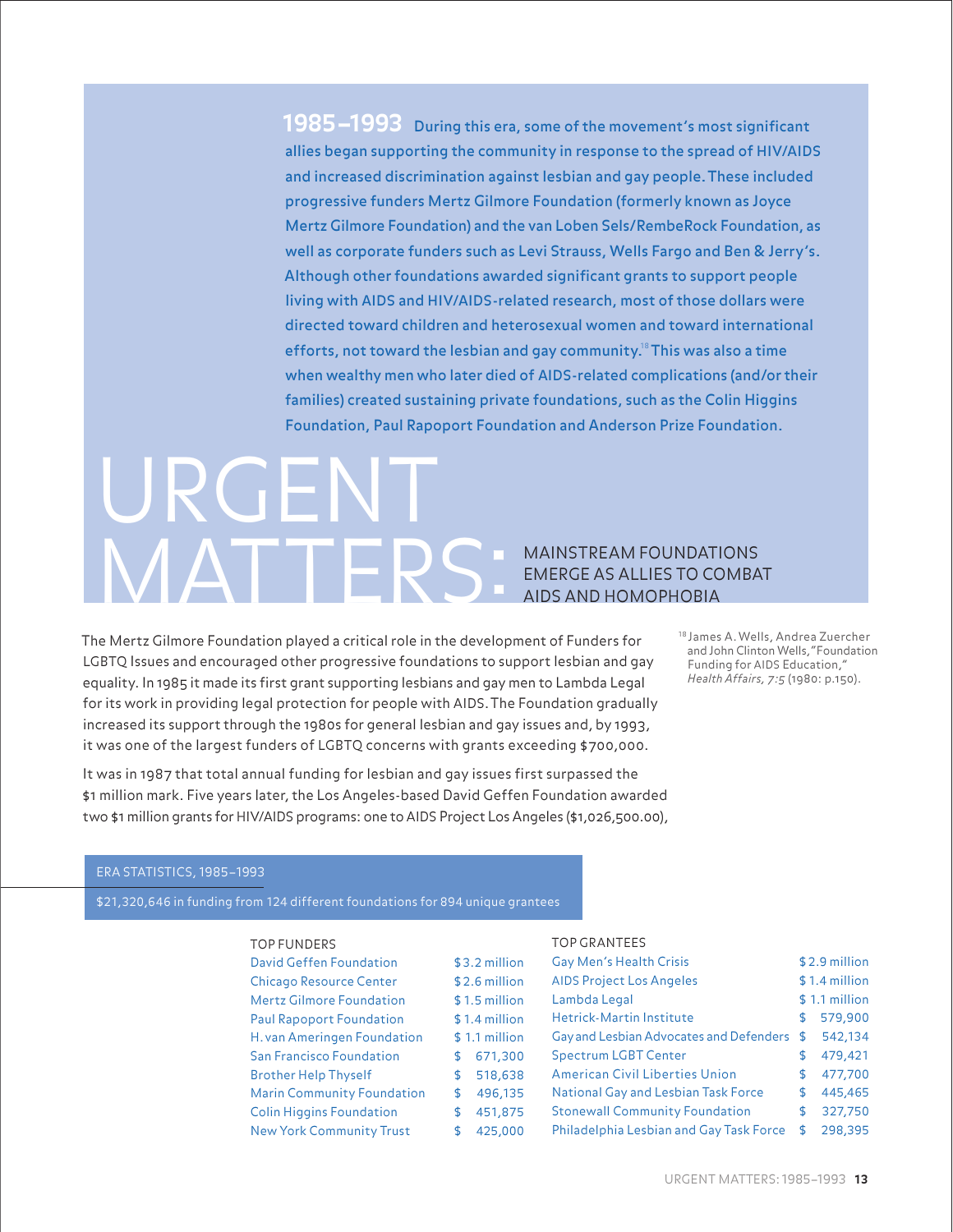and one to Gay Men's Health Crisis (\$1,003,500.00). These were the first million-dollar grants made to lesbian and gay-related endeavors.

Other notable grantmaking firsts of this period concerned military service members and international work. A \$12,500 grant from the J. Roderick MacArthur Foundation in 1987 to Alternatives to Militarism, a small national peace and justice organization, was the first to address sexual orientation discrimination in the military, specifically military regulations directing the dismissal of a female member of the Air National Guard in New York. The funding helped cover court costs.

In 1990, the Ford Foundation made the first known international grant to support lesbian and gay people. It went to Atoba, the Homosexual Emancipation Movement, based in Brazil. Atoba, an advocacy organization, was founded in 1985 in response to the murder of a friend of the founders, and became one of the first organizations in South America to engage in AIDS-related work. Ford has gone on to become one of the leading international funders of LGBTI issues, having awarded more than \$9 million since that first grant, to support NGOs working outside the United States. It has made significant grants to groups in Vietnam, Argentina, Kenya and Nepal and to leading organizations in the United States working internationally, such as the International Gay and Lesbian Human Rights Commission.

| <b>TOTAL</b><br><b>DOLLARS</b><br><b>AWARDED</b> | <b>TOTAL</b><br><b>GRANTS</b><br><b>AWARDED</b> |
|--------------------------------------------------|-------------------------------------------------|
| \$46,601,406                                     | 478                                             |
| \$46,123,135                                     | 234                                             |
| \$16,344,343                                     | 197                                             |
| \$12,560,398                                     | 164                                             |
| \$11,772,835                                     | 270                                             |
| \$9,866,357                                      | 717                                             |
| \$5,289,175                                      | 84                                              |
| \$3,327,500                                      | 23                                              |
| \$3,075,375                                      | 5                                               |
| \$2,986,770                                      | 88                                              |
|                                                  |                                                 |

| TOP CORPORATE FOUNDATION<br>SUPPORTERS OF LGBTQ ISSUES, 1970-2010 <sup>19</sup> | <b>TOTAL</b><br><b>DOLLARS</b><br><b>AWARDED</b> | <b>TOTAL</b><br><b>GRANTS</b><br><b>AWARDED</b> |
|---------------------------------------------------------------------------------|--------------------------------------------------|-------------------------------------------------|
| <b>Wells Fargo Foundation</b>                                                   | \$9,866,357                                      | 717                                             |
| Levi Strauss Foundation                                                         | \$2,986,770                                      | 88                                              |
| M.A.C. AIDS Fund                                                                | \$2,309,902                                      | 42                                              |
| <b>Verizon Foundation</b>                                                       | \$1,263,520                                      | 121                                             |
| PepsiCo Foundation                                                              | \$1,094,000                                      | 6                                               |
| <b>American Express Company Foundation</b>                                      | 914.928<br>\$                                    | 102                                             |
| <b>JPMorgan Chase Foundation</b>                                                | $\mathbf{\hat{f}}$<br>644,895                    | 25                                              |
| <b>Chrysler Foundation</b>                                                      | \$<br>604,000                                    | 28                                              |
| <b>Bank of America Foundation</b>                                               | $\mathbf{\hat{z}}$<br>595,739                    | 106                                             |
| Macy's Foundation                                                               | $\mathbf{\hat{z}}$<br>569.129                    | 63                                              |

<sup>19</sup> Because of the difficulty of gathering information on corporate giving that does not generate from a foundation, these numbers do not reflect all corporate investment in the community, such as sponsorships, in-kind gifts, product donations, etc.

<sup>20</sup> Susan Clark, interview with the author (January 14, 2011).

### **GRANTMAKER SPOTLIGHT**

### HAAS FAMILY PHILANTHROPY:

COLUMBIA FOUNDATION LEVI STRAUSS FOUNDATION EVELYN & WALTER HAAS, JR. FUND WALTER & ELISE HAAS FUND

### First LGBTQ Grant: **1979**

### LGBTQ Support (1970–2010): **695 grants totaling \$55,730,930**

The Haas family, based in San Francisco, has been among the LGBTQ community's strongest allies. The family's wealth derives from its ownership of Levi Strauss & Co. Throughout the twentieth century, family members created a variety of foundations to forward their philanthropic interests, including the Columbia Foundation, the Evelyn & Walter Haas, Jr. Fund, the Walter & Elise Haas Fund and the Levi Strauss Foundation. Collectively, these four entities have invested over \$55 million in the LGBTQ community.

The Columbia Foundation was the first of the Haas family philanthropies to support lesbian and gay issues. It funded the Human Rights Foundation in San Francisco for \$10,000 in 1979 for a local speakers bureau and in 1980 for a curriculum guide. Susan Clark, executive director of the Foundation since the 1970s, recalls taking the proposal to Madeleine Haas Russell, chairwoman and founder of the Foundation. Russell's response was, "I don't find it particularly interesting, but my children might disagree with me."<sup>20</sup> Under the leadership of Alice Russell-Shapiro, chair of the Human Rights Program Committee, the Foundation has gone on to invest nearly \$5.3 million for LGBTQ issues, with a particular emphasis on combating homophobia and advancing marriage equality.

The HIV/AIDS crisis in the 1980s and the early 1990s had a significant impact on Levi Strauss's San Francisco workforce. Bob Haas, CEO from 1984 to 1999, saw the need for the company and its corporate foundation to get involved in HIV/AIDS work. In 1985, the foundation contributed \$6,000 to the San Francisco AIDS Foundation. Over time, it broadened its support for lesbian and gay causes. Meanwhile, the Evelyn and Walter Haas, Jr. Fund, founded by Bob Haas's parents, has built on its long tradition of supporting social justice organizations by making its own investments in the movement for LGBTQ rights. Over the last two decades, the Fund has established itself as a major supporter of lesbian and gay causes at the local, state and national levels.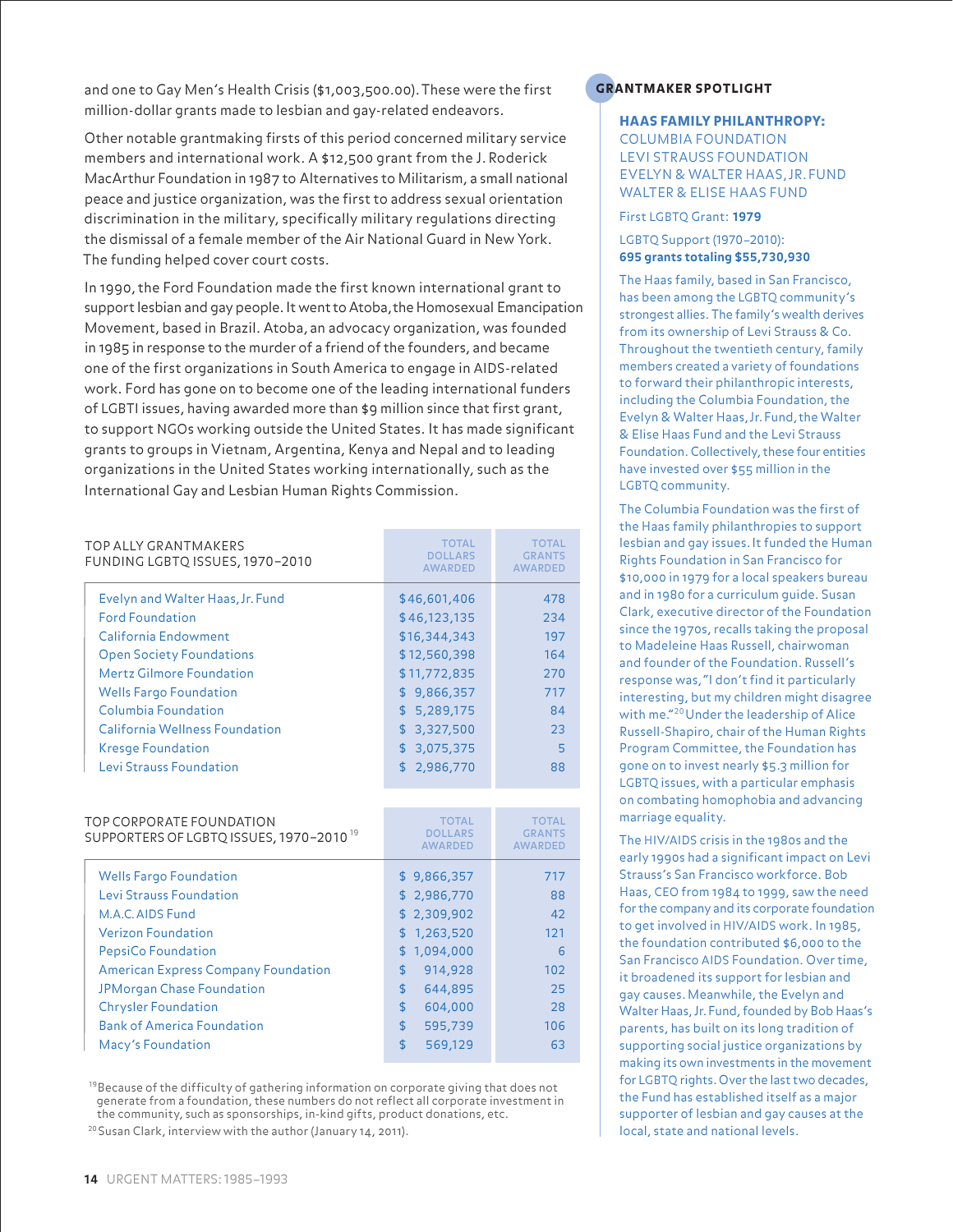<span id="page-14-0"></span>**1994–1999** During this era, the United States experienced an economic growth period that increased the number of foundations and available funding. Lesbians, gay men, and bisexuals led a variety of internet and technology businesses that succeeded during this era. Many emerged as major donors, employing a variety of philanthropic vehicles to pursue their interests including private foundations and donor-advised funds at both mainstream and lesbian and gay community foundations. For the first time, each of the top 10 LGBTQ movement funders invested at least \$1 million in lesbian and gay related issues.

## INDIVIDUALS STEP FORWARD: LESBIAN AND GAY DONORS GENERATE COMMUNITY AND NATIONAL IMPACT

In 1992, Colorado voters passed Amendment 2, a referendum outlawing state and local ordinances, statutes, and regulations that included sexual orientation in their antidiscrimination protections. Tim Gill, the openly gay founder of the Denver-based Quark software company, was a major supporter of the effort to defeat the measure. Its passage prompted him to get more involved in strategic philanthropy, and in 1994 he launched the Gill Foundation. The foundation has gone on to be one of the most significant lesbian and gay funders in the country and through its OutGiving program has spurred other LGBTQ people to increase their philanthropic giving.

Gill is but one example of many donors who created their own philanthropic entities to support LGBTQ issues during the mid- to late 1990s. The largest number of new private foundations established by lesbian and gay donors occurred during this time (see sidebar page 16).

To promote philanthropy in the lesbian and gay community at the local level, a small group of national foundations partnered with Funders for LGBTQ Issues (then the Working Group) in 1993 to launch the National Lesbian and Gay Community Funding Partnership. Local mainstream community foundations were challenged to establish field-of-interest funds specifically for LGBTQ issues, and the Partnership would make the first investments with matching grants of up to \$100,000. Thirty-six local community foundations applied and successfully matched an initial grant from the Partnership, itself funded by the Mertz Gilmore, Ford, Gill, Paul Rapoport, Ms. and Levi Strauss foundations, among others. On the local level, funders such as the Jay & Rose Phillips Family Foundation and the Aaron Diamond Foundation helped provide matching grants.

Between 1994 (the first year of grantmaking) and 2005 (the last year new sites were added), more than \$9 million was invested in LGBTQ work at the local level

### ERA STATISTICS,1994–1999

\$58,970,238 in funding from 229 different foundations for 1,414 unique grantees

### TOP FUNDERS

| <b>Gill Foundation</b>             | \$9.5 million  |
|------------------------------------|----------------|
| <b>Mertz Gilmore Foundation</b>    | \$6.7 million  |
| H. van Ameringen Foundation        | \$6.5 million  |
| <b>David Geffen Foundation</b>     | \$4.6 million  |
| <b>Ford Foundation</b>             | \$2.4 million  |
| <b>Paul Rapoport Foundation</b>    | \$2.3 million  |
| Astraea Lesbian Foundation         |                |
| for Justice                        | \$1.4 million  |
| <b>California Endowment</b>        | \$1.3 million  |
| Michael D. Palm Foundation         | \$1.3 million  |
| <b>Pride Foundation</b>            | \$1.0 million  |
| <b>TOP GRANTEES</b>                |                |
|                                    |                |
| Gay Men's Health Crisis            | \$4.6 million  |
| <b>Funders for LGBTQ Issues</b>    | \$3.0 million  |
| <b>National Gay and Lesbian</b>    |                |
| <b>Task Force</b>                  | $$2.4$ million |
| <b>LGBT Community Center (NYC)</b> | \$2.2 million  |
| Lambda Legal                       | \$2.1 million  |
| Human Rights Campaign              |                |
| Foundation                         | \$1.9 million  |
| <b>GLAAD</b>                       | \$1.8 million  |
| Hetrick-Martin Institute           | \$1.8 million  |
| In the Life                        | \$1.7 million  |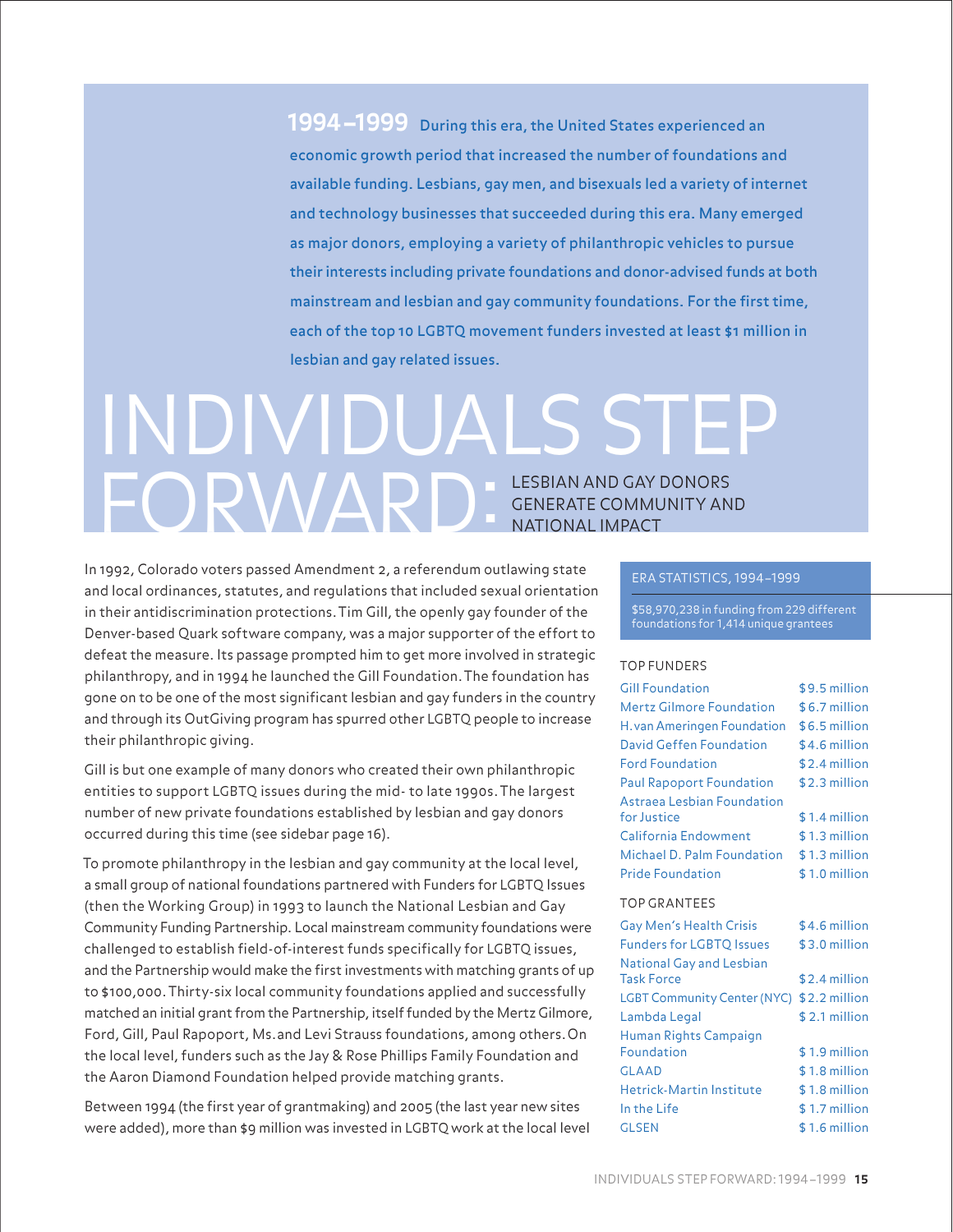KNOWN LESBIAN AND GAY PRIVATE FOUNDATIONS FOUNDED 1994–1999

Adam R. Rose Foundation

Arch and Bruce Brown Foundation Arcus Foundation (founded as Jon L. Stryker Foundation) Bills Foundation Bob Ross Foundation B.W. Bastian Foundation Calamus Foundation Collingwood Foundation David Bohnett Foundation Edward S. Gould Charitable Trust Gill Foundation Gilmour-Jirgen Fund (founded as Gilmour Fund) Kevin Mossier Foundation Mark D. Hostetter and Alexander N. Habib Foundation McDonald-Wright Foundation Michael Palm Foundation Scott Opler Foundation Silva Watson Moonwalk Charitable Foundation Small Change Foundation Snowdon Foundation

through the Partnership. Some of the participating community foundations included the Greater Milwaukee Foundation, the Tulsa Community Foundation, the Community Foundation for Middle Tennessee, New York Community Trust and the Rhode Island Foundation. While some community foundations have long played an important role in helping donors support local LGBTQ interests and initiatives, the Partnership was critical in raising the visibility of lesbian and gay issues in philanthropy.

All of the community foundations that participated in the National Lesbian and Gay Community Funding Partnership continue to fund LGBTQ issues through donor-advised programs and general fund grants, with 16 maintaining specific lesbian and gay endowments. Two particular grantees of the Partnership have used the funding to create long-standing commitments to their local communities. The HOPE Fund at the Community Foundation for Southeastern Michigan was launched in Detroit in 1994 with \$48,000 from the Partnership and significant support from Allan Gilmour, retired vice chairman of Ford Motor Company and president of Wayne State University. Since its inception, it has invested more than \$1.3 million in local LGBTQ efforts, the most of any mainstream Partnership grantee. Equity Action at the Rhode Island Foundation, which did not open its LGBTQ fund until 2002, now has an endowment exceeding \$1 million.

While funding for lesbian and gay issues was on the rise in the United States, the Astraea Lesbian Foundation for Justice sought to fill a much-needed gap on the international level. Astraea's International Fund for Sexual Minorities was created in 1996 with the support of Ise Bosch, a German donor, as the first institutional foundation program anywhere in the world expressly devoted to supporting LBGTI organizations in the global south and east. The International Fund supports innovative human rights and social change organizations and projects across Africa, the Americas, Asia, Eastern Europe and the Middle East. An International Advisory Board, comprised primarily of activists living and organizing in the regions Astraea funds, provides guidance in the grants process.<sup>21</sup> Today, Astraea also has an international youth fund, an emergency fund, and an international movement resource fund. Since its first international grant in 1996, it has awarded nearly 800 grants totaling \$6.3 million to organizations overseas.

Organizations working on immigration also received their first grants in this era. Immigration Equality was founded in 1994, the same year a federal court ruled that lesbians

<sup>21</sup>Astraea Foundation, "About Astraea's Funds," www.astraeafoundation.org/grants/ about-astraeas-fundgrants-new-intl (accessed September 2, 2011).

| TOP TEN GRANTMAKERS SUPPORTING LGBTQ<br>IMMIGRANT RIGHTS WORK, 1970-2010 | <b>TOTAL</b><br><b>DOLLARS</b><br><b>AWARDED</b> | <b>TOTAL</b><br><b>GRANTS</b><br><b>AWARDED</b> |
|--------------------------------------------------------------------------|--------------------------------------------------|-------------------------------------------------|
| <b>Anonymous Funders</b>                                                 | \$3,236,750                                      | 19                                              |
| <b>Arcus Foundation</b>                                                  | \$1,650,000                                      | 17                                              |
| <b>Ford Foundation</b>                                                   | \$1,160,000                                      | 6                                               |
| Evelyn and Walter Haas, Jr. Fund                                         | 525,000<br>\$                                    | 8                                               |
| <b>Open Society Foundations</b>                                          | \$<br>520,000                                    | 5                                               |
| Robert Wood Johnson Foundation                                           | \$<br>475,000                                    | $\mathcal{P}$                                   |
| M.A.C. AIDS Fund                                                         | 275,000<br>\$.                                   | 3                                               |
| <b>Vital Projects Fund</b>                                               | 225,000<br>\$                                    | $\overline{4}$                                  |
| <b>Paul Rapoport Foundation</b>                                          | \$<br>211,000                                    | 14                                              |
| <b>New York Community Trust</b>                                          | \$<br>207,000                                    | 5                                               |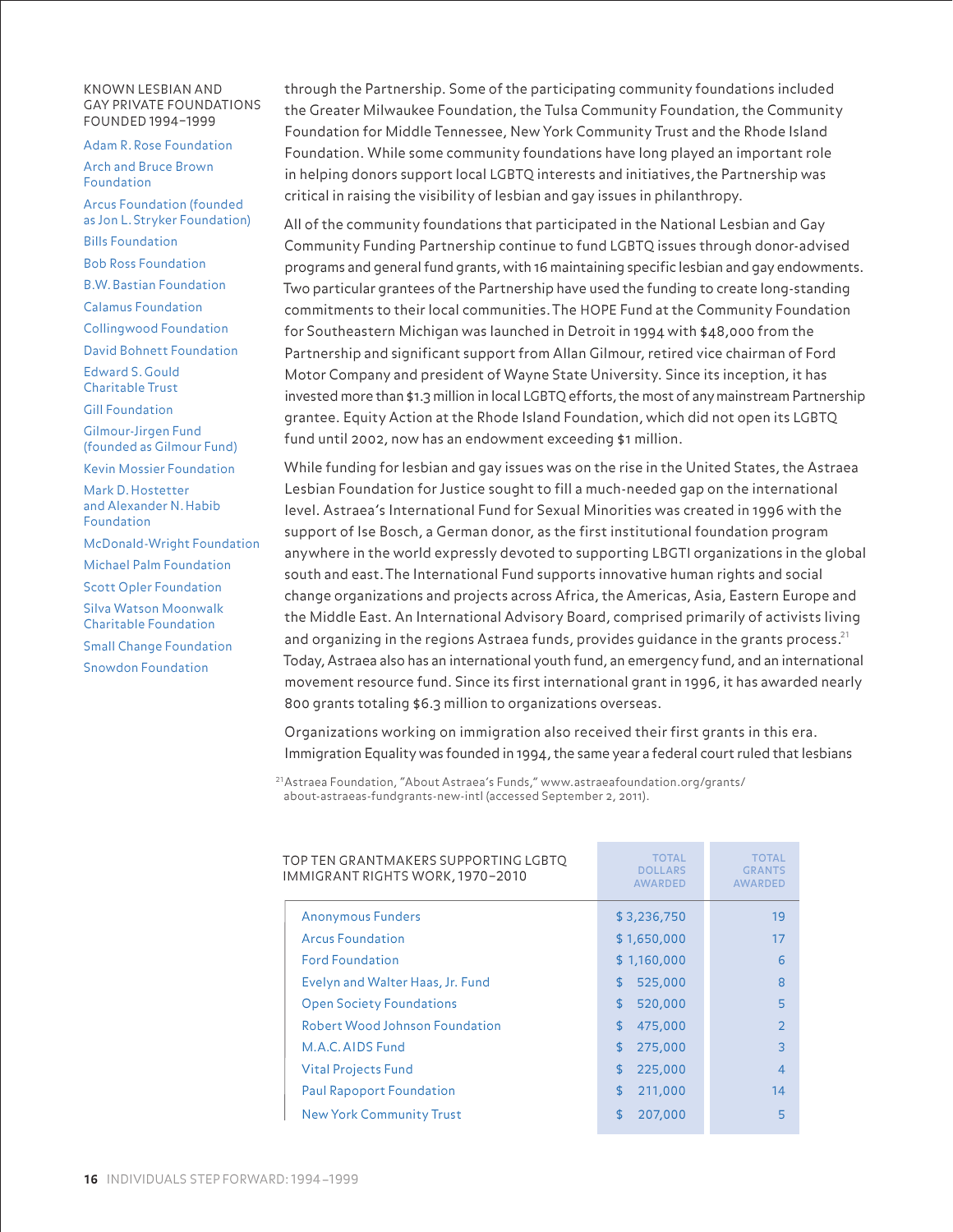and gay men could seek asylum in the United States if they were fleeing persecution based on their sexual orientation.<sup>22</sup> The organization's first grants came from the H. van Ameringen Foundation in 1997 and 1998 for general operating support. It has gone on to raise nearly \$3.6 million from 31 foundations. The National Center for Lesbian Rights, the Audre Lorde Project, and the Heartland Alliance for Human Needs and Human Rights have also received significant funding for their work with LGBTQ immigrants and asylum seekers.

A cornerstone of many local lesbian and gay communities around the world has been the lesbian and gay community center. Collectively, 151 different community centers have received more than \$63 million for direct services, community organizing, safe-schools advocacy, pride and film festivals, public education campaigns and many unique programs. In 1998, the David Bohnett Foundation funded the creation of the David Bohnett CyberCenter, a computer café, at the Los Angeles Gay and Lesbian Center. Based on its success and his interest in promoting technology's social and health benefits, Bohnett started a national CyberCenter program to bring computer rooms to LGBTQ community and youth centers. There are now 63 David Bohnett CyberCenters in the United States, including locations in Atlanta, Detroit, Tulsa, Salt Lake City, Dallas, Tucson, Seattle, San Francisco and New York City.<sup>23</sup>

Another enduring and critical concern for the LGBTQ community is violence and harassment. During this era, the hostility and brutality faced by LGBTQ people was thrust into the national spotlight on October 7, 1998, when Matthew Shepard, a 21-year-old university student, was tortured and murdered in Laramie, Wyoming. Although the LGBTQ community has faced aggression and violence throughout the decades, Shepard's death came at a time of increased visibility and acceptance among some parts of the larger society. Philanthropy responded to the backlash immediately. RESIST issued an emergency grant to the Lambda Community Center in Fort Collins, Colorado to defray the expenses involved in organizing the local community to attend Shepard's funeral, stand in solidarity with his family and counter the presence of homophobic protesters. In the following years, grantmakers would invest nearly \$70 million to address hate crimes by supporting in a variety of national and state organizations, such as Community United Against Violence in San Francisco, which supports the healing and leadership of those affected by hate crimes and domestic violence. Shepard's parents created the Matthew Shepard Foundation to "erase hate," embrace diversity and "to raise awareness and promote human dignity for everyone." To date, it has raised nearly \$290,000 from a variety of funders.

<sup>22</sup> Immigration Equality, "About Us," www.immigrationequality.org/about/ (accessed September 2, 2011). <sup>23</sup>David Bohnett Foundation, "CyberCenters," www.bohnettfoundation.org/programs/view/18 (accessed September 2, 2011).

### **GRANTMAKER SPOTLIGHT**

### ARCH AND BRUCE BROWN FOUNDATION

First LGBTQ Grant: **1996**

### LGBTQ Support (1970–2010): **136 grants totaling \$140,300**

The Arch and Bruce Brown Foundation of Palm Springs is one of the many foundations created during this era. It was established in 1996 by playwright and filmmaker Arch Brown in memory of his partner of 28 years, Bruce Allen Brown. Since its inception, it has focused on one funding area: supporting playwrights and theatre companies that create or perform plays, musicals, operas or screenplays on historical LGBTQ topics. It is one of only a handful of foundations that consistently supports LGBTQ people in the arts. The Foundation has supported or given awards to nearly 100 theatrical pieces, works of short fiction, and full-length novels. Past awardees include David Johnson for Candy and Dorothy, Maida Tilchen for Land Beyond Maps and Myrlin Hermes for The Lunatic, The Lover, and the Poet.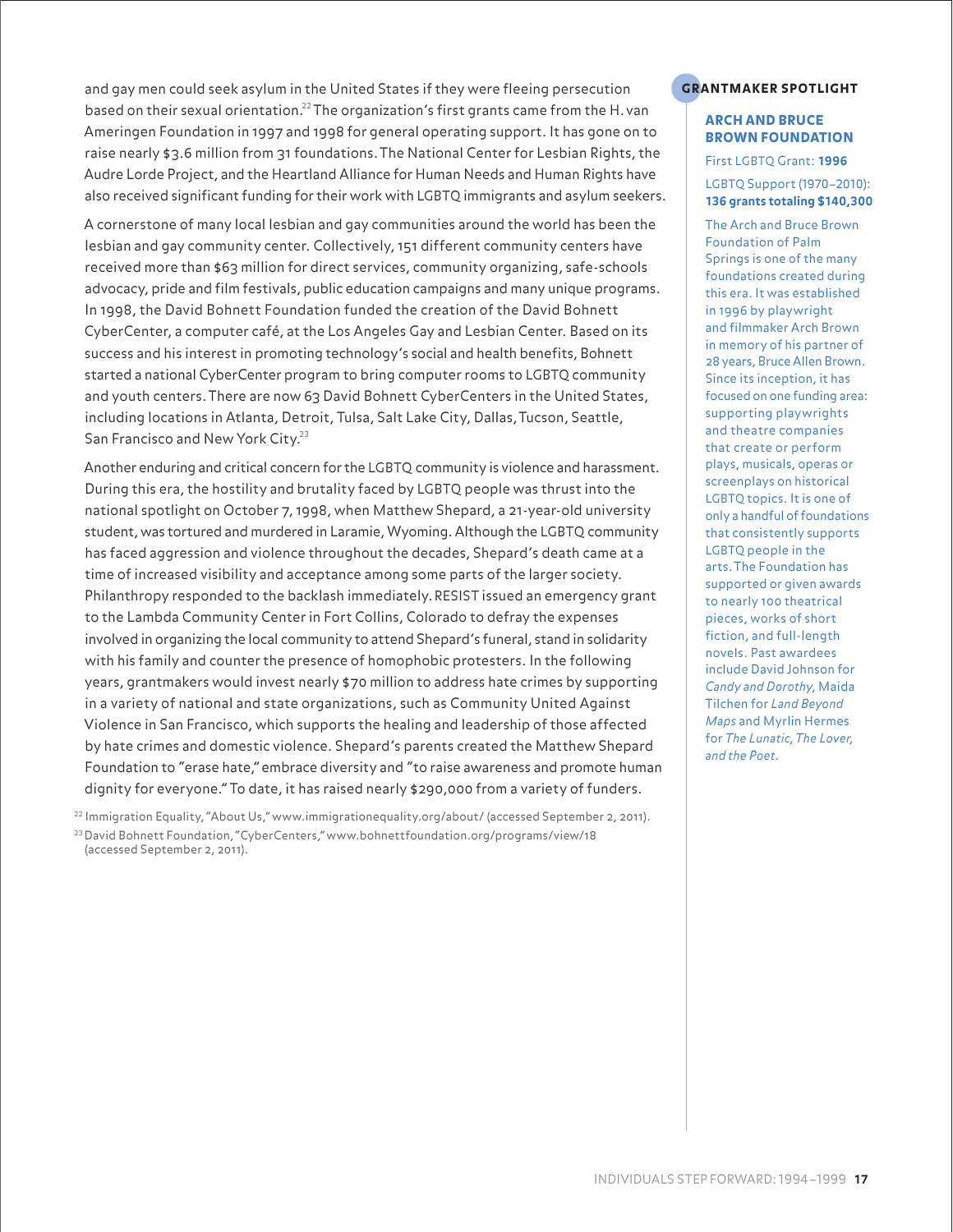<span id="page-17-0"></span>**2000–2006** Because of the surge in philanthropic dollars from LGBTQ donors and increasing support from allied grantmakers, foundations awarded an unprecedented number of grants to LGBTQ organizations, projects and initiatives during this period. Nearly 40 percent of all dollars ever awarded for LGBTQ issues were granted during this period, with 10 grants of \$1 million or more. The movement's national and state organizations saw major increases in their budgets, including organizations working for relationship recognition, safe schools and other policy-related initiatives.

## LGBTQ PHILANTHROPY MATURES **GROWIN** IMPA

Ninety-four different funders have issued more than 1,500 grants totaling \$75.2 million supporting relationship recognition between 1970 and 2010, thus making it the largest single lesbian and gay issue receiving foundation support in the movement's history, aside from general civil rights. The Mertz Gilmore Foundation awarded the ACLU of Northern California \$10,000 in 1989 for its Domestic Partners Project which sought to "establish legal protection for lesbian and gay male relationships." During the next 11 years, foundations awarded four marriage-related grants totaling \$13,165 to the Texas Human Rights Foundation, the state's lesbian and gay equality organization; Marriage Project Hawaii, a nonprofit that supported public education efforts around marriage equality in Hawaii; and the Vermont Freedom to Marry Taskforce (two grants), the leading advocate for same-sex marriage in Vermont.

Funding for the relationship recognition issue did not begin in earnest,however, until 2000 when the Evelyn and Walter Haas, Jr. Fund gave Evan Wolfson a seed grant that eventually

### ERA STATISTICS, 2000–2006

\$298,878,428 in funding from 539 different foundations for 3,269 unique grantees

### TOP FUNDERS

### TOP GRANTEES

| <b>Gill Foundation</b>           | \$30.6 million  | National Gay and Lesbian Task Force \$19.1 million |                |
|----------------------------------|-----------------|----------------------------------------------------|----------------|
| <b>Anonymous Funders</b>         | $$25.5$ million | <b>GLSEN</b>                                       | \$12.1 million |
| <b>Arcus Foundation</b>          | $$20.0$ million | Lambda Legal                                       | \$11.1 million |
| <b>Ford Foundation</b>           | $$19.6$ million | Human Rights Campaign<br>Foundation                | \$9.7 million  |
| Evelyn and Walter Haas, Jr. Fund | $$19.2$ million | <b>GLAAD</b>                                       | \$7.9 million  |
| California Endowment             | $$12.1$ million | Gay Men's Health Crisis                            | \$7.0 million  |
| H. van Ameringen Foundation      | $$9.3$ million  | <b>American Civil Liberties Union</b>              | $$6.7$ million |
| <b>David Bohnett Foundation</b>  | $$7.4$ million  | <b>Funders for LGBTQ Issues</b>                    | \$5.6 million  |
| Astraea Lesbian Foundation       |                 | International Gay and Lesbian                      |                |
| for Justice                      | $$6.5$ million  | <b>Human Rights Commission</b>                     | $$5.2$ million |
| <b>Open Society Foundations</b>  | $$5.1$ million  | <b>Freedom to Marry</b>                            | \$4.8 million  |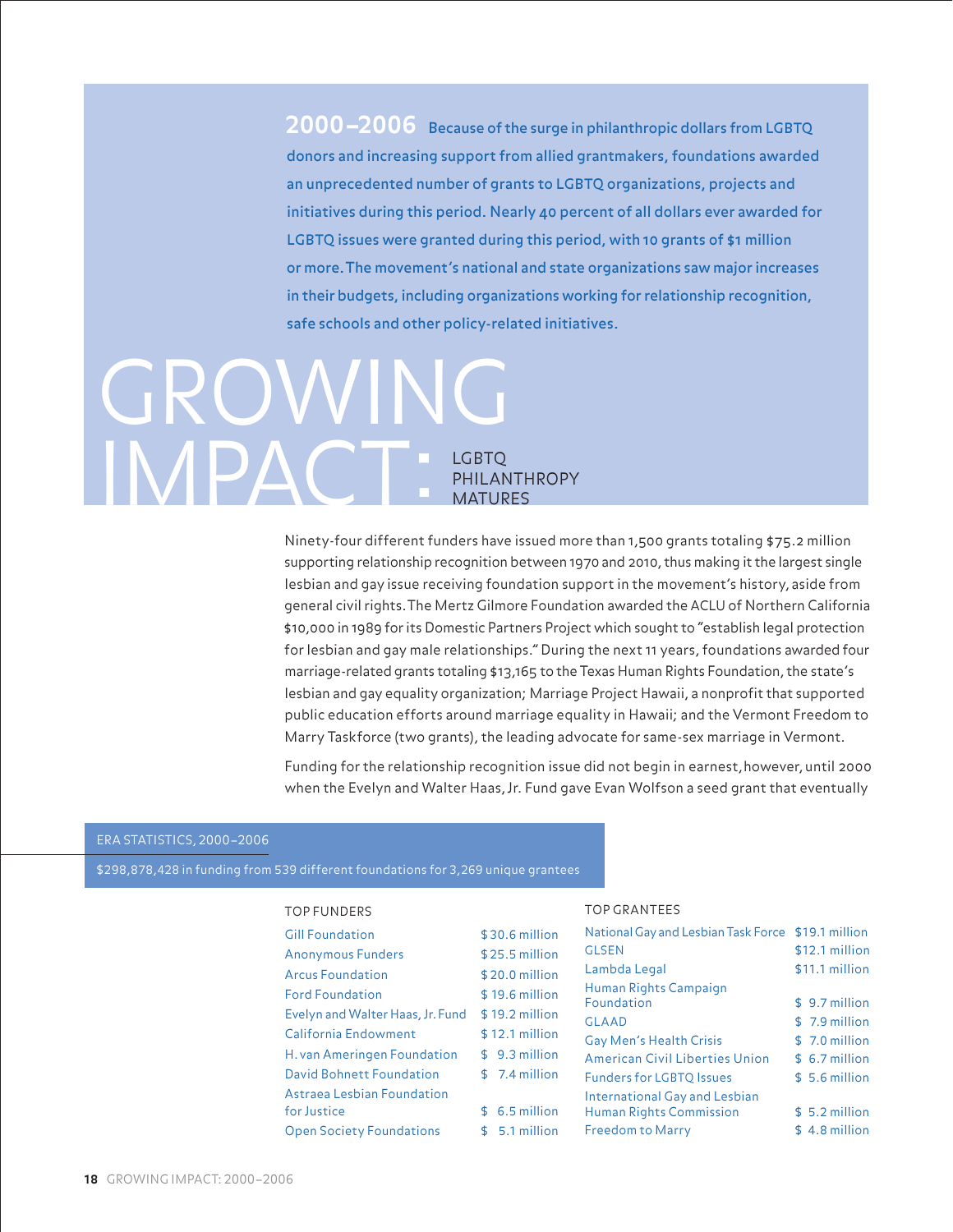led to the creation of Freedom to Marry. A few years later, in 2004, a small group of leading LGBTQ and human rights foundations mobilized to provide resources and philanthropic leadership to the marriage issue. The result was the Civil Marriage Collaborative, the first nationwide LGBTQ funding collaborative. Since its inception, it has awarded over \$13.5 million to build and strengthen the campaign for marriage equality.

Another key reason for the dramatic increase in funding for LGBTQ concerns during these years was the emergence of new anonymous funders. Awarding nearly \$90 million in grants between 2001 and 2010, anonymous funders have transformed the LGBTQ funding landscape in the United States and overseas. In addition to supporting major advocacy organizations, they have funded LGBTQ immigration, and asylum, and juvenile justice issues. The level of support for the movement also rose due to the establishment of the Arcus Foundation by Jon Stryker of Kalamazoo, Michigan, in 2000. Founded to support LGBT equality and great apes conservation, it awarded more than \$4 million for LGBT concerns in 2004, a substantial increase over its previous six years of grantmaking when it cumulatively invested \$3.5 million in LGBT causes. Its support has continued to grow, making it the second largest funder of LGBTQ concerns for the years between 1970 and 2010.

Many funders, including the Adam R. Rose Foundation, the Arcus Foundation, the California Endowment and the Johnson Family Foundation have continuously carved out funding for queer youth through leadership development, direct service, scholarship and safe schools programs. As past annual tracking reports and this research show, children and youth have received the most funding of any LGBTQ population sub-group throughout the movement's history—\$129.5 million. During this era, funders invested millions of dollars towards creating safer educational environments for LGBTQ and allied youth, with the Gay, Lesbian and Straight Education Network (GLSEN) receiving the second highest amount of foundation funding among all LGBTQ organizations. Local funders have been able to direct grants towards area high schools and colleges for curriculum development and to support gay-straight alliances. Organizations that work directly with LGBTQ youth outside school environments have also benefited during this period, due in no small part to funding from the Queer Youth Fund at Liberty Hill Foundation (a progressive foundation primarily serving Southern California). Founded in 2002 by Ralph Alpert, Jim Johnson, and Weston Milliken, the Queer Youth Fund provides large, multi-year grants to innovative and effective leadership development and organizing projects nationwide that empower LGBTQ youth. The Fund has received foundation support from the Johnson Family, Threshold, Tides, Liberty Hill and Gill foundations and The Palette Fund, and has awarded more than \$3 million to organizations working in 21 states and Canada.

| TOP TEN GRANTMAKERS SUPPORTING<br>LGBTQ YOUTH, 1970-2010 | <b>TOTAL</b><br><b>DOLLARS</b><br><b>AWARDED</b> | <b>TOTAL</b><br><b>GRANTS</b><br><b>AWARDED</b> |
|----------------------------------------------------------|--------------------------------------------------|-------------------------------------------------|
| <b>Anonymous Funders</b>                                 | \$15,121,200                                     | 87                                              |
| <b>Arcus Foundation</b>                                  | \$8,960,494                                      | 111                                             |
| <b>Gill Foundation</b>                                   | \$6,006,461                                      | 320                                             |
| <b>Ford Foundation</b>                                   | \$5,622,500                                      | 32                                              |
| California Endowment                                     | \$5,607,515                                      | 46                                              |
| Evelyn & Walter Haas, Jr. Fund                           | \$5,436,500                                      | 72                                              |
| <b>Point Foundation</b>                                  | \$4,667,192                                      | 387                                             |
| <b>Tides Foundation</b>                                  | \$4,635,090                                      | 191                                             |
| <b>Pride Foundation</b>                                  | \$4,553,457                                      | 390                                             |
| H. van Ameringen Foundation                              | 4.296.950<br>\$                                  | 122                                             |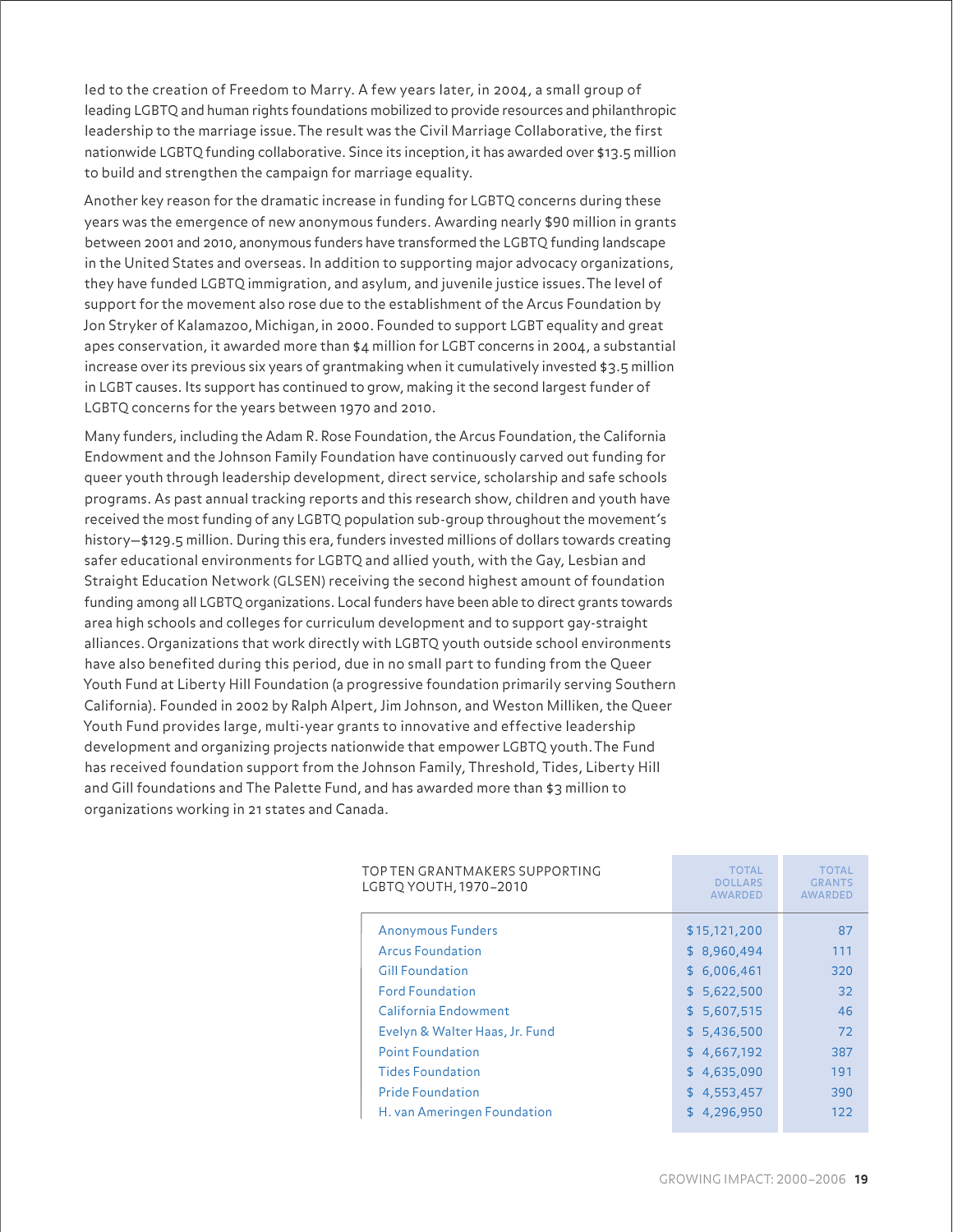### **GRANTMAKER SPOTLIGHT**

### MS. FOUNDATION FOR WOMEN

First LGBTQ Grant: **1978** LGBTQ Support (1970–2010): **64 grants totaling \$1,171,325**

The Ms. Foundation for Women has been making grants to the LGBTQ community for over 30 years. Launched in 1973, the Ms. Foundation was the first women's foundation in the world, and today is one of more than 160 such foundations internationally. It has taken an intersectional approach to philanthropy, funding grassroots organizations working across racial, social and economic movements. Its earliest grants to the lesbian community were in 1978 with a \$4,225 grant to the Santa Cruz Women's Health Center to produce a health booklet "for lesbians who often find traditional health practitioners and medical texts unsympathetic to their sexuality or unmindful of their special health needs" and a grant in 1979 to Custody Action for Lesbian Mothers.

As its assets have grown, so have its investments in LGBTQ issues. It has been a major supporter of the Odyssey Youth Center in Spokane, Washington, a drop-in center for LGBTQ youth, and FIERCE, a membership-based organization building the leadership and power of LGBTQ youth of color in New York City. Ms. was a co-funder of the National Lesbian and Gay Community Funding Partnership, and as noted previously, was the first funder of the Working Group on Lesbian and Gay Issues.

Following seminal programs by Ford and Astraea, international funding also increased during this era. In 2005, Funders for LGBTQ Issues previewed a first-ever report on global LGBTI funding and grantee organizations for 60 grantmakers and international policy and program specialists gathered at the Open Society Foundations' New York headquarters. Collectively, U.S.-based funders have invested nearly \$30 million in organizations that work with LGBTQ people and are based outside of the United States. The International Gay and Lesbian Human Rights Commission, based in New York City and founded in 1990, has been awarded more than \$10 million for its efforts, much of which it regrants or distributes internationally. These organizations are in 94 different countries on six continents.

The transgender community, among the most underserved and underfunded of the LGBTQ movement, also began to receive notable amounts of funding during this era. Historically, only 2.2 percent of total funding to LGBTQ communities has gone to transgender organizations and issues. The first known grant specifically for transgender people was made in 1996 when the Paul Rapoport Foundation funded St. Roosevelt Hospital Center's Transgender Project. Since then the Rapoport Foundation has granted slightly over \$1 million in support of the transgender community.

Despite this, foundations were slow to put transgender issues on their agendas. Masen Davis, executive director of the Transgender Law Center (TLC) in California explains, "Ten years ago there was almost no funding for trans issues. It is exponentially larger now than in 2002 when the Transgender Law Center started. There has been a particular emphasis on funding at the state and federal levels. When folks like Tim Gill, Jon Stryker, David Bohnett and David Geffen started investing in the trans movement, they were all important moments for us."<sup>24</sup>

TLC was founded as a project of the National Center for Lesbian Rights with early support from the Pride Law Fund and the Echoing Green Foundation. The National Center for Transgender Equality (NCTE), the country's leading national transgender advocacy organization, was founded in 2003 by Mara Keisling and has received significant support from the Open Society Foundations, the Arcus Foundation and the Educational Foundation of America.

<sup>24</sup>Masen Davis, interview with author, (January 14, 2011).

| TOP TEN GRANTMAKERS SUPPORTING<br>TRANSGENDER PEOPLE, 1970-2010 | <b>TOTAL</b><br><b>DOLLARS</b><br><b>AWARDED</b> | <b>TOTAL</b><br><b>GRANTS</b><br><b>AWARDED</b> |
|-----------------------------------------------------------------|--------------------------------------------------|-------------------------------------------------|
| <b>Arcus Foundation</b>                                         | \$2,686,400                                      | 30                                              |
| <b>Tides Foundation</b>                                         | \$1,648,020                                      | 45                                              |
| California Endowment                                            | \$1,404,989                                      | 14                                              |
| <b>Open Society Foundations</b>                                 | \$1,279,667                                      | 16                                              |
| Astraea Lesbian Foundation for Justice                          | \$1,251,417                                      | 130                                             |
| <b>Gill Foundation</b>                                          | \$1,053,435                                      | 46                                              |
| <b>Paul Rapoport Foundation</b>                                 | \$1,015,000                                      | 21                                              |
| <b>Anonymous Funders</b>                                        | \$<br>989.500                                    | 18                                              |
| Evelyn & Walter Haas, Jr. Fund                                  | \$<br>580,000                                    | 11                                              |
| Liberty Hill Foundation                                         | \$<br>546,550                                    | 22                                              |
|                                                                 |                                                  |                                                 |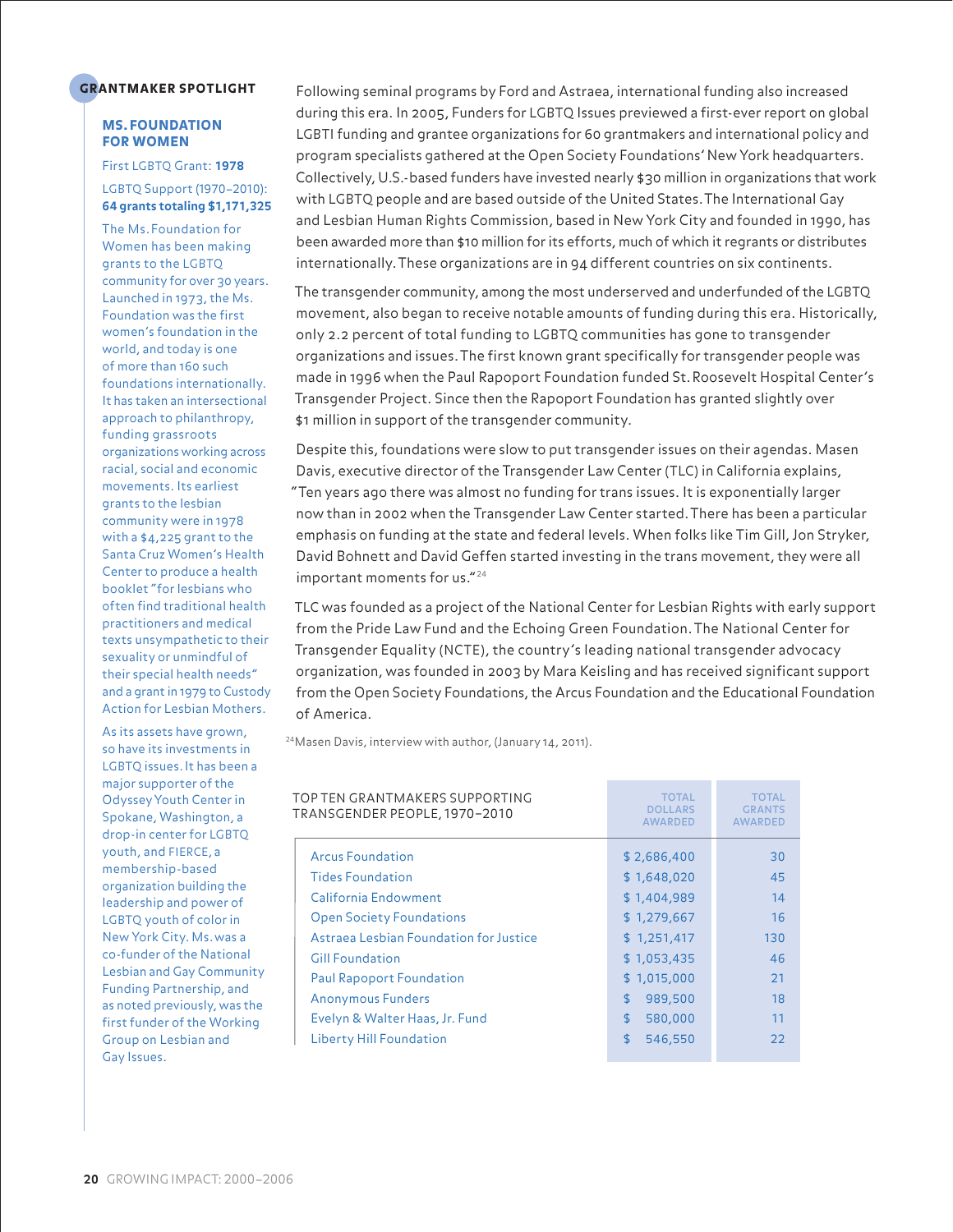<span id="page-20-0"></span>**2007–2010** During the last few years, more and more of the LGBTQ philanthropic sector has come to understand the importance of supporting both allied communities and the most marginalized members of the LGBTQ community both in the United States and abroad. While several forward looking foundations have operated with an intersectional ethos for many years, Funders for LGBTQ Issues brought national attention to this grantmaking approach which emphasizes the centrality of structural and mutually reinforcing economic, gender and racial inequity in the lives of LGBTQ people. Advocacy-oriented organizations and projects continued to garner the bulk of LGBTQ funding during this era, and in 2008, for the first time, LGBTQ issues received more than 0.2 percent of all foundation dollars in any given year.

## EXPANDING INTERSECTIONALITY: FATLEANTHROPIC

In 2007, for the first time in history, Funders for LGBTQ Issues convened national grantmakers supporting LGBTQ work. At the one-day gathering attended by 60 leaders in LGBTQ philanthropy, Funders announced its new mission: to mobilize philanthropic resources that enhance the well-being of lesbian, gay, bisexual, transgender and queer communities, promote equity, and advance racial, economic and gender justice. It also launched a new program: the LGBTQ Racial Equity Campaign.

The LGBTQ Racial Equity Campaign is a multi-year initiative to increase philanthropic support for LGBTQ communities of color, their leadership and organizations, and to support grantmaking institutions that embody fairness and inclusiveness. Through the campaign, Funders conducts research, maintains an online racial equity toolkit, and makes the case nationally for increases in funding for LGBTQ people of color organizations and projects. The Racial Equity Regranting Initiative, another of the campaign's elements, supported the capacity of local LGBTQ communities of color through grants to LGBTQ

### ERA STATISTICS, 2007–2010

\$389,840,052 in funding from 560 different foundations for 3,242 unique grantees

### TOP FUNDERS

### TOP GRANTEES

| $$54.1$ million                                 | National Gay and Lesbian Task Force \$20.7 million |                 |
|-------------------------------------------------|----------------------------------------------------|-----------------|
| $$52.9$ million                                 | <b>Tides Foundation</b>                            | $$14.2$ million |
| $$23.7$ million                                 | <b>Equality California Institute</b>               | \$12.1 million  |
| Evelyn and Walter Haas, Jr. Fund \$23.4 million | Lambda Legal                                       | $$11.1$ million |
| $$21.3$ million                                 | <b>GLAAD</b>                                       | $$11.1$ million |
| $$18.4$ million                                 | <b>GLSEN</b>                                       | $$9.5$ million  |
| $$12.9$ million                                 | Astraea Lesbian Foundation                         |                 |
| $$8.4$ million                                  | for Justice                                        | $$9.3$ million  |
|                                                 | <b>American Civil Liberties Union</b>              | $$7.3$ million  |
| $$8.0$ million                                  | <b>SAGE</b>                                        | $$5.6$ million  |
| $$7.5$ million                                  | <b>Freedom to Marry</b>                            | $$5.4$ million  |
|                                                 |                                                    |                 |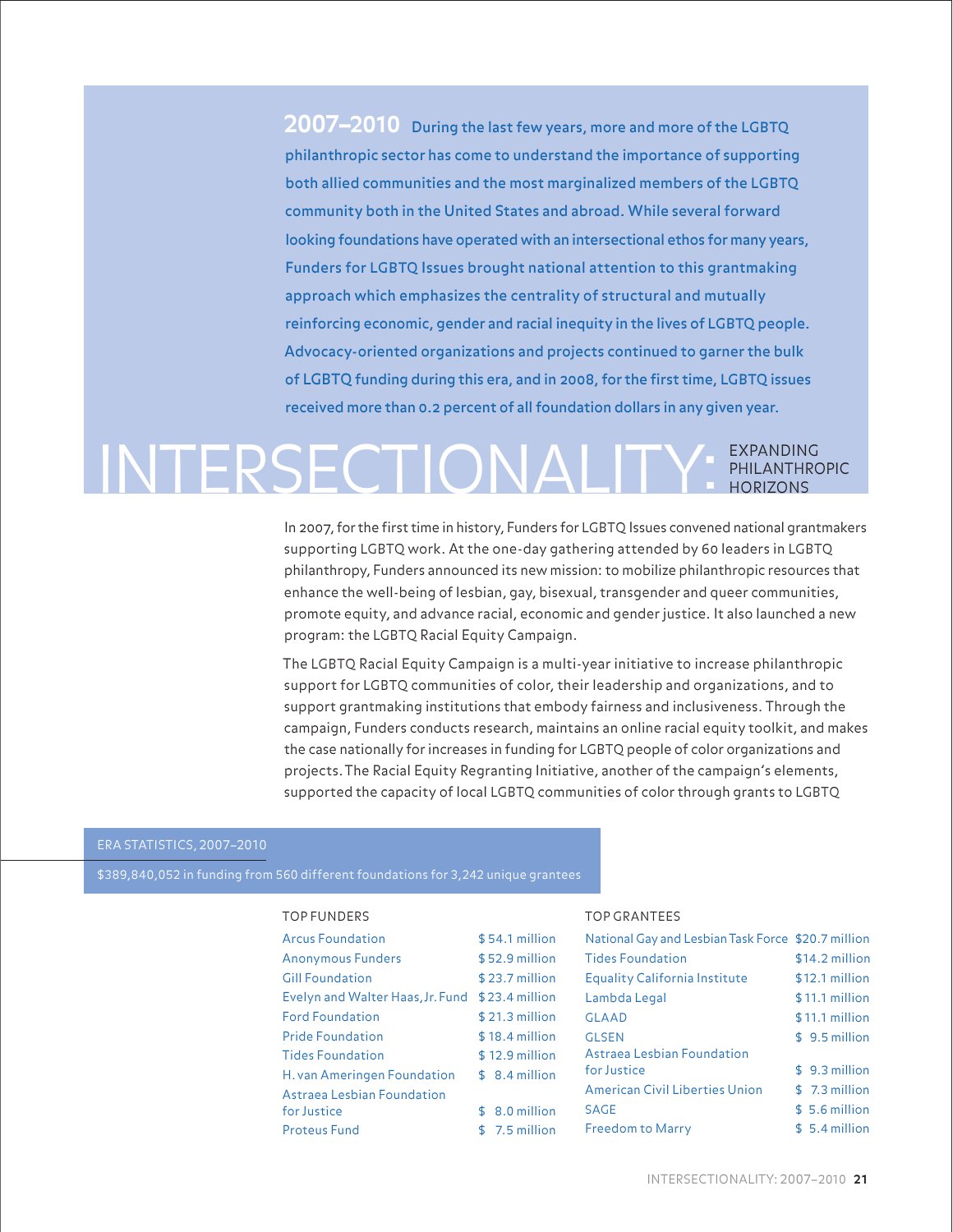public and community foundations. The Initiative awarded \$1.4 million to eight foundations around the country that then matched those dollars, doubling the resources generated by the initiative.

When the campaign started in 2007, foundations awarded just \$7.8 million (nine percent of all LGBTQ funding) to organizations serving LGBTQ people of color.<sup>25</sup> Though the low levels of funding continue (in the context of a U.S. population that is 28 percent people of color and growing rapidly), LGBTQ people of color organizations received their largest amount of foundation support in history between 2007 and 2010—\$44.9 million. In 2010, LGBTQ people of color received 14.1 percent of overall annual support for LGBTQ issues, slightly surpassing children and youth as the population group receiving the largest amount of LGBTQ-targeted support.

Intersectionality for LGBTQ grantmakers meant recognizing interdependencies and common concerns in the wider progressive movement, including commitments to labor, immigrant, economic and reproductive justice. Pride at Work was founded as an official constituency group of the AFL-CIO as a way for the LGBTQ and labor movements to partner. Grantmakers invested more than \$500,000 in the group during this era. Women's foundations have been particularly instrumental in bridging the reproductive justice and LGBTQ movements, investing close to \$2 million in this work between 2007 and 2010. The Arcus, Ford and Overbrook foundations awarded the Lesbian, Gay, Bisexual & Transgender Community Center of New York City \$510,000 for Causes in Common, a coalition between reproductive rights and LGBTQ freedom movements.

In 2008, the Pride Foundation received the largest single gift ever bequeathed to an LGBTQ organization: \$65 million from Ric Weiland, one of the first five employees of Seattle-based Microsoft, who died in 2006. Weiland was a Pride Foundation board member, longtime volunteer and donor. Seventy percent

<sup>25</sup> Funders for Lesbian and Gay Issues, Racial Equity Campaign Benchmarks, www.lgbtfunders.org/ programs/BenchmarksLwRes.pdf (May 2009).

| PRIVATE FOUNDATIONS WITH \$10 MILLION<br>OR MORE IN TOTAL LGBTQ GIVING, 1970-2010 | TOTAL<br>DOLLARS<br><b>AWARDED</b> | <b>TOTAL</b><br>GRANTS<br><b>AWARDED</b> |
|-----------------------------------------------------------------------------------|------------------------------------|------------------------------------------|
| <b>Arcus Foundation</b>                                                           | \$77,395,323                       | 774                                      |
| <b>Gill Foundation</b>                                                            | \$66,319,272                       | 2,208                                    |
| Evelyn and Walter Haas, Jr. Fund                                                  | \$46,601,406                       | 478                                      |
| <b>Ford Foundation</b>                                                            | \$46,123,135                       | 234                                      |
| H. van Ameringen Foundation                                                       | \$25,296,700                       | 687                                      |
| California Endowment                                                              | \$16,344,343                       | 197                                      |
| David Bohnett Foundation                                                          | \$14,739,904                       | 751                                      |
| William & Flora Hewlett Foundation                                                | \$14,390,000                       | 17                                       |
| <b>Open Society Foundations</b>                                                   | \$12,560,398                       | 164                                      |
| <b>Mertz Gilmore Foundation</b>                                                   | \$11,772,835                       | 270                                      |
| David Geffen Foundation                                                           | \$11,752,105                       | 357                                      |
| <b>Paul Rapoport Foundation</b>                                                   | \$10,802,247                       | 614                                      |
|                                                                                   |                                    |                                          |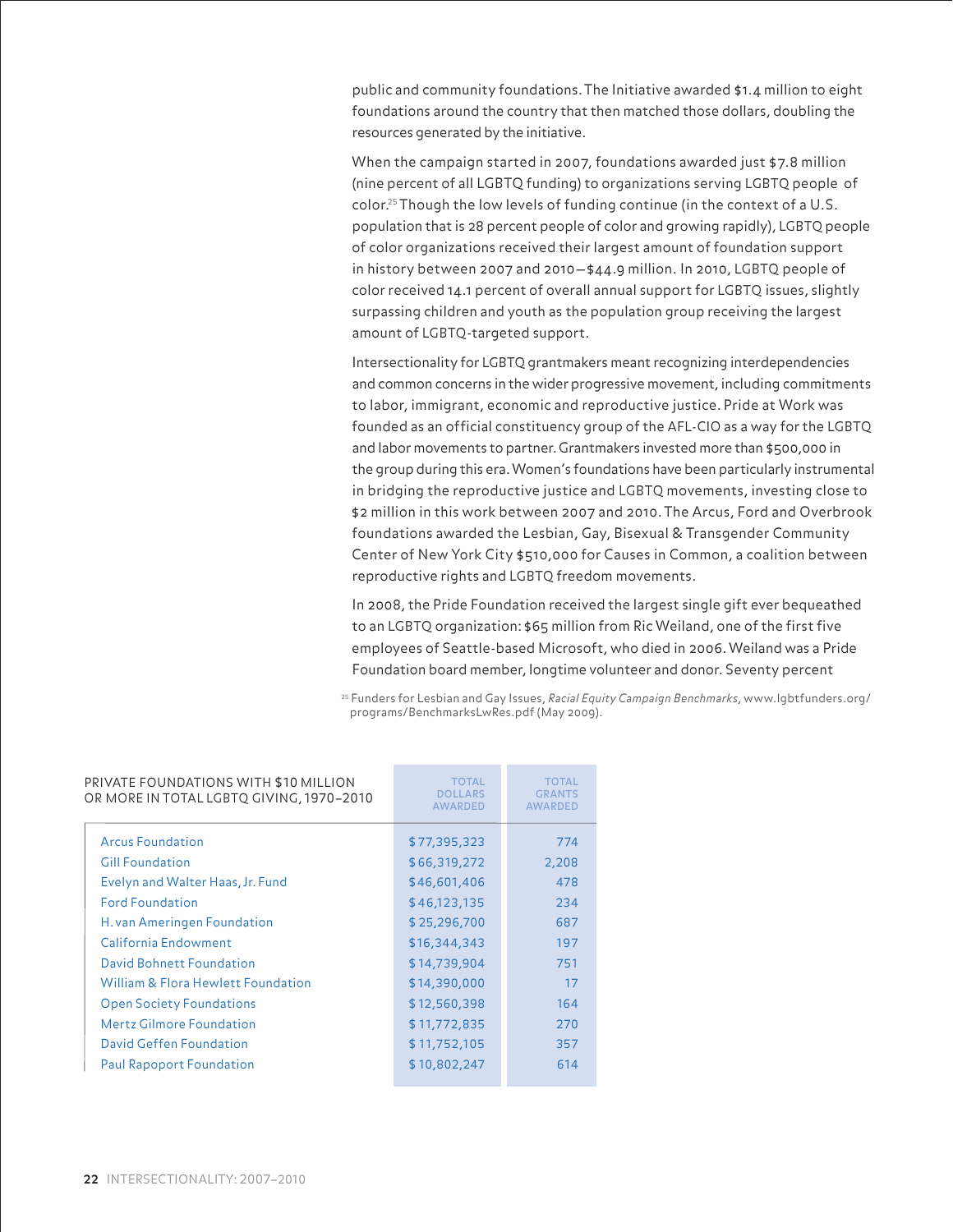(\$46 million) of the bequest is being split among 10 LGBTQ organizations over 10 years. Those organizations include amfAR (The Foundation for AIDS Research), GLAAD, GLSEN, In the Life, the International Gay and Lesbian Human Rights Commission, Lambda Legal, the National Gay and Lesbian Task Force, PFLAG, Project Inform and Servicemembers Legal Defense Network (the largest organization serving LGBTQ military personnel). The remaining \$19 million supports Pride Foundation's scholarship and local grantmaking efforts.<sup>26</sup>

This period also saw movement on several LGBTQ policy fronts, most of which philanthropy supported during their developmental stages. The State Equality Fund, a partnership of five major foundations in conjunction with the Tides Foundation, has awarded more than \$7.5 million since 2007 for organizations working to pass sexual orientation and gender-identity nondiscrimination statutes; implement safe-school policies for LGBTQ and LGBTQ-perceived students; and secure adoption and foster care rights for LGBTQ parents. The Fund, for example, awarded the Illinois Safe Schools Alliance, a network of organizers, \$80,000 in 2008 to pass local safe schools ordinances, and, eventually in 2010, the Illinois legislature passed a statewide safe-schools law. The Fund also gave Love Makes a Family Connecticut \$10,000 in 2008 for its efforts to extend statewide non-discrimination protections to transgender people, which was later passed in July 2011. Also, advocacy and research organizations that campaigned for open military service eventually secured the repeal of "Don't Ask, Don't Tell" in 2011. In the years leading up to the repeal (1987–2010), several dozen grantmaking foundations awarded a total of more than \$13.1 million for these efforts.

As with most support from the philanthropic sector during the latter part of this era, funding for LGBTQ issues during the economic recession decreased considerably. In 2009, the community experienced a decline in funding of 12.7 percent, 4.3 percent higher than the national decline. Some of this decline was inevitable. Just prior to the downturn, 2008 had been an unusually strong year for LGBTQ institutional support because of the significant boost of funding that year to support California's public education efforts on marriage equality. However, while most foundations either barely maintained or decreased their payout in both 2009 and 2010 because of the recession, a few funders, such as the Gill Foundation, increased their level of giving. "Tim Gill's basic response to both the political opportunities for LGBT people and the economy was, when others are timid, be bold," president and CEO Tim Sweeney said.

 $^{26}$  Pride Foundation, "Ric Weiland Leaves \$65 Million to Support Gay Rights and HIV/AIDS Organizations," July 24, 2008 (www.pridefoundation.org/images/weiland/weiland \_ release.pdf).

<sup>27</sup> Funders for LGBTQ Issues, "A strategic transformation," www.Igbtracialequity.org/ perspectives/perspective.cfm?id=9 (accessed September 5, 2011).

### **GRANTMAKER SPOTLIGHT**

### PAUL RAPOPORT FOUNDATION First LGBTQ Grant: **1988** LGBTQ Support (1970–2010): **614 grants totaling \$10,802,247**

The Paul Rapoport Foundation was created in 1987, a few months after Rapoport's death from an AIDS-related illness. An attorney by trade, he was an activist and leading philanthropist in New York City and a co-founder of both the LGBT Community Center and Gay Men's Health Crisis. The Foundation supports LGBTQ and HIV/AIDS organizations and projects, primarily in and around New York City. In addition to the aforementioned grant to the Transgender Project at St. Roosevelt Hospital Center, funding in the early and mid-1990s included \$15,000 in 1990 for Hospital Audiences to conduct AIDS outreach to lesbian and gay youth and \$6,550 in 1993 for the NOW Legal Defense and Education Fund to represent lesbians in the military.

Over the years, the foundation has awarded more than 100 grants totaling \$4.1 million to serve people of color and build racial equality, (including a 2009 grant to the Trinity Evangelical Lutheran Church of Manhattan of \$32,500 to support LGBTQ homeless youth of color). Since 2005 this work has been driven by a strategic plan that shifted the foundation's board makeup and its grantee list. Jane Schwartz, executive director of the Foundation, explains,

"In our experience and observation, people of color face racial and economic inequities daily. It appears that these two elements are almost inextricably entwined in our society. We have found that by focusing on underserved communities, economic justice has become a basic element of all of our grantmaking. When, in addition, a person of color is also LGBTQ, the possibilities for discrimination become even greater."<sup>27</sup>

In the wake of the current economic crisis, the foundation announced in 2009 that it would spend down its assets, then valued at approximately \$7.5 million. Findings from a needs assessment conducted to identify the most marginalized LGBTQ populations informed new grantmaking guidelines designed to make the greatest possible impact on the fight for racial and economic justice in New York City before Rapoport closes its doors in 2015.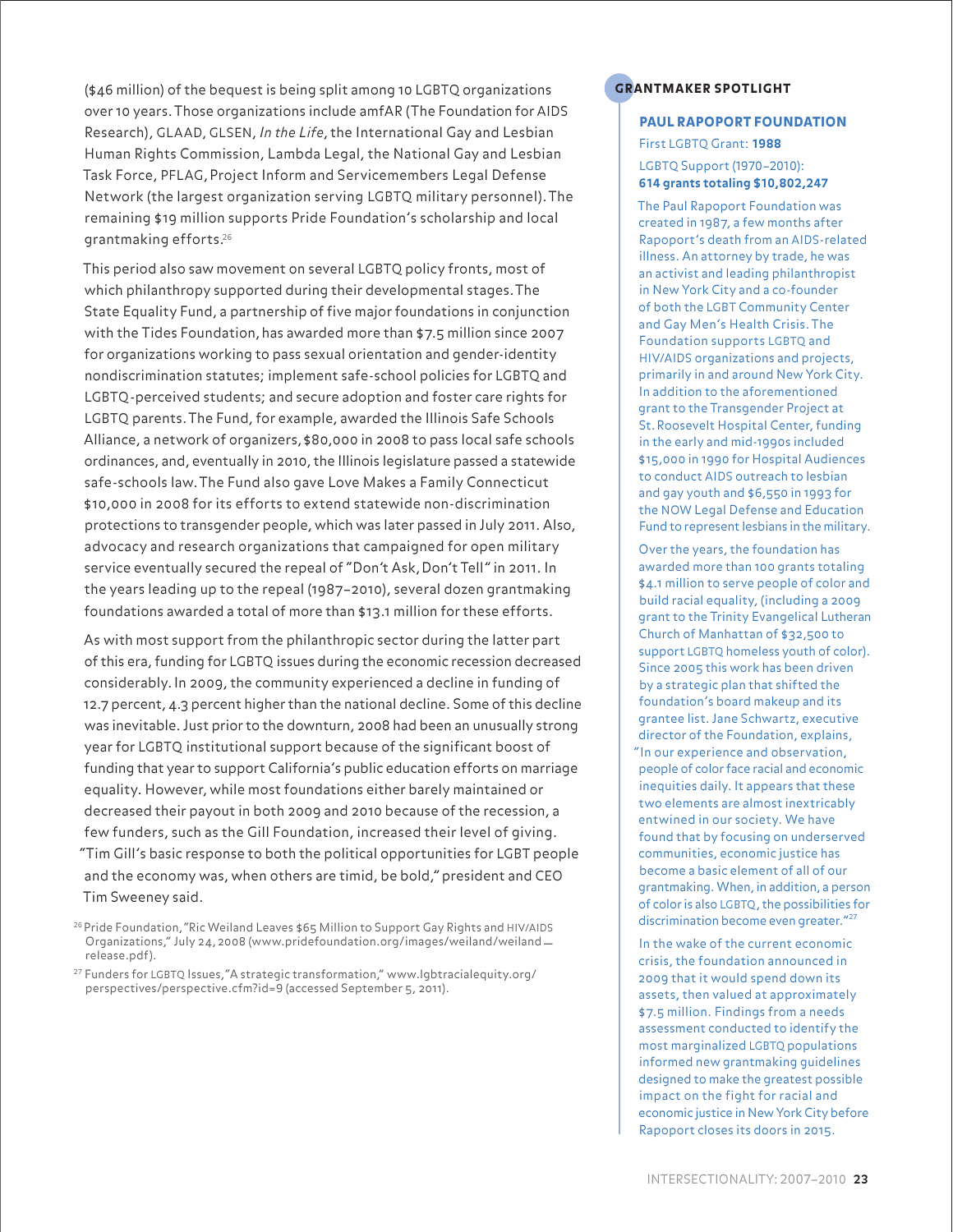# <span id="page-23-0"></span>A LOOK AHEAD

WHEN A SMALL GROUP OF GRANTMAKERS gathered with a sense of urgency for the lesbian and gay community in 1982, philanthropic resources to those communities were negligible. Scattered amongst a handful of lesbian and gay community foundations, and a few progressive funders, lesbian and gay grantmaking amounted to \$886,779. Today, LGBTQ concerns garner some \$100 million in annual institutional support. LGBTQ and allied grantmakers have educated not only new LGBTQ donors about how to invest in the community, but have also increased support for LGBTQ issues from important allies. Now hovering at just 0.2 percent of all philanthropic giving by U.S. foundations, we know that sustained and increased funding will be required for LGBTQ communities to meet their priorities in the future. Yet this moment is also a time to celebrate the growth in funding that has occurred in the first 40 years, and to thank the countless philanthropy advocates, activists and allies who have helped our work reach this point.

As we reflect on 40 years of LGBTQ philanthropy, it is apparent that in at least one respect we've come full circle. The first foundation support to the lesbian and gay community in 1970 came from RESIST, a funder of anti-war, social, economic, and environmental justice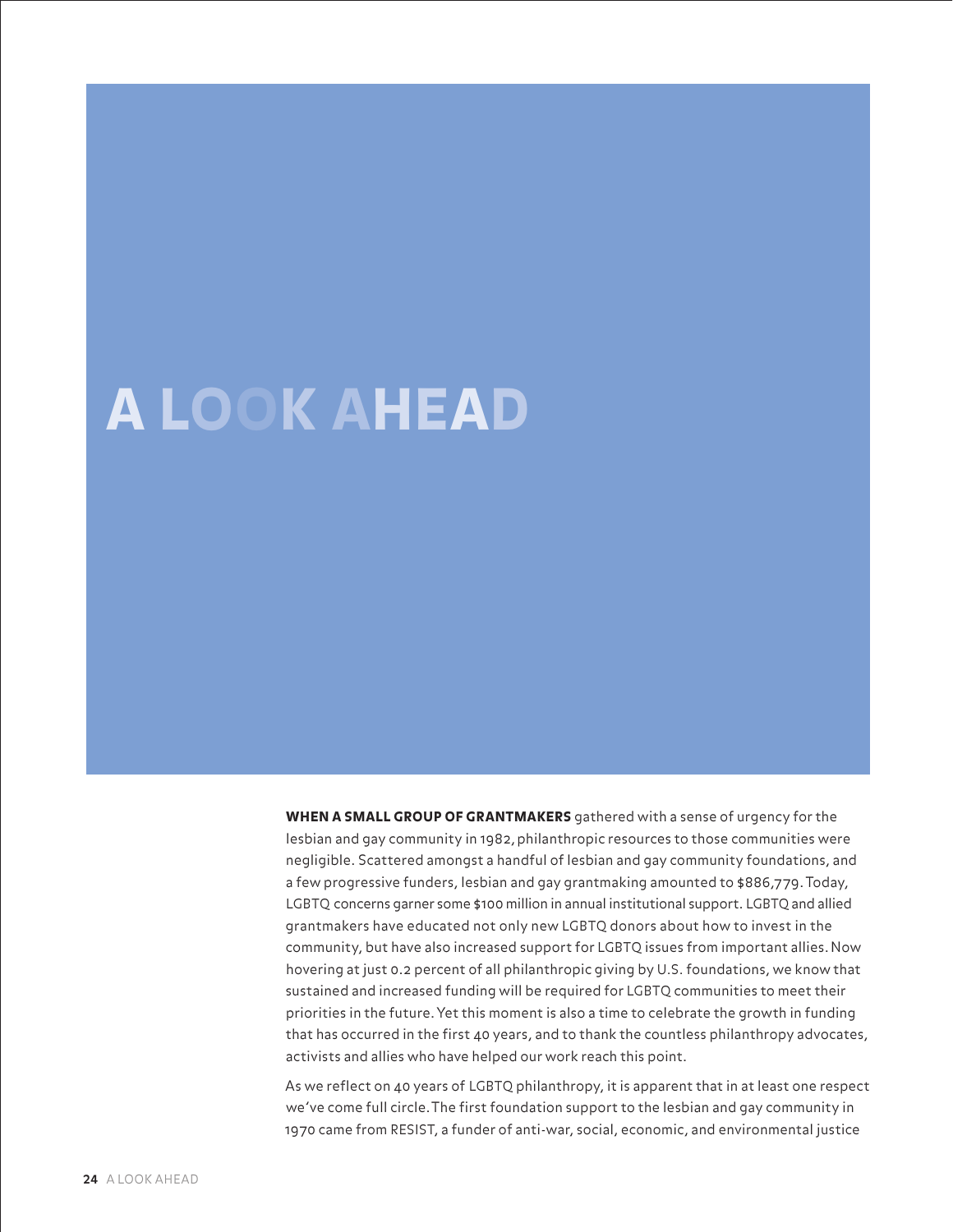movements. Today, as an increasing number of funders are employing an intersectional lens in their grantmaking practices, the LGBTQ philanthropic sector may well begin to form more collaborations, participate in more partnerships, and engage more allies driven by an investment in a broad economic and social justice agenda, a recognition of the interdependency of our issues, and a commitment to a broader progressive movement.

Meanwhile, support for specific underserved sub-populations of the LGBTQ community will likely remain an important priority for the coming years. Funding to LGBTQ people of color communities, while reaching an all-time high of 14.1 percent of total LGBTQ giving by population, has still not achieved a level of support commensurate with community numbers or needs. Despite a continued increase in recent years, support for transgender issues remains at 3.5 percent of all dollars to the LGBTQ community.

As the country enters the "age wave," in which an American turns 65 every eight seconds, increasing attention will need to be paid to the health, social, and economic needs of the aging LGBTQ population as well. The Movement Advancement Project estimates that there will be three million LGBTQ seniors living in the United States by 2030,<sup>28</sup> with demand for services and advocacy particularly pronounced in the Midwest, South and Rockies.

Moreover, as LGBTQ organizations in general are continually challenged to cover basic overhead and to have the flexibility to respond to issues as they occur, the urgency of maintaining and increasing general operating support by grantmakers remains crucial. For example, of the \$10.8 million that foundations awarded to the Palm Center (a California think tank) and the Servicemembers Legal Defense Network between 1995 and 2009, 76 percent was for general operating support. This strategy of unrestricted funding allowed the organizations to build capacity and take advantage of unforeseen opportunities. More than 20 funders supported one or both of those organizations for at least five years in a row, and some for more than a decade.<sup>29</sup> Unfortunately, the current trend seems to be moving away from general support and more to project specific support.

In addition to meeting growing needs in the United States, the call for philanthropic resources to support LGBTI communities in the global south and east continues to intensify. The work of LGBTI individuals, organizations, and networks across the globe brings greater visibility and opportunity; thus, broader support for NGOs committed to securing and safeguarding the rights of LGBTI people, including those of LGBTQ immigrants and refugees worldwide, remains vital.

There is also essential internal work to be done in our own institutions. The LGBTQ philanthropic sector has matured and continues to grow, however, it is, in many ways, a microcosm of philanthropy as a whole: people of color and transgender/gender nonconforming people remain underrepresented in our foundations at both the staff and board levels. Opportunities exist for us to create institutions and practices that can model fairness and inclusion for the entire philanthropic sector.

As Funders for LGBTQ Issues celebrates 40 years of grantmaking to our communities and marks our own thirtieth anniversary—we are mindful of all we have accomplished together and what we may yet achieve in service of an LGBTQ movement dedicated to equity, justice, and liberation.

<sup>&</sup>lt;sup>28</sup> Movement Advancement Project, "LGBT Older Adults," www.lgbtmap.org/policy-and-issue-analysis/ lgbt-older-adults (accessed September 5, 2011).

<sup>&</sup>lt;sup>29</sup> Anthony Bowen and Andrew Lane, "End of Don't Ask, Don't Tell is a Victory for Philanthropy," Chronicle on Philanthropy, July 26, 2011 (www.philanthropy.com/article/article-content/128431/).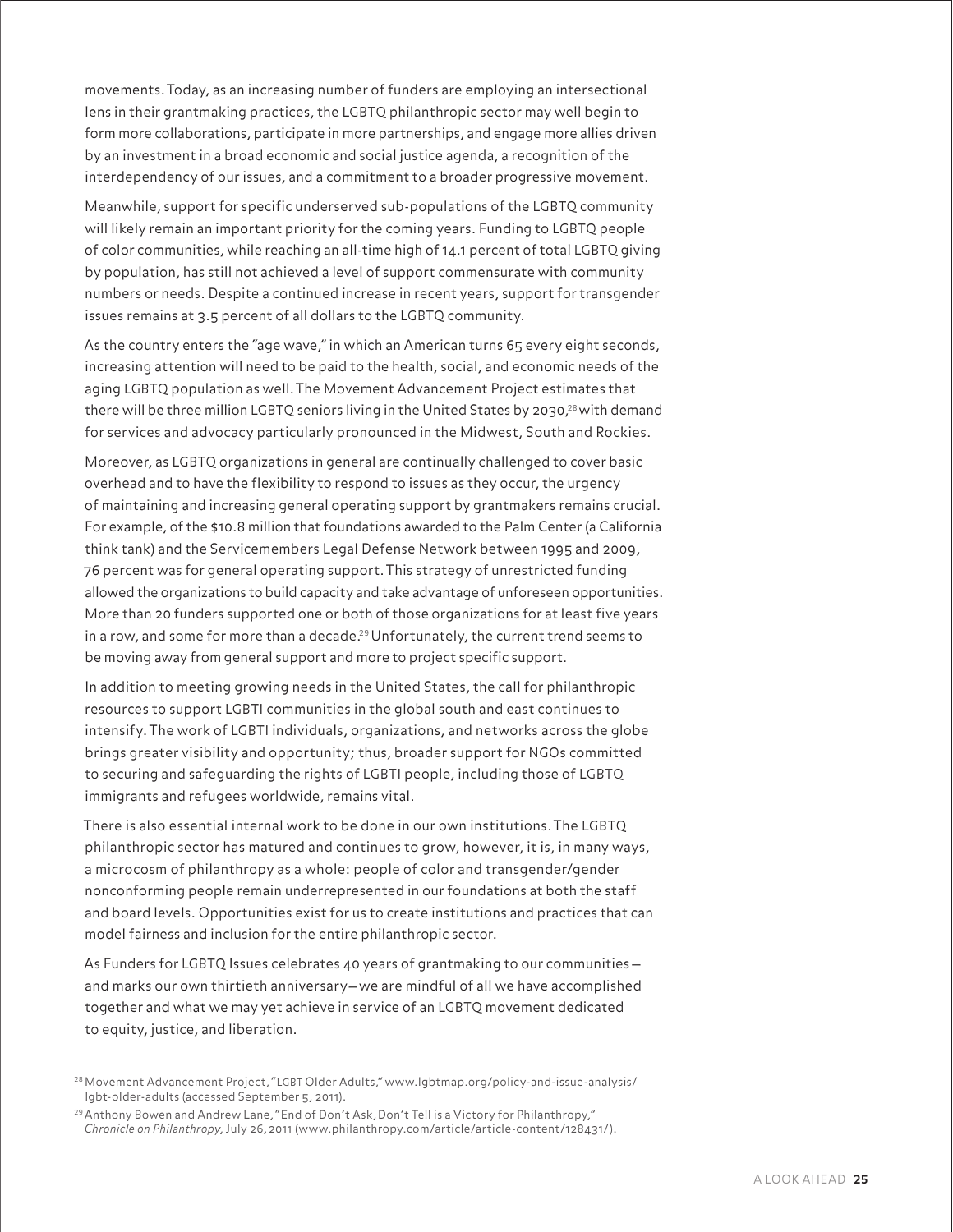# <span id="page-25-0"></span>DETAILED FINDINGS

Between 1970 and 2010, 799 U.S.-based grantmakers awarded 35,916 grants supporting LGBTQ organizations and projects totaling \$771.1 million. Between 1975 and 2010 LGBTQ grantmaking represented 0.12 percent of all U.S. foundation dollars awarded.

- This study identified 799 grantmakers that awarded grants to LGBTQ organizations and projects between 1970 and 2010, including 512 private foundations, 85 community foundations, 92 public foundations, 83 corporate foundations/giving programs and 27 nonprofit organizations and "other" funders.
- Foundations awarded \$46,828,253 to public foundations for regranting purposes. To avoid "double counting," these awards are not included in the total figures above.
- The average LGBTQ grant was \$21,469; the median grant was \$5,000.
- A total of 1,730 grants awarded were equal to or exceeding \$100,000. Of these 1,730 grants, 121 grants were \$500,000 or more, 49 grants were for \$1 million or more and one grant was for more than \$5 million.
- The Foundation Center estimates that U.S. foundations awarded \$559.53 billion in grants between 1975 and 2009. The \$674.12 million awarded to LGBTQ issues during this time period represents 0.12 percent of all grant dollars awarded.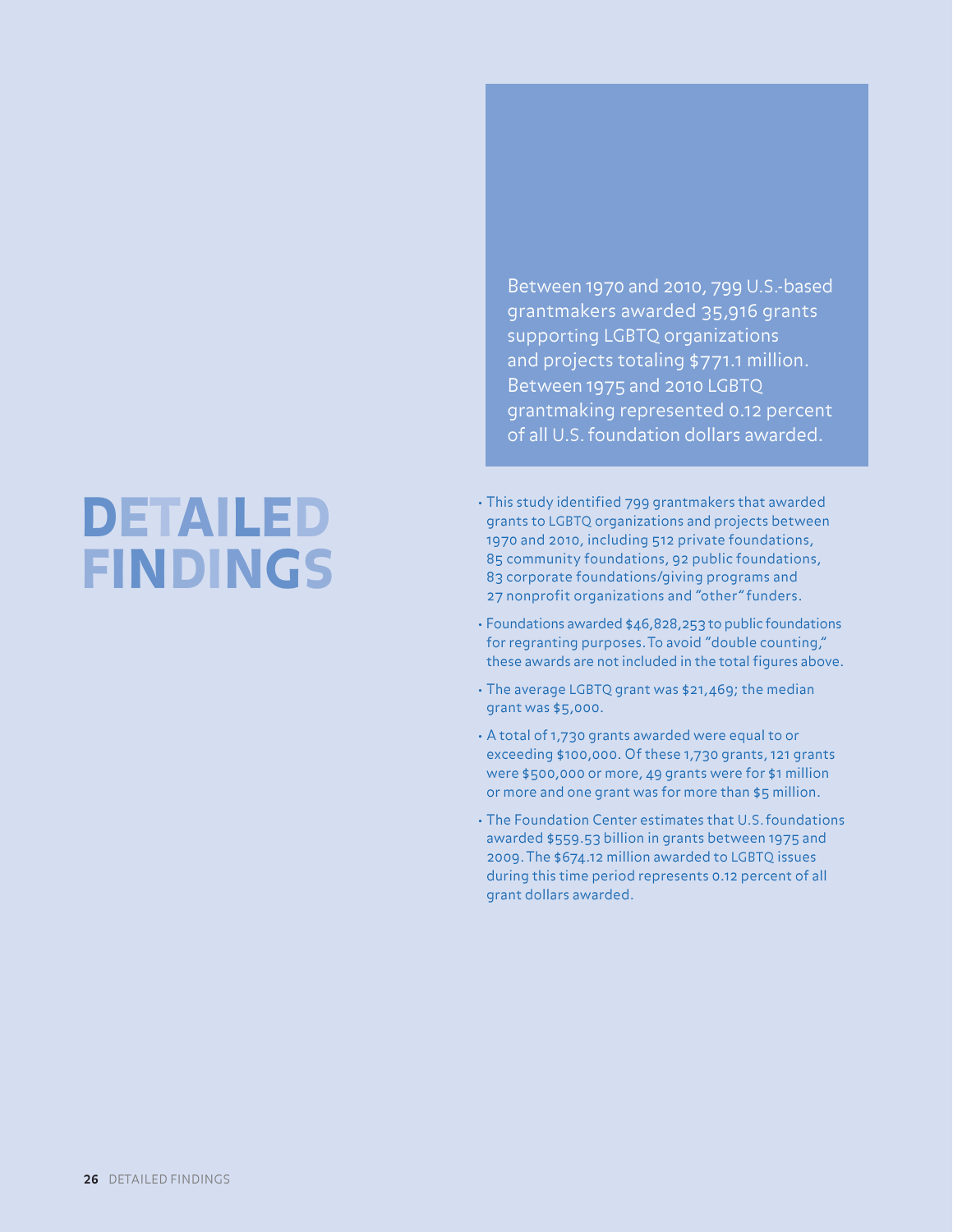### U.S. FOUNDATION FUNDING AND GRANTS TO LGBTQ ORGANIZATIONS AND PROJECTS, 1970–2010 AND AS PERCENTAGE OF ALL U.S. FOUNDATIONS FUNDING, 1975–2010

| <b>YEAR</b>  | TOTAL U.S.<br><b>GRANTMAKING</b>   | <b>TOTAL LGBTQ</b><br><b>GRANTMAKING</b> | $%$ OF<br><b>FUNDING</b> | <b>NUMBER</b><br><b>OF GRANTS</b> |
|--------------|------------------------------------|------------------------------------------|--------------------------|-----------------------------------|
| 2010         | \$45,700,000,000                   | \$96,829,756                             | 0.212%                   | 3,506                             |
| 2009         | \$45,780,000,000                   | \$96,533,298                             | 0.211%                   | 3,481                             |
| 2008         | \$46,780,000,000                   | \$116,181,019                            | 0.248%                   | 3,738                             |
| 2007         | \$44,390,000,000                   | \$80,295,279                             | 0.181%                   | 3,352                             |
| 2006         | \$39,000,000,000                   | \$71,336,251                             | 0.183%                   | 3,178                             |
| 2005         | \$36,400,000,000                   | \$58,269,914                             | 0.160%                   | 2,804                             |
| 2004         | \$31,840,000,000                   | \$48,772,174                             | 0.153%                   | 2,371                             |
| 2003         | \$30,310,000,000                   | \$32,128,895                             | 0.106%                   | 1,899                             |
| 2002         | \$30,430,000,000                   | \$34,892,583                             | 0.115%                   | 1,826                             |
| 2001         | \$30,500,000,000                   | \$29,409,804                             | 0.096%                   | 1,454                             |
| 2000         | \$27,560,000,000                   | \$24,066,307                             | 0.087%                   | 1,419                             |
| 1999         | \$23,320,000,000                   | \$19,711,257                             | 0.085%                   | 1,149                             |
| 1998         | \$19,460,000,000                   | \$11,478,221                             | 0.059%                   | 937                               |
| 1997         | \$15,990,000,000                   | \$<br>8,198,475                          | 0.051%                   | 660                               |
| 1996         | \$13,840,000,000                   | \$<br>7,683,193                          | 0.056%                   | 532                               |
| 1995         | \$12,260,000,000                   | \$<br>6,596,953                          | 0.054%                   | 507                               |
| 1994         | \$11,290,000,000                   | \$<br>5,302,139                          | 0.047%                   | 516                               |
| 1993         | \$11,110,000,000                   | \$<br>4,174,783                          | 0.038%                   | 437                               |
| 1992         | \$10,210,000,000                   | \$<br>5,976,976                          | 0.059%                   | 366                               |
| 1991         | \$9,211,000,000                    | \$<br>2,566,329                          | 0.028%                   | 391                               |
| 1990         | \$8,680,000,000                    | \$<br>2,608,061                          | 0.030%                   | 319                               |
| 1989         | \$7,911,000,000                    | \$<br>1,870,295                          | 0.024%                   | 201                               |
| 1988         | \$7,420,000,000                    | \$<br>1,643,974                          | 0.022%                   | 199                               |
| 1987         | \$6,660,000,000                    | \$<br>1,163,408                          | 0.017%                   | 176                               |
| 1986         | NO DATA AVAILABLE                  | \$<br>772,515                            | N/A                      | 105                               |
| 1985         | \$6,030,000,000                    | \$<br>540,804                            | 0.009%                   | 89                                |
| 1984         | \$5,040,000,000                    | \$<br>489,938                            | 0.010%                   | 115                               |
| 1983         | \$4,480,000,000                    | \$<br>681,867                            | 0.015%                   | 86                                |
| 1982         | \$4,490,000,000                    | \$<br>214,962                            | 0.005%                   | 26                                |
| 1981         | \$3,790,000,000                    | \$<br>125,292                            | 0.003%                   | 23                                |
| 1980         | \$3,430,000,000                    | \$<br>118,250                            | 0.002%                   | 14                                |
| 1979         | \$2,850,000,000                    | \$<br>55,948                             | 0.002%                   | $\mathsf 9$                       |
| 1978         | \$2,550,000,000                    | \$<br>59,893                             | 0.002%                   | 7                                 |
| 1977         | \$2,350,000,000<br>\$2,230,000,000 | \$<br>87,500                             | 0.004%                   | 7                                 |
| 1976         | \$1,940,000,000                    | 96,000<br>\$                             | 0.004%<br>0.004%         | $\overline{7}$                    |
| 1975<br>1974 |                                    | \$<br>71,935<br>41,000                   |                          | 3<br>$\mathbf 2$                  |
| 1973         |                                    | \$<br>16,000<br>\$                       |                          | 1                                 |
| 1972         |                                    | \$<br>0                                  |                          | $\mathsf 0$                       |
| 1971         |                                    | \$<br>0                                  |                          | 1                                 |
| 1970         |                                    | \$<br>$\mathsf{O}\xspace$                |                          | 1                                 |
|              |                                    |                                          |                          |                                   |
| <b>TOTAL</b> | \$605,232,000,000                  | \$771,067,949                            | 0.127%                   | 35,916                            |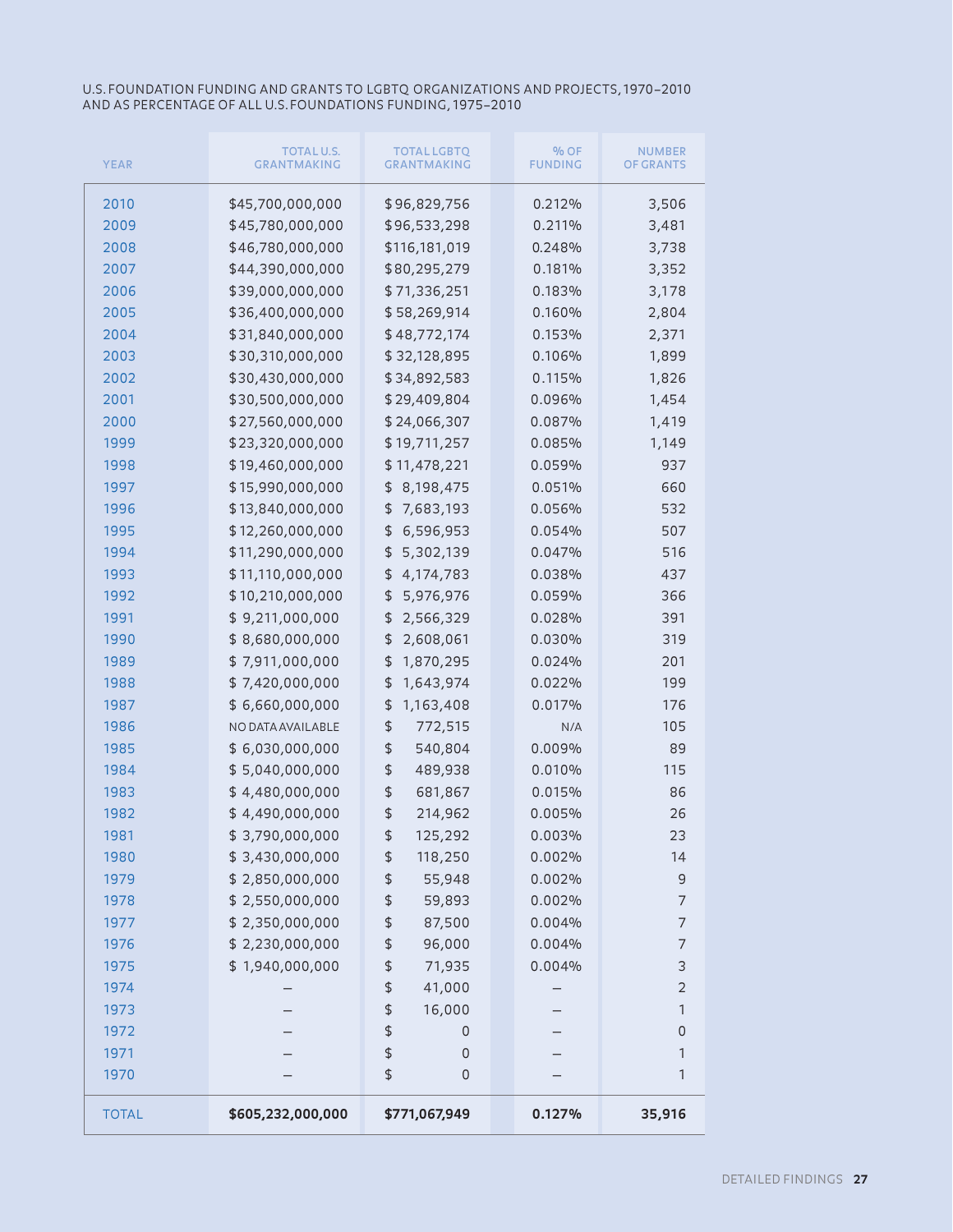- Private foundations provided 63 percent of all LGBTQ dollars and 41 percent of all LGBTQ grants.
- The average grant amount from private foundations was \$33,022. The median LGBTQ grant from private foundations was \$10,000.
- 85 community foundations awarded 12 percent of total grants and 6 percent of total dollars. The average grant from community foundations was \$10,738 and the median grant was \$5,000.
- Public foundations awarded 16 percent of all LGBTQ grant dollars and 40 percent of LGBTQ grants. The average grant from public foundations was \$8,915 and the median grant was \$2,500.
- Donor-advised funds accounted for 42 percent of the combined funding reported by community and public foundations, 20 percent of all grants awarded and 9 percent of the overall dollars.
- Of the \$126,579,536 granted by public foundations to LGBTQ issues, 53 percent was awarded by LGBTQ foundations, 34 percent by progressive foundations, 9 percent by women's foundations and 4 percent by religious public foundations.
- 83 corporate foundations/giving programs awarded 1,764 grants totaling \$26,938,831 to LGBTQ issues. This represents 4 percent of total dollars and 5 percent of total grants. The average grant from corporate foundations/corporate giving programs was \$15,271 and the median grant was \$7,500.

|                                            |                              | <b>DOLLARS</b>                 |                        | <b>GRANTS</b>                 |                        |
|--------------------------------------------|------------------------------|--------------------------------|------------------------|-------------------------------|------------------------|
| DISTRIBUTION BY FOUNDATION TYPE, 1970-2010 |                              | <b>TOTAL</b><br><b>DOLLARS</b> | $%$ OF<br><b>TOTAL</b> | <b>TOTAL</b><br><b>GRANTS</b> | $%$ OF<br><b>TOTAL</b> |
|                                            | Private                      | \$486,250,059                  | 63.1%                  | 14,725                        | 41.0%                  |
|                                            | <b>Public Foundations</b>    | \$126,579,536                  | 16.4%                  | 14,198                        | 39.5%                  |
|                                            | Other <sup>1</sup>           | 76,263,557<br>\$               | 9.9%                   | 333                           | 0.9%                   |
|                                            | <b>Community Foundations</b> | \$47,494,043                   | 6.2%                   | 4,423                         | 12.3%                  |
|                                            | Corporate Foundations/       |                                |                        |                               |                        |
|                                            | Corporate Giving Programs    | \$26,938,831                   | 3.5%                   | 1,764                         | 4.9%                   |
|                                            | Nonprofits                   | 7,541,924<br>\$                | 1.0%                   | 472                           | 1.3%                   |

<sup>1</sup>"Other" includes anonymous and unspecified gifts/donors.

### Distribution by Foundation Type

Private foundations provided the most LGBTQ dollars and grants between 1970 and 2010.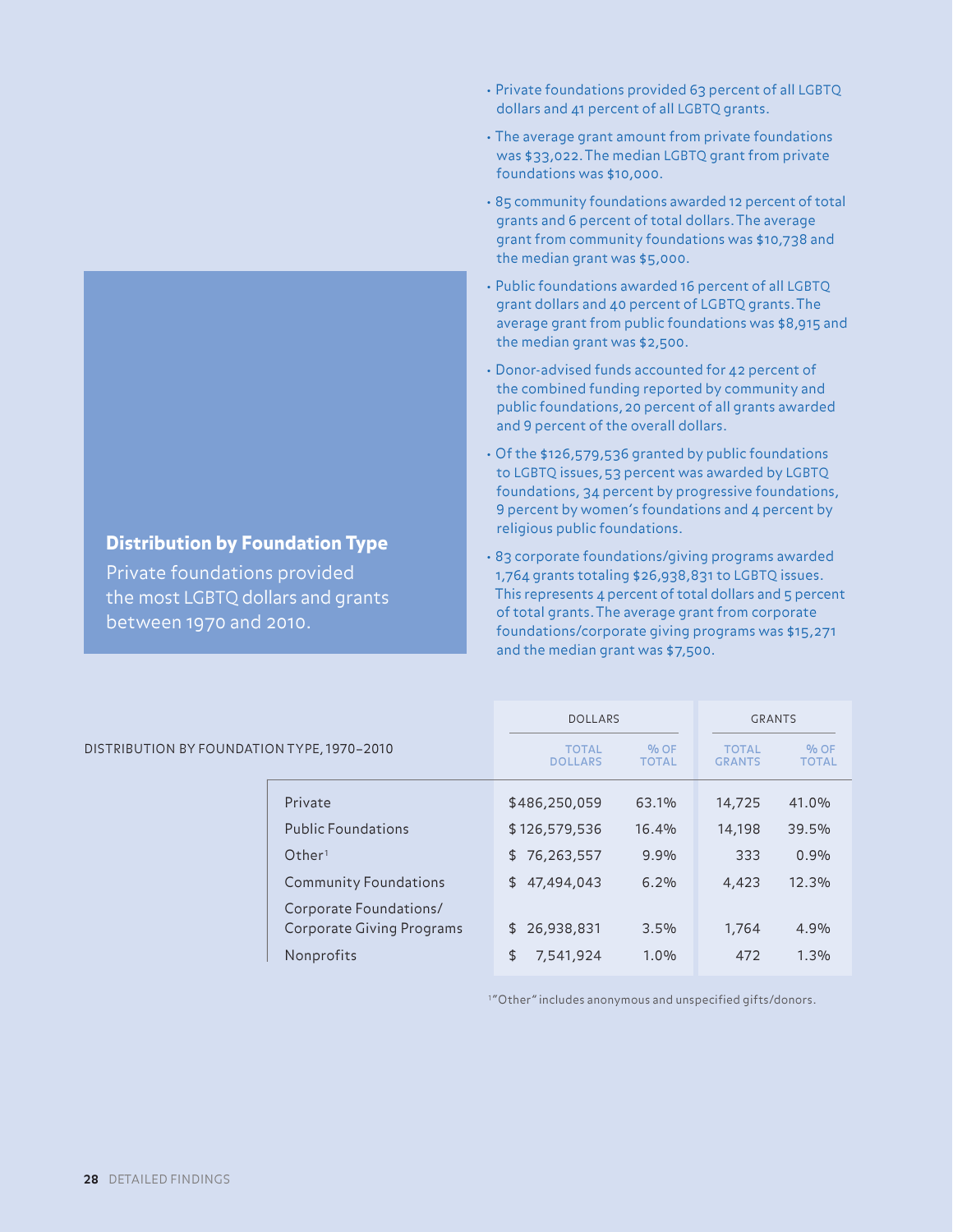### Top 10 LGBTQ Grantmakers

Between 1970 and 2010, the combined funding from the top 10 LGBTQ grantmakers (by total dollars) represented more than half (53%) of the total LGBTQ funding dollars. The top 10 LGBTQ grantmakers (by total grants), accounted for 44 percent of all LGBTQ grants awarded. Five grantmakers made both top 10 lists.

### BY TOTAL DOLLARS

- The top 10 grantmakers, by total dollars, collectively awarded \$430,091,589, comprising 11,876 grants.
- The average grant from the top 10 funders, by total dollars, was \$44,951 and the median grant was \$7,500.
- The remaining pool of 789 funders awarded 27,055 grants totaling \$399,901,061. The average grant from these funders was \$14,781 and the median grant was \$5,000.
- 156 grantmakers have awarded more than \$500,000 for LGBTQ issues, 97 awarded more than \$1 million and 18 awarded more than \$10 million.
- Six of the top 10 LGBTQ grantmakers, by total dollars, are private foundations, three are public foundations and one is anonymous.
- The Arcus Foundation was the largest named LGBTQ funder, by total dollars, awarding \$77,935,323 through 774 grants. Its total giving represented 10 percent of total LGBTQ dollars awarded between 1970 and 2010.

DISTRIBUTION BY GRANTS, 1970–2010

| DISTRIBUTION BY DOLLARS, 1970-2010 | <b>TOTAL DOLLARS</b> |
|------------------------------------|----------------------|
| Anonymous Funders <sup>2</sup>     | \$90,089,279         |
| Arcus Foundation                   | \$77,935,323         |
| Gill Foundation                    | \$66,319,272         |
| Evelyn and Walter Haas, Jr. Fund   | \$46,601,406         |
| <b>Ford Foundation</b>             | \$46,123,135         |
| H. van Ameringen Foundation        | \$25,296,700         |
| Pride Foundation                   | \$22,503,848         |
| Horizons Foundation                | \$21,704,359         |
| <b>Tides Foundation</b>            | \$18,137,374         |
| California Endowment               | \$16,344,343         |

| Horizons Foundation                       | 4,357 |
|-------------------------------------------|-------|
| Astraea Lesbian Foundation<br>for Justice | 2,859 |
| Gill Foundation                           | 2,208 |
| Pride Foundation                          | 1,829 |
| Equity Foundation                         | 1,100 |
| <b>Stonewall Community Foundation</b>     | 817   |
| Arcus Foundation                          | 774   |
| Tides Foundation                          | 754   |
| David Bohnett Foundation                  | 751   |
| Wells Fargo Foundation                    | 717   |

### BY TOTAL GRANTS

- The top 10 LGBTQ grantmakers, by total grants, gave 16,166 grants totaling \$254,531,470.
- The average grant from these funders was \$17,841 and the median grant was \$10,000.
- Among all 799 LGBTQ grantmakers, 499 funders (62 percent) gave fewer than 10 grants for LGBTQ issues between 1970 and 2010, and 378 foundations (47 percent) gave fewer than five.
- Five of the top 10 LGBTQ grantmakers, by grants awarded, are LGBTQ-focused public foundations, three are private foundations, one is a corporate funder, and one is a progressive public foundation.
- <sup>2</sup> It should be noted in charts and graphs that "Anonymous" refers to an unidentified number of funding sources.

TOTAL GRANTS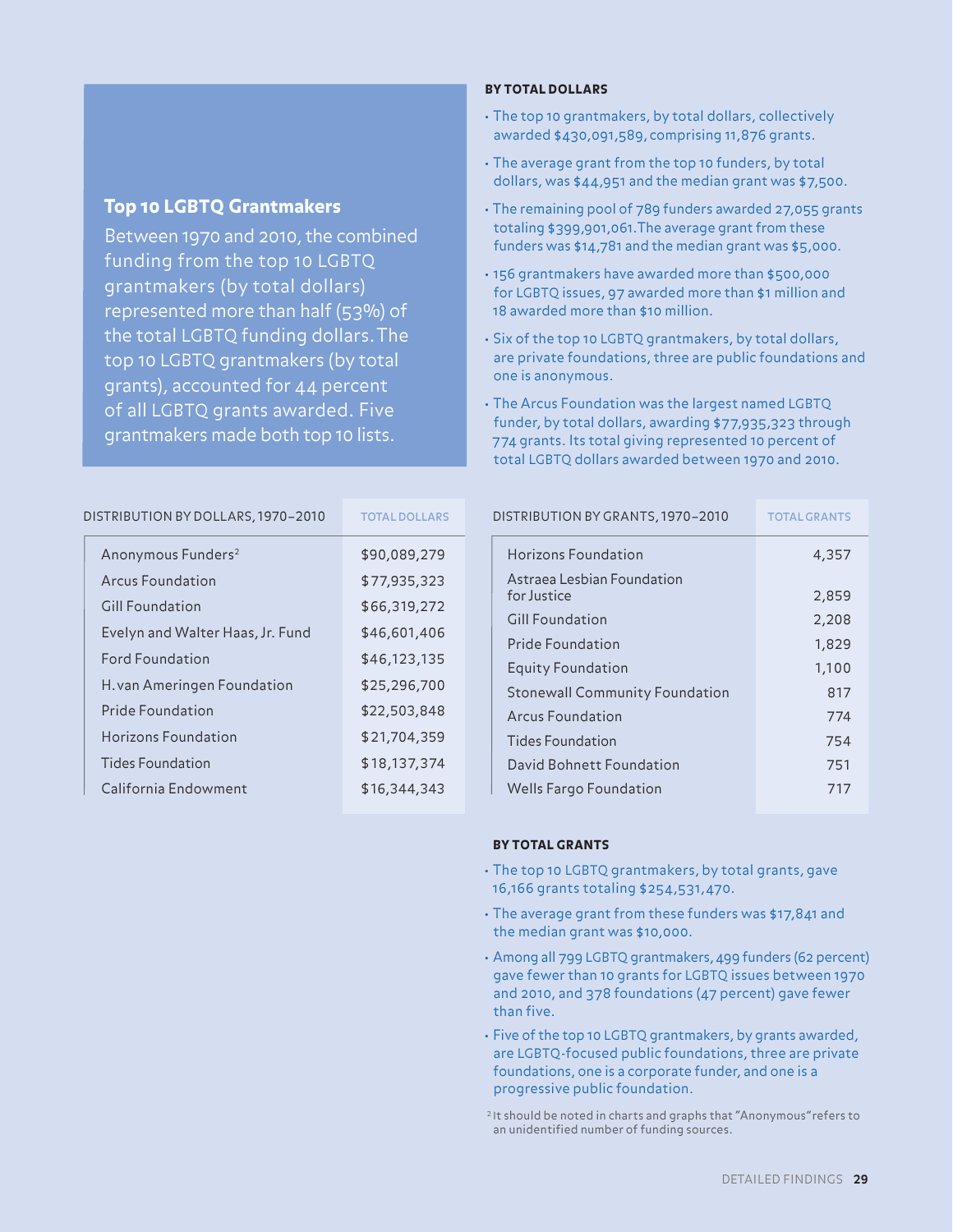- The top 20 nonprofit organizations, by total dollars received, were collectively awarded \$308,963,317, 38 percent of total dollars.
- Two of these organizations work at the international level, twelve at the national level, one at the regional level, one at the state level, and four at the local level.
- All but one of these organizations are located in New York, California, or Washington, D.C.

CITY TOTAL DOLLARS

### Top 20 LGBTQ Grantees

Twenty nonprofit organizations received 38 percent of LGBTQ dollars granted between 1973 and 2010.

### TOP 20 LGBTQ GRANTEES BY DOLLARS RECEIVED, 1973–2010

| National Gay and Lesbian Task Force                             | New York, NY      | \$42,773,693    |
|-----------------------------------------------------------------|-------------------|-----------------|
| Lambda Legal                                                    | New York, NY      | \$28,507,678    |
| <b>GLSEN</b> and <b>Affiliates</b>                              | New York, NY      | \$23,171,901    |
| Gay & Lesbian Alliance Against Defamation                       | Los Angeles, CA   | \$20,972,706    |
| Gay Men's Health Crisis                                         | New York, NY      | \$18,299,688    |
| Human Rights Campaign Foundation                                | Washington, DC    | \$17,077,989    |
| <b>ACLU Foundation and Affiliates</b>                           | New York, NY      | \$15,797,786    |
| <b>Tides Foundation</b>                                         | San Francisco, CA | \$15,302,817    |
| Astraea Lesbian Foundation for Justice                          | New York, NY      | \$14,658,758    |
| <b>Equality California Institute</b>                            | San Francisco, CA | \$14,602,080    |
| Funders for LGBTQ Issues                                        | New York, NY      | \$12,084,751    |
| International Gay and Lesbian<br>Human Rights Commission        | San Francisco, CA | \$10,901,497    |
| National Center for Lesbian Rights                              | San Francisco, CA | \$10,266,494    |
| Freedom to Marry                                                | New York, NY      | \$10,180,500    |
| Los Angeles Gay and Lesbian<br><b>Community Services Center</b> | Los Angeles, CA   | 9,973,747<br>\$ |
| Gay & Lesbian Advocates & Defenders                             | Boston, MA        | \$<br>9,665,353 |
| In the Life                                                     | New York, NY      | 9,291,389<br>\$ |
| New York City LGBT Community Center                             | New York, NY      | \$<br>8,876,953 |
| Servicemembers Legal Defense Network                            | Washington, DC    | 8,329,730<br>\$ |
| Horizons Foundation                                             | San Francisco, CA | \$<br>8,227,807 |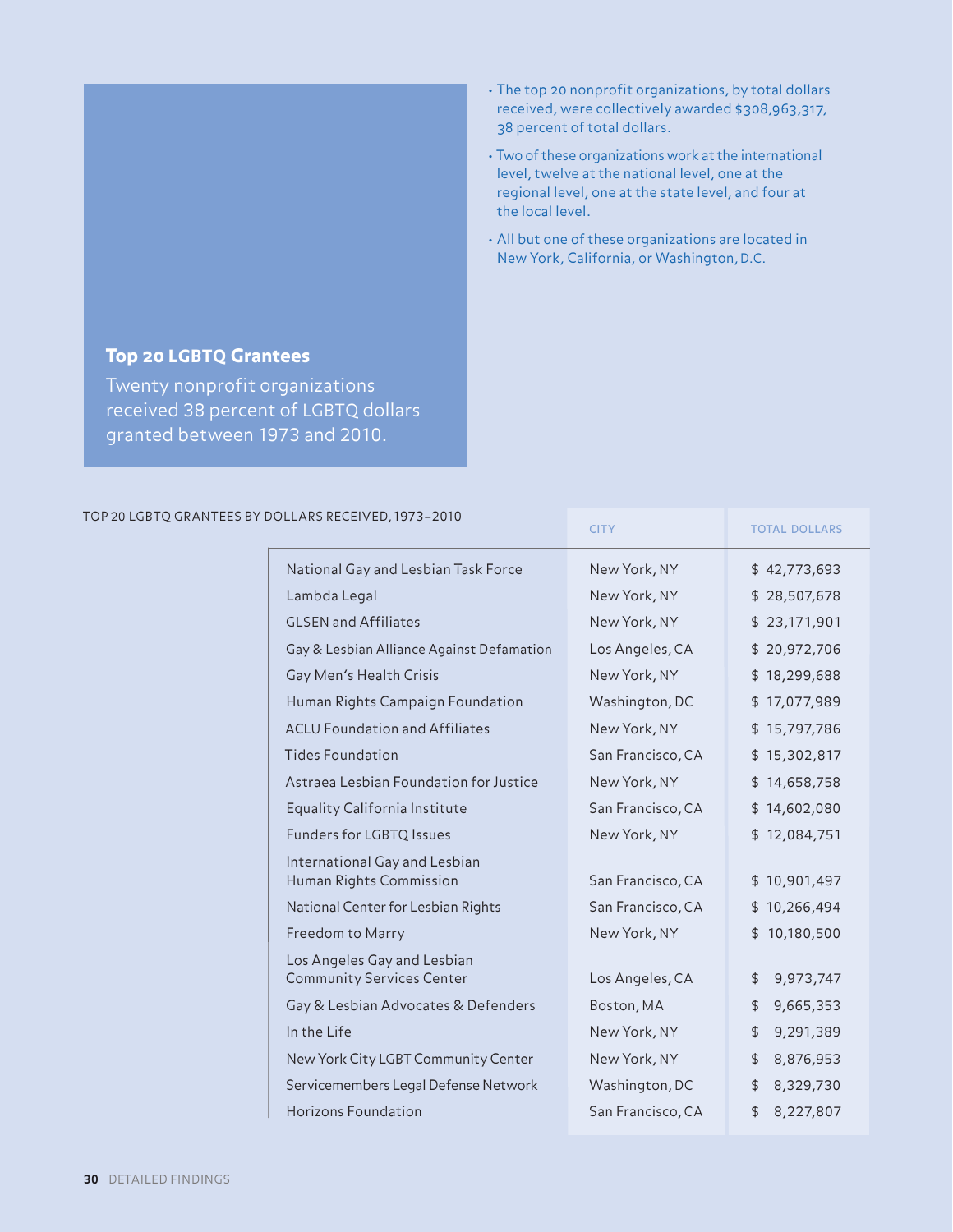### DISTRIBUTION BY GEOGRAPHIC FOCUS, 1970–2010

|                             | <b>DOLLARS</b>                 |                          | <b>GRANTS</b>                 |                        |
|-----------------------------|--------------------------------|--------------------------|-------------------------------|------------------------|
|                             | <b>TOTAL</b><br><b>DOLLARS</b> | $9/6$ OF<br><b>TOTAL</b> | <b>TOTAL</b><br><b>GRANTS</b> | $%$ OF<br><b>TOTAL</b> |
| National Organizations      | \$342,168,522                  | 44.38%                   | 10,735                        | 29.89%                 |
| <b>Local Organizations</b>  | \$242,875,547                  | 31.50%                   | 17,964                        | 50.01%                 |
| Statewide Organizations     | \$102,261,541                  | 13.26%                   | 4,036                         | 11.24%                 |
| International Organizations | \$72,553,003                   | 9.41%                    | 2,508                         | 6.98%                  |
| Multi-State Organizations   | 11,209,336<br>\$               | 1.45%                    | 675                           | 1.88%                  |

### GRANT SIZE, BY GEOGRAPHIC FOCUS, 1970–2010

| <b>AVERAGE</b><br><b>GRANT</b> | <b>MEDIAN</b><br><b>GRANT</b> |
|--------------------------------|-------------------------------|
| \$31,874                       | \$10,000                      |
| \$28,928                       | \$7,500                       |
| \$25,335                       | \$7,500                       |
| \$16,601                       | \$5,000                       |
| \$13,520                       | \$5,000                       |
|                                |                               |

### Regional and Geographic Distribution

National organizations received the majority of LGBTQ dollars while local organizations received the majority of LGBTQ grants between 1970 and 2010.

### • National organizations received 44 percent of dollars awarded, while local organizations garnered 32 percent of the dollars awarded.

- Statewide organizations received 13 percent of dollars awarded.
- International organizations received 9 percent of dollars awarded.
- 50 percent of international dollars went to U.S.-headquartered organizations.
- Half of the grants (50%) awarded went to local organizations, 30 percent went to national organizations, 11 percent to statewide groups, 7 percent to organizations doing international work and 2 percent to organizations working across several states.
- Based on the data collected, all 50 states (plus Washington, D.C., and Puerto Rico), received LGBTQ grants between 1970 and 2010.

### DISTRIBUTION BY REGION, GRANTS AND DOLLARS, 1970–2010

|               | <b>TOTAL</b><br><b>GRANTS</b> | <b>TOTAL</b><br><b>DOLLARS</b> |
|---------------|-------------------------------|--------------------------------|
| West          | 12,715                        | \$230,324,002                  |
| Northeast     | 11,544                        | \$281,081,096                  |
| South         | 5,992                         | \$150,270,569                  |
| Midwest       | 3,959                         | \$65,242,268                   |
| International | 1,642                         | \$38,339,312                   |
| Uncategorized | 64                            | 5,810,702<br>\$                |
|               |                               |                                |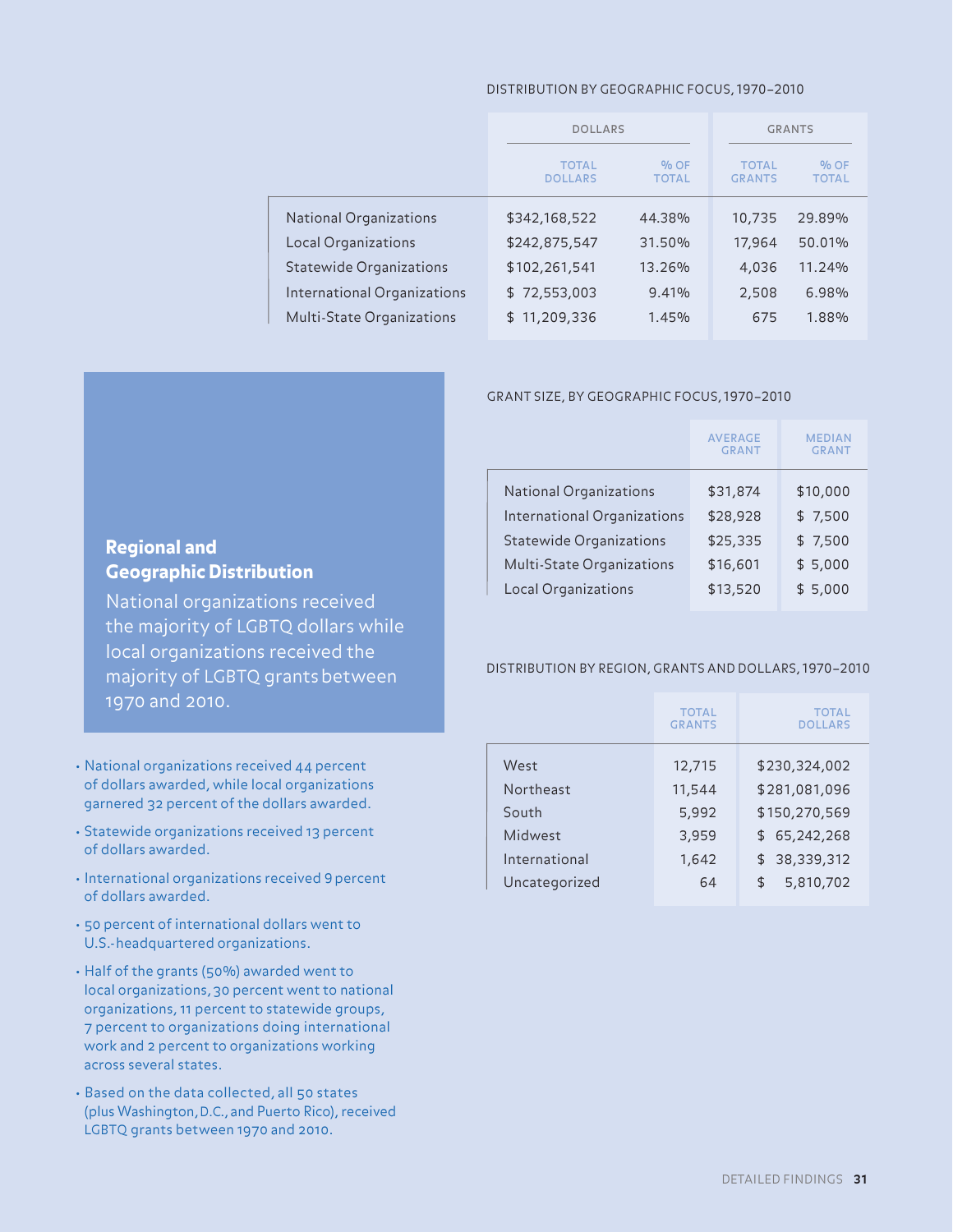### • 53 percent of dollars went to program support. 43 percent went to general operating support. 2 percent went to scholarships and fellowships.

- 2 percent of total dollars supported capital campaigns (\$10,935,470); provided seed money and start-up funding (\$2,678,881); underwrote endowments (\$2,070,198) and awards (\$1,254,493); and enabled the establishment and maintenance of emergency funds (\$578,971).
- 55 percent of grants went to general operating support. 41 percent were awarded to programs. 2 percent went to scholarships and fellowships.

|                                            | <b>DOLLARS</b>                                           | <b>GRANTS</b>                                           |
|--------------------------------------------|----------------------------------------------------------|---------------------------------------------------------|
| DISTRIBUTION BY TYPE OF SUPPORT, 1970-2010 | <b>TOTAL</b><br>$%$ OF<br><b>DOLLARS</b><br><b>TOTAL</b> | <b>TOTAL</b><br>$%$ OF<br><b>TOTAL</b><br><b>GRANTS</b> |
| Program/Project Support                    | \$406,768,616<br>52.75%                                  | 14,757<br>41.36%                                        |
| <b>General Operating Support</b>           | \$334,684,170<br>43.51%                                  | 19,778<br>54.81%                                        |
| Scholarships/Fellowships                   | 12,097,150<br>1.52%<br>\$                                | 2.02%<br>729                                            |
| Capital Campaign                           | \$<br>10,935,470<br>1.42%                                | 0.30%<br>110                                            |
| Seed Funding                               | \$<br>2,678,881<br>0.30%                                 | 0.23%<br>85                                             |
| <b>Endowment Support</b>                   | \$<br>2,070,198<br>0.27%                                 | 89<br>0.25%                                             |
| <b>Awards and Prizes</b>                   | \$<br>1,254,493<br>0.15%                                 | 287<br>0.79%                                            |
| <b>Emergency Funding</b>                   | \$<br>578,971<br>0.08%                                   | 81<br>0.23%                                             |
|                                            |                                                          |                                                         |

### Distribution by Type of Support

Program support received the most LGBTQ dollars (53%) and general operating support the most grants (55%) between 1970 and 2010.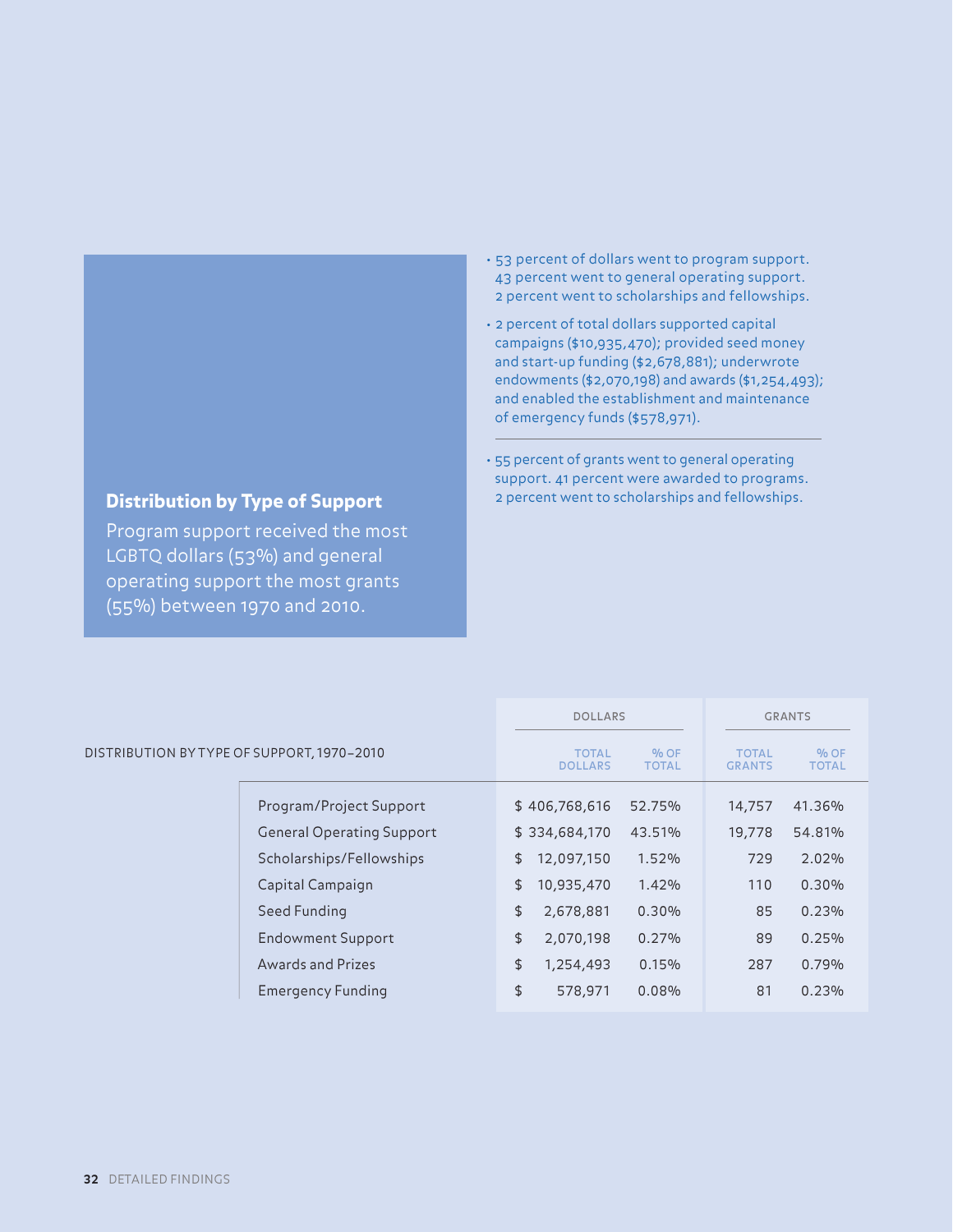### Distribution by Primary Population Focus

Organizations and programs that explicitly serve children and youth received the highest level of support from grantmakers (among the various LGBTQ population sub-groups addressed by nonprofits) between 1970 and 2010.

- Children and youth received the most funding of any LGBTQ population sub-group, garnering nearly 17 percent of dollars awarded.
- 52 percent of all grant dollars awarded went to programs and organizations addressing the general LGBTQ population rather than specific sub-populations (e.g., lesbians, immigrants).

| DISTRIBUTION BY PRIMARY POPULATION FOCUS, 1970-2010                                                                                                                                         | <b>TOTAL</b><br><b>DOLLARS</b>                                                                                                                                             | % TOTAL<br><b>DOLLARS</b>                              | <b>TOTAL</b><br><b>GRANTS</b>                           |
|---------------------------------------------------------------------------------------------------------------------------------------------------------------------------------------------|----------------------------------------------------------------------------------------------------------------------------------------------------------------------------|--------------------------------------------------------|---------------------------------------------------------|
| <b>AII LGBTQ</b><br>Gay Men<br>Lesbians<br>Transgender/Gender Nonconforming<br><b>Bisexuals</b><br><b>Other Sexual Minorities</b><br>LGBTQ, General                                         | \$487,677,799<br>\$34,173,243<br>30,470,934<br>\$<br>16,748,928<br>\$<br>\$<br>84,356<br>\$<br>632,569<br>\$405,367,769                                                    | 63.2%<br>4.4%<br>4.0%<br>2.2%<br>0.0%<br>0.1%<br>52.4% | 21,794<br>1,830<br>2,639<br>1,029<br>19<br>55<br>16,222 |
| Children & Youth<br>All People of Color (POC)<br>People of African Descent<br>Hispanic/Latina/Latino<br>Asian/Pacific Islanders<br>Native American/Two Spirit<br>Other Specified POC Groups | \$129,509,017<br>67,517,275<br>\$<br>19,596,134<br>\$<br>$\updownarrow$<br>8,260,453<br>$\frac{1}{2}$<br>6,136,031<br>$\frac{1}{2}$<br>653,289<br>$\frac{1}{2}$<br>384,841 | 16.8%<br>8.8%<br>2.5%<br>1.1%<br>0.8%<br>0.1%<br>0.0%  | 7,317<br>2,829<br>821<br>448<br>377<br>95<br>27         |
| People of Color, General<br><b>General Population</b>                                                                                                                                       | \$32,486,527<br>\$28,430,163                                                                                                                                               | 4.2%<br>3.7%                                           | 1,061<br>954                                            |
| Aging/Elderly/Senior Citizens<br>Military/Veterans<br>Immigrants/Newcomers/Refugees                                                                                                         | 19,129,395<br>\$<br>\$<br>13,208,708<br>10,055,480<br>\$                                                                                                                   | 2.5%<br>1.6%<br>1.3%                                   | 984<br>579<br>238                                       |
| Other<br>Incarcerated/Formerly Incarcerated                                                                                                                                                 | \$<br>8,277,581<br>\$<br>2,707,318                                                                                                                                         | 1.1%<br>0.4%                                           | 808<br>69                                               |
| Poor/Economically Disadvantaged<br>People with Disabilities                                                                                                                                 | \$<br>1,910,110<br>\$<br>558,495                                                                                                                                           | 0.2%<br>0.1%                                           | 111<br>94                                               |
| Women, General<br>Sex Workers                                                                                                                                                               | $\frac{1}{2}$<br>946,397<br>$\frac{1}{2}$<br>845,363                                                                                                                       | 0.1%<br>0.1%                                           | 93<br>50                                                |
| Adults, General<br>Men, General                                                                                                                                                             | \$<br>294,848<br>$\, \, \mathsf{S} \,$<br>0                                                                                                                                | 0.0%<br>0.0%                                           | 6<br>$\overline{0}$                                     |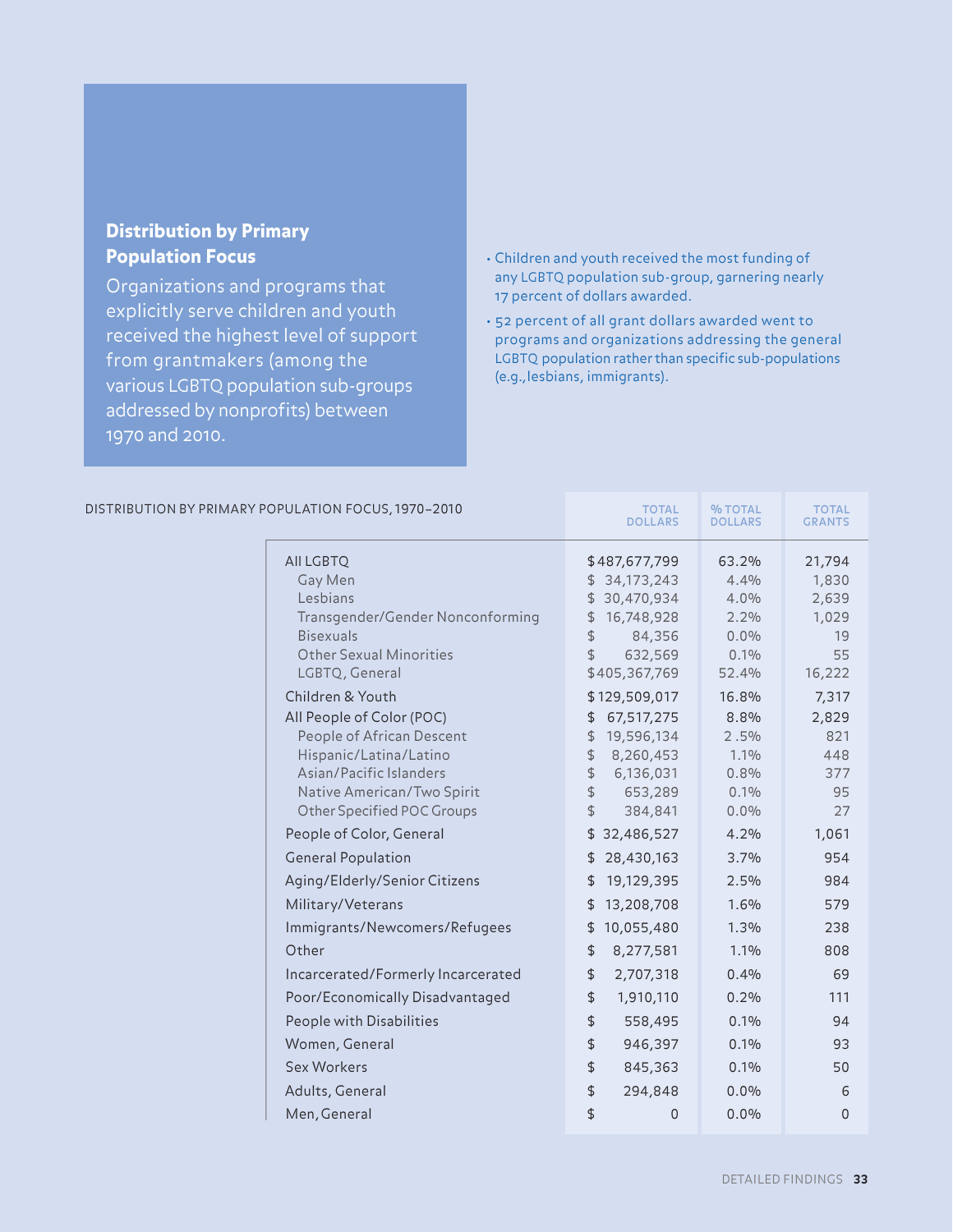### People of Color LGBTQ Grantmakers

Nine percent of grant dollars awarded went to LGBTQ people of color organizations and projects between 1970 and 2010.

### PEOPLE OF COLOR LGBTQ GRANT AT 15% OR MORE OF TOTAL GIVIN

- 167 grantmakers (21%) supported LGBTQ people of color organizations and projects. 60 of these grantmakers awarded more than five grants for LGBTQ people of color organizations and projects.
- Of the 144 grantmakers that provided more than \$500,000 (through 10 or more grants) to LGBTQ communities, 25 awarded 15 percent or more of their all-time LGBTQ giving to organizations or projects explicitly serving people of color and/or addressing issues of racial equity.

| <b>TMAKERS</b><br>NG, 1970-2010                       | <b>% TOTAL</b><br><b>DOLLARS</b> | <b>TOTAL</b><br><b>DOLLARS</b> |
|-------------------------------------------------------|----------------------------------|--------------------------------|
|                                                       |                                  |                                |
| <b>Public Welfare Foundation</b>                      | 48%                              | 1,172,581<br>\$                |
| Elton John AIDS Foundation                            | 42%                              | \$<br>1,365,909                |
| New York Women's Foundation                           | 41%                              | \$<br>336,224                  |
| Paul Rapoport Foundation                              | 38%                              | 4,124,523<br>\$                |
| North Star Fund                                       | 30%                              | \$<br>206,907                  |
| Liberty Hill Foundation                               | 29%                              | \$<br>1,636,676                |
| Freedom to Marry                                      | 29%                              | \$<br>739,926                  |
| Astraea Lesbian Foundation for Justice                | 28%                              | \$<br>4,650,019                |
| New York Foundation                                   | 27%                              | \$<br>587,867                  |
| Surdna Foundation                                     | 26%                              | \$<br>299,450                  |
| <b>William Penn Foundation</b>                        | 25%                              | \$<br>589,233                  |
| Robert Wood Johnson Foundation                        | 25%                              | \$<br>670,589                  |
| Ms. Foundation for Women                              | 22%                              | \$<br>259,523                  |
| California Endowment                                  | 21%                              | \$<br>3,483,675                |
| Evelyn and Walter Haas, Jr. Fund                      | 21%                              | \$<br>9,824,570                |
| Women's Foundation of California                      | 20%                              | \$<br>188,496                  |
| Susan G. Komen Foundation                             | 20%                              | \$<br>482,964                  |
| Dade Community Foundation                             | 19%                              | \$<br>231,154                  |
| <b>Arcus Foundation</b>                               | 19%                              | \$14,770,333                   |
| Durfee Foundation                                     | 18%                              | \$<br>147,098                  |
| Unitarian Universalist Veatch Program at Shelter Rock | 17%                              | \$<br>451,801                  |
| New York Community Trust                              | 17%                              | \$<br>1,307,701                |
| <b>PFund Foundation</b>                               | 16%                              | \$<br>95,614                   |
| Rich Eychaner Charitable Foundation                   | 16%                              | \$<br>124,774                  |
| <b>Andrus Family Fund</b>                             | 15%                              | \$<br>259,523                  |
|                                                       |                                  |                                |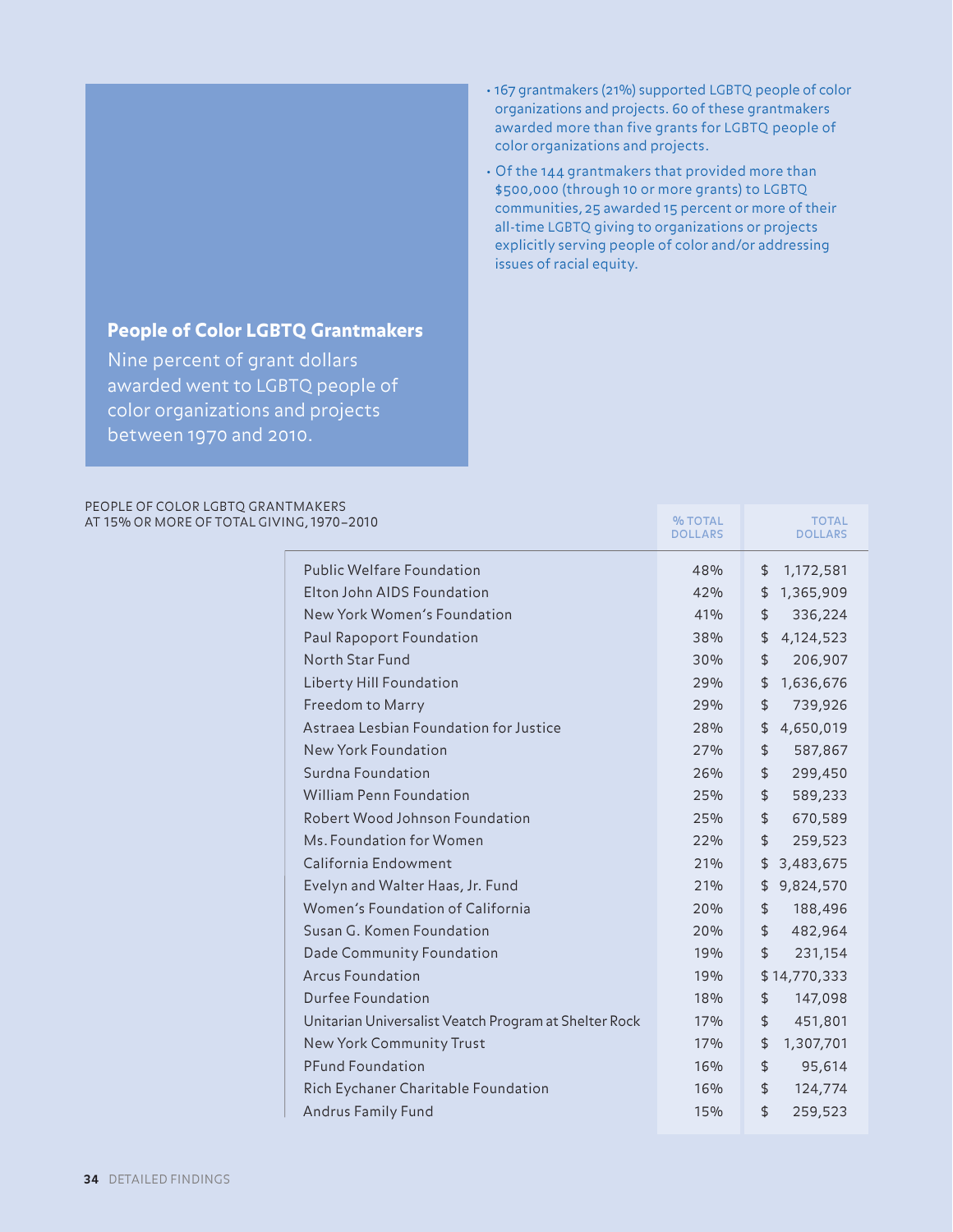### Distribution by Strategy Used

Advocacy received more support from grantmakers than any other strategy employed by LGBTQ organizations and projects between 1970 and 2010.

- Grant dollars supporting advocacy efforts surpassed other strategies at 23 percent.
- Almost 11 percent of dollars and 18 percent of grants (6,376) were awarded to direct-service organizations and projects.
- Multi-strategy LGBTQ work, which included combinations of advocacy, community organizing, direct service, litigation and education, received more than 18 percent of dollars.

| DISTRIBUTION BY STRATEGY USED, 1970-2010 | <b>TOTAL</b><br><b>DOLLARS</b> | % TOTAL<br><b>DOLLARS</b> | <b>TOTAL</b><br><b>GRANTS</b> |
|------------------------------------------|--------------------------------|---------------------------|-------------------------------|
| Advocacy                                 | \$177,609,059                  | 23.0%                     | 5,526                         |
| Multi-Strategy                           | \$139,529,129                  | 18.1%                     | 4,555                         |
| <b>Direct Service</b>                    | \$83,215,520                   | 10.8%                     | 6,376                         |
| Organizational Capacity Building         | \$49,554,736                   | 6.4%                      | 1,424                         |
| Litigation                               | \$48,552,809                   | 6.3%                      | 1,873                         |
| Research                                 | 46,540,706<br>\$               | 6.0%                      | 1,016                         |
| <b>Public Education</b>                  | \$44,016,319                   | 5.7%                      | 1,289                         |
| Community Organizing                     | 39,318,420<br>\$               | 5.1%                      | 2,417                         |
| Leadership Development                   | \$27,053,686                   | 3.5%                      | 1,515                         |
| Philanthropy                             | \$22,625,557                   | 2.9%                      | 1,174                         |
| Film/Video/Radio Production              | \$19,434,487                   | 2.5%                      | 994                           |
| Training/Technical Assistance            | \$18,702,563                   | 2.4%                      | 742                           |
| Arts and Cultural Work                   | 17,669,995<br>\$               | 2.3%                      | 3,397                         |
| Electronic Media/Online Services         | \$<br>9,180,020                | 1.2%                      | 338                           |
| Conferences/Seminars                     | \$<br>7,508,224                | 1.0%                      | 1,076                         |
| <b>Fundraising Event</b>                 | $\updownarrow$<br>5,461,608    | 0.7%                      | 1,220                         |
| Matching Grant                           | \$<br>4,667,452                | 0.6%                      | 149                           |
| Curriculum Development                   | $\frac{1}{2}$<br>3,271,975     | 0.4%                      | 105                           |
| Publications                             | $\updownarrow$<br>3,000,245    | 0.4%                      | 334                           |
| Other                                    | $\frac{1}{2}$<br>2,916,571     | 0.4%                      | 126                           |
| Unspecified                              | \$<br>1,238,868                | 0.2%                      | 270                           |
|                                          |                                |                           |                               |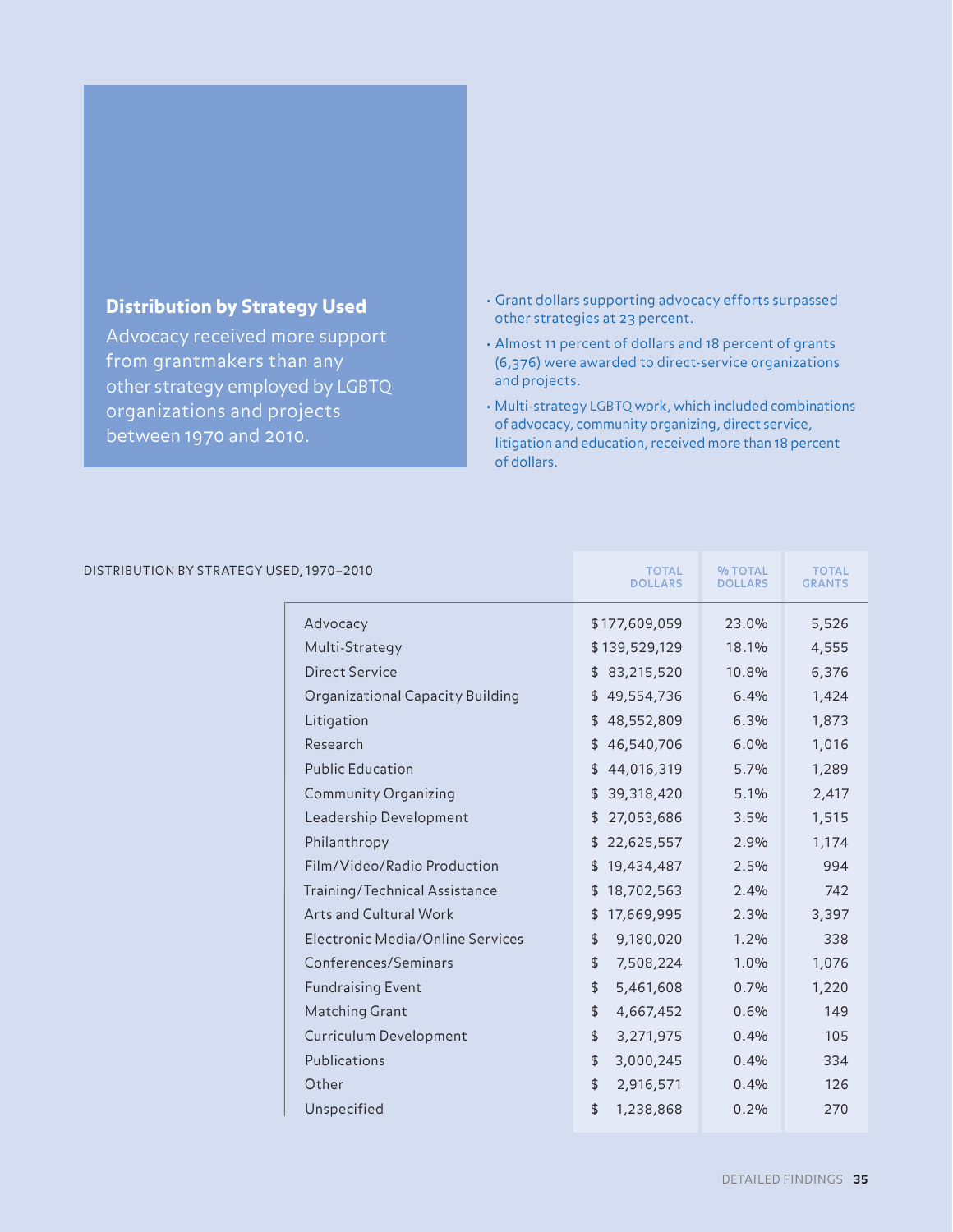### Distribution by Issue Addressed

Grantmaking support for civil rights efforts far surpassed support for all other issues being addressed by LGBTQ organizations and projects, between 1970 and 2010.

- Organizations working on LGBTQ civil rights received 19 percent of the dollars awarded. Organizations, programs, and projects addressing marriage/civil unions came in a distant second, receiving 9.8 percent of total dollars.
- The highest percentage of grants awarded (16%) went to community building, including grants to community centers, youth centers, support groups, arts and culture organizations and film festivals.

| ED, 1970-2010                 | <b>TOTAL</b><br><b>DOLLARS</b> | % TOTAL<br><b>DOLLARS</b> | <b>TOTAL</b><br><b>GRANTS</b> |
|-------------------------------|--------------------------------|---------------------------|-------------------------------|
| Civil Rights                  | \$152,341,645                  | 19.6%                     | 4,776                         |
| Marriage/Civil Unions         | 75,280,127<br>\$               | 9.8%                      | 1,532                         |
| Multi-Issue                   | 68,429,103<br>\$               | 8.9%                      | 2,861                         |
| Health                        | 64,518,951<br>\$               | 8.4%                      | 3,111                         |
| Education/Safe Schools        | \$<br>64,001,727               | 8.3%                      | 3,217                         |
| <b>HIV/AIDS</b>               | \$59,447,348                   | 7.7%                      | 3,423                         |
| Human Rights                  | 56,500,767<br>\$               | 7.3%                      | 1,586                         |
| <b>Community Building</b>     | 43,862,262<br>\$               | 5.7%                      | 5,907                         |
| Visibility                    | 34,086,250<br>\$               | 4.4%                      | 1,490                         |
| Religion                      | \$<br>33,570,424               | 4.4%                      | 1,104                         |
| Philanthropy                  | 25,464,621<br>\$               | 3.3%                      | 1,494                         |
| <b>Strengthening Families</b> | \$<br>15,691,217               | 2.0%                      | 814                           |
| Gender Identity               | 14,580,455<br>\$               | 1.9%                      | 945                           |
| Military                      | \$<br>13,194,116               | 1.8%                      | 767                           |
| Anti-Violence                 | \$<br>12,301,321               | 1.6%                      | 892                           |
| Homophobia                    | \$<br>9,694,935                | 1.3%                      | 877                           |
| Housing                       | \$<br>9,306,786                | 1.2%                      | 431                           |
| Juvenile Justice              | \$<br>6,087,354                | 0.8%                      | 47                            |
| <b>Foster Care</b>            | \$<br>6,042,991                | 0.8%                      | 140                           |
| Labor/Employment              | \$<br>4,127,734                | 0.5%                      | 216                           |
| Other                         | \$<br>2,567,051                | 0.3%                      | 112                           |
| Unspecified                   | \$<br>970,764                  | 0.1%                      | 174                           |

### DISTRIBUTION BY ISSUE ADDRESSI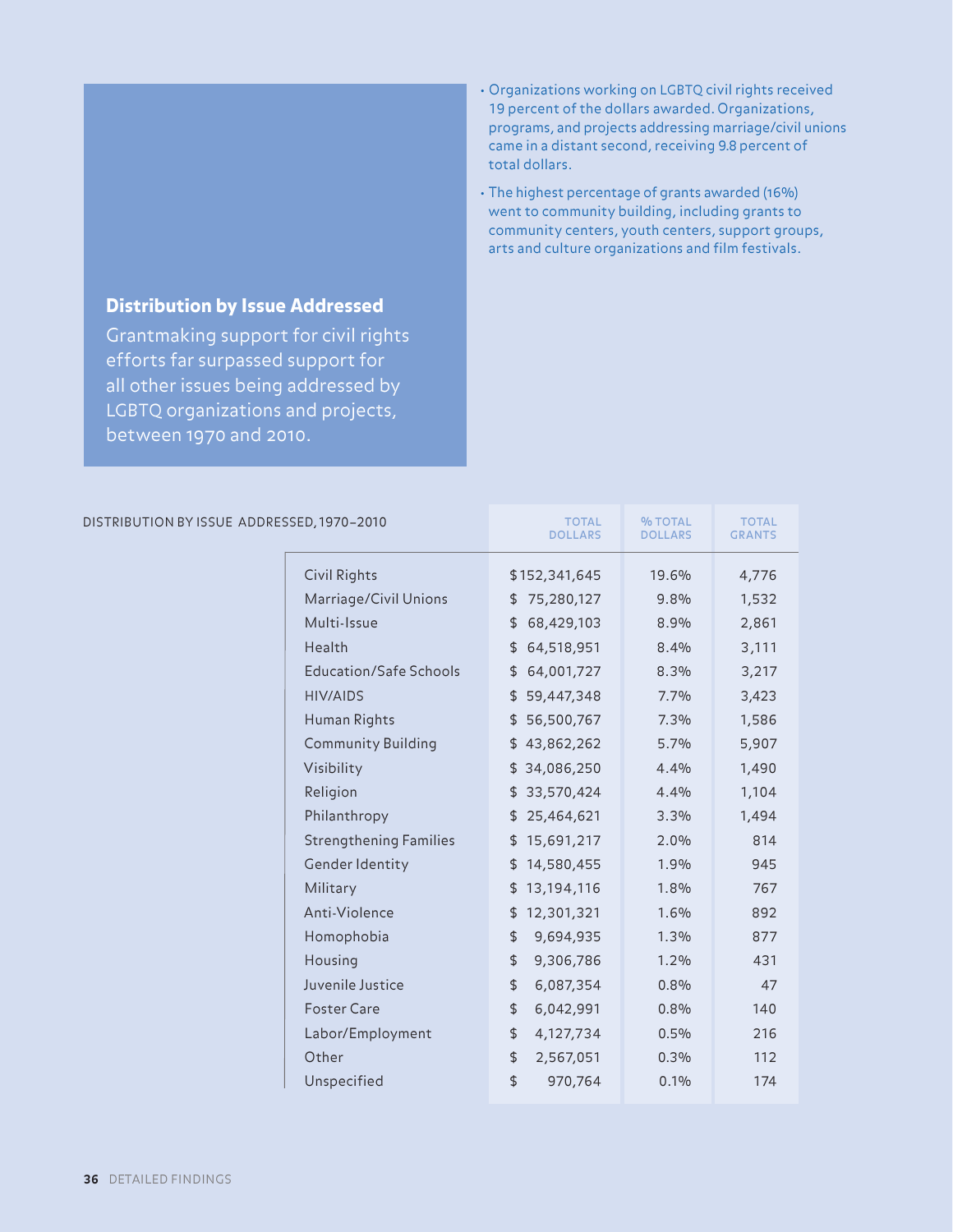### <span id="page-36-0"></span>Appendix A METHODOLOGY

When Funders for LGBTQ Issues began research for annual tracking reports, we knew that an all-inclusive accounting of grantmaker support for LGBTQ organizations and projects in the U.S. would not be possible. Two barriers have presented themselves from the outset. First, there is no uniformity in the grants classification systems used by grantmakers. For example, some foundations classify LGBTQ as a population and others as an issue. Many do not use LGBTQ as a category in their classification systems at all and have no way of identifying these grants in their databases. Second, with more than 75,000 foundations constituting the institutional philanthropy in the U.S., a comprehensive search of all grants made by all grantmakers is simply not feasible.

Based on these factors, we were left with two options. One option was to select a random sample of foundations to survey. The advantage of this methodology is that it would provide a statistically representative sample and the ability to generalize about the overall state of LGBTQ funding in the country. The disadvantage is that, given how few grantmakers fund LGBTQ issues in addition to the grants classification limitations described above, the data would be limited to generalizations and miss the richness of detail about the names of funders, their preferences, etc. The second option was to create a purposive sample that would target grantmakers known to us as funding, or being open to funding, LGBTQ organizations and projects. We chose the purposive sampling method, believing that both the quality and quantity of the information would provide greater insight and information about the state of LGBTQ philanthropy.

In the course of doing research for this report, grants previously unidentified in our annual funding totals were included. Because of the inclusion of additional data, as well as possible coding differences in the transfer of data for this report, annual totals will not align perfectly between Funders' past reports (2002–2010) and this document.

### POPULATION SURVEYED

Requests for grants information from 2002–2010 were sent to nearly 700 grantmakers identified through Funders for LGBTQ Issues' online directory of LGBTQ grantmakers and the Foundation Center's database, and by reviewing funder lists provided by LGBTQ organizations. All types of foundations were surveyed —private, public, community and corporate—as well as nonprofit organizations with grantmaking programs. Information was obtained through self-reporting by grantmakers, a review of 990s, and annual reports posted online (some of which were in the Foundation Center's online database).

We used a variety of methods to collect grants data for the years prior to 2002. For grants awarded between 1998 and 2001, we reviewed 990s found on GuideStar.org and analyzed data from the Foundation Center. For grants awarded prior to 1998, we reviewed 990s and annual reports of foundations from The Foundation Center Historical Foundation Collection at the Ruth Lilly Special Collections and Archives in Indianapolis and analyzed the Foundation Center's annual Grants Index publications. Since the Foundation Center Historical Collection does not include 990s from public foundations, we also asked nearly 40 public foundations to provide their historical grants data. Twenty-two did so for this publication.

### CRITERIA FOR INCLUSION

Our overarching research goal was to ensure that the data we collected focused specifically on LGBTQ issues and organizations. Therefore, the data does not include grants to organizations or projects that are generally inclusive of LGBTQ people unless they explicitly address an LGBTQ issue or population. For example, a women's organization given a grant to develop a sex education curriculum for girls, open and welcoming to all girls, including LBTQ girls, would not have been included in the data. If that same organization was funded to provide sex education specifically to LBTQ girls, it would have been included.

### HIV/AIDS

Because it is difficult to discern between HIV/AIDS-related grants that explicitly support LGBTQ communities and MSM (men who have sex with men) populations versus those that have supported other sub-groups or the broader range of people affected by the pandemic, we only include in our research 1) HIV/AIDS-related grants that have gone to organizations that explicitly serve LGBTQ people (or MSM populations) as per their mission, and 2) HIV/AIDS-related grants that been marked to support LGBTQ people (or MSM). In addition, while many funders track HIV/AIDS grants, they often do not track LGBTQ issues within those grants. Given that 60 percent or above of known AIDS cases affected gay men and bisexuals through 1994, we have also included grants awarded between 1982 and 1994 to AIDS organizations in general if the grant came from a known funder for LGBTQ issues.

### REGRANTING

To avoid double-counting, we took a series of measures to carefully code and aggregate grants. We distinguished between cases where we knew how an organization has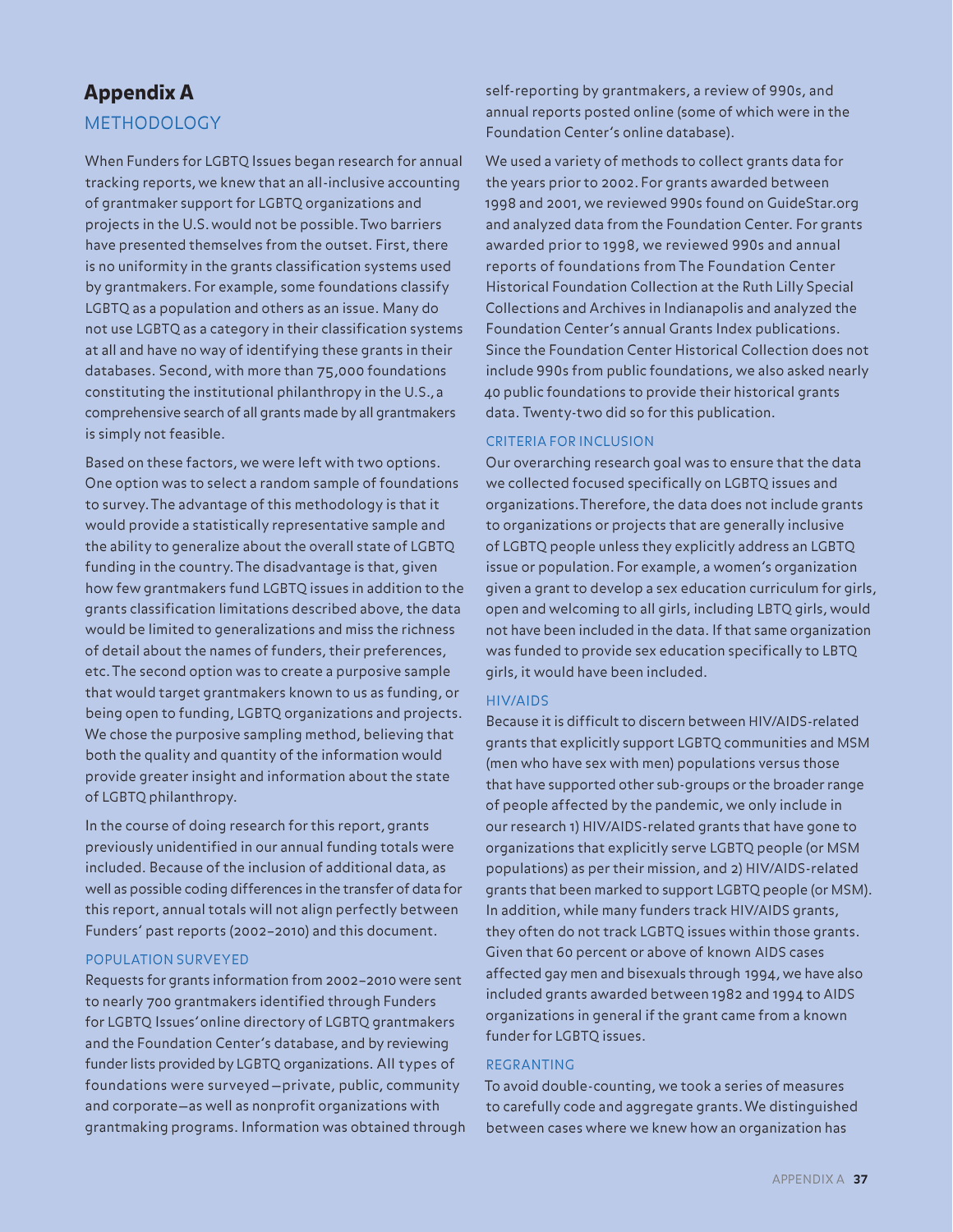regranted funds, and cases where we did not know how an organization has regranted funds. In the former situation, we assigned monies to the organizations directly responsible for regranting (and not to the original source of funding). In the latter situation, we assigned those monies to the original source of funding (i.e., the foundation that made the grant to the regranting organization).

For example, several funders awarded the Proteus Fund money for its Civil Marriage Collaborative project, which in turn made grants to statewide advocacy organizations. Because we had the Civil Marriage Collaborative's grants list, we were able to ascribe the regranting monies to the Proteus Fund rather than the original funders.

Some grantmakers use regranting as a strategy for supporting local work or for providing emergency funds for groups and organizations overseas. For example, the Freeman Foundation awarded the Alliance for Full Acceptance \$30,000 for a small grants program in 2009. Because the Alliance does not typically award grants to other organizations, and we did not know how it used these regranting dollars, we assigned the \$30,000 to the Freeman Foundation rather than exclude it altogether.

In a slight departure from our annual tracking reports, we have included all regranting dollars in charts that rank individual grantmakers and Appendix B to accurately show the individual impact of each grantmaker and grantee over time. Thus, the charts that rank individual grantmakers and appendices should be used to analyze individual funders, rather than to calculate total impact. All total figures used in this report, such as "total dollars awarded for LGBTQ youth organizations from all grantmakers," have factored in regranting dollars to avoid double counting.

### CLASSIFICATION SYSTEM

In addition to recording basic information about the grantmaker (name, city, state and type of foundation), the grantee (name, city, state, country), and amount and duration of the grant, our database also includes the following four areas:

- Geographic Focus (local, state, multi-state, national, international) of the grantee
- Population Focus (e.g., children and youth, people of color)
- Type of Support (e.g., general, program, research, scholarships, capital campaigns)
- Strategies Used (e.g., advocacy, public education, community organizing, litigation, leadership development)

While these categories are mostly self-evident, some need further explanation. Population Focus denotes the targeted audience for the grant. Because our criteria

dictated that all of the grants target the needs of LGBTQ people, our goal for this category was to identify the specific constituencies or groups served (youth, seniors, people of color, general population, etc.). For example, a grant targeting LGBTQ seniors of color would have been coded to indicate that the primary population served was Seniors and People of Color; a grant addressing LGBTQ people in the military would have been coded to indicate that the primary population served was People in the Military; a grant working for the human rights of LGBTQ people would have indicated the population being addressed or served as LGBTQ; and a public education campaign to create greater acceptance of LGBTQ people would have designated the General Population as the primary audience being addressed.

For Strategy Used and Issue Addressed, differences in grants classification systems as well as the philosophical and political approaches of foundations, means that there is no uniformity in the labeling used by reporting foundations. This required us to make subjective assignments in order to best fit the grants into our classification system.

In many instances, the grants lists we received did not provide any information other than the name of the grantee and the type of support. In these cases, attempts were made to research the work of the grantee to make the most accurate assignment we could. When this was not possible, the grant was coded as Unspecified. Finally, many grantees employ a range of strategies, such as litigation, advocacy and public education, to achieve their goals. These were coded as Multi-Strategy.

### TIME FRAME

This report is based on grants authorized on a calendaryear basis. For example, if a foundation's board of directors met in December 2008 and authorized a grant for work to be undertaken in 2009, it was counted with that foundation's 2008 grants.

Multi-year grants were listed only for the year in which they were authorized, with the full amount of the grant listed in that year. This was done to best reflect each foundation's priorities in any given time period. That said, this method could present an exaggerated or understated picture of a funder's commitment to an interest over time.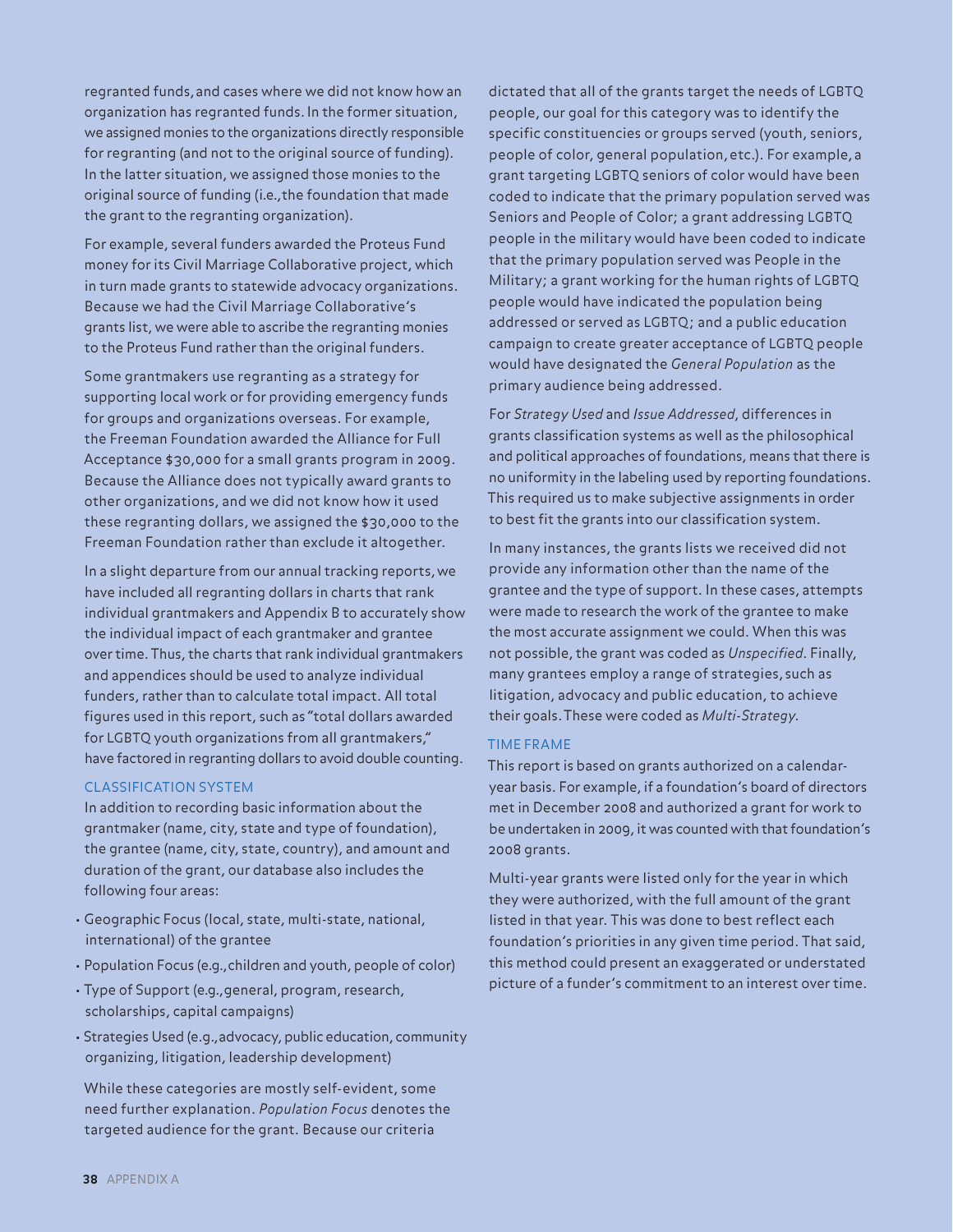### <span id="page-38-0"></span>Appendix B

### LGBTQ GRANTMAKERS IN THE U.S., 1970–2010

THE FUNDERS LISTED HAVE MADE A MINIMUM OF FIVE LGBTQ GRANTS DURING THE PERIOD.

|                                                       |                |                |                | <b>Block Foundation, Herb</b>                            | 5   | \$                     | 65,000       |
|-------------------------------------------------------|----------------|----------------|----------------|----------------------------------------------------------|-----|------------------------|--------------|
|                                                       |                |                |                | <b>Bohemian Foundation</b>                               | 9   | \$                     | 297,500      |
|                                                       | <b>TOTAL</b>   |                | <b>TOTAL</b>   | <b>Bohnett Foundation, David</b>                         | 751 |                        | \$14,739,904 |
|                                                       | <b>GRANTS</b>  |                | <b>DOLLARS</b> | <b>Booth Ferris Foundation</b>                           | 9   | \$                     | 863,000      |
| <b>Adam Foundation</b>                                | 40             | \$             | 63,105         | <b>Boston Bar Foundation</b>                             | 24  | \$                     | 109,800      |
| Aetna Foundation                                      | 22             | \$             | 487,400        | <b>Boston Foundation</b>                                 | 314 | \$                     | 2,084,200    |
| <b>AG Foundation</b>                                  | 12             | \$             | 272,500        | <b>Boston Gay Rights Fund</b>                            | 12  | \$                     | 34,300       |
| <b>AHS Foundation</b>                                 | 23             | \$             | 565,000        | Boston Women's Fund                                      | 12  | $\boldsymbol{\hat{z}}$ | 104,981      |
| AIDS Action Committee of Massachusetts                | 35             | \$             | 328,803        | Brautigam Kaplan Foundation                              | 26  | \$                     | 89,400       |
| Akron Community Foundation                            | 31             | \$             | 86,595         | <b>Bread and Roses Community Fund</b>                    | 22  | $\frac{1}{2}$          | 83,900       |
| Alliance Healthcare Foundation                        | 14             | \$             | 470,591        | <b>Bremer Foundation, Otto</b>                           | 43  | \$                     | 1,119,850    |
| Alphawood Foundation                                  | 73             | \$             | 2,357,500      | <b>Bright Mountain Foundation</b>                        | 5   | $\mathfrak{S}$         | 18,500       |
| Altria Corporate Services                             | $\overline{7}$ | $\frac{1}{2}$  | 201,500        | <b>Broadway Cares Equity Fights AIDS</b>                 | 9   | $\mathfrak{S}$         | 21,000       |
| American Express Company Foundation                   | 90             | $\mathfrak{D}$ | 825,123        | <b>Brother Help Thyself</b>                              | 656 | \$                     | 1,830,978    |
| American Express Financial Advisors                   | 12             | \$             | 89,305         | Brown Foundation, Arch and Bruce                         | 136 | \$                     | 140,300      |
| American Jewish World Service                         | 91             | \$             | 1,434,935      | <b>Bush Foundation</b>                                   | 16  | \$                     | 1,113,000    |
| American Psychological Foundation/                    |                |                |                | Cafritz Foundation, Morris and Gwendolyn                 | 5   | \$                     | 39,245       |
| Evelyn Hooker Program                                 | 23             | $\mathfrak{S}$ | 329,705        | <b>Calamus Foundation</b>                                | 99  | \$                     | 3,578,636    |
| American Psychological Foundation/                    |                |                |                | California Community Foundation                          |     |                        |              |
| <b>LGBT Research Scholarships</b>                     | 36             | \$             | 619,898        |                                                          | 84  | \$                     | 1,203,855    |
| amfAR, Foundation for AIDS Research                   | 38             | $\mathfrak{D}$ | 664,620        | California Endowment                                     | 197 |                        | \$16,344,343 |
| An Uncommon Legacy Foundation                         | 18             | $\mathfrak{S}$ | 37,305         | California Wellness Foundation                           | 23  | \$                     | 3,327,500    |
| Andersen Foundation, Hugh J.                          | 40             | \$             | 388,500        | Cape Cod Foundation                                      | 77  | \$                     | 191,818      |
| Anderson Living Trust, Clarence E.                    | 54             | \$             | 5,693,914      | <b>Capital Group Companies</b><br>Charitable Foundation  | 97  | $\mathfrak{D}$         | 171,920      |
| Anderson Prize Foundation                             | 31             | \$             | 554,000        | Carnegie Corporation of New York                         |     | \$                     |              |
| Andrew Charitable Foundation,                         |                |                |                |                                                          | 6   |                        | 259,500      |
| Albert Spencer                                        | 59             |                | \$1,370,000    | Carpenter Foundation,<br>E. Rhodes and Leona B.          | 29  | \$                     | 1,536,000    |
| <b>Andurus Family Fund</b>                            | 20             | \$             | 1,689,500      | <b>Carper Foundation</b>                                 | 5   | \$                     | 42,500       |
| Annenberg Foundation                                  | 6              | \$             | 1,749,623      | Caruso Foundation, Frank and Ruth E.                     | 6   | \$                     | 63,500       |
| Anonymous (1)                                         | 145            | \$             | 423,450        | Casey Foundation, Annie E.                               | 12  | $\boldsymbol{\hat{z}}$ | 307,063      |
| Anonymous (2)                                         | 358            |                | \$89,665,829   |                                                          |     | \$                     |              |
| Ansin Foundation, Ronald M.                           | 137            |                | \$2,400,512    | Center for Lesbian and Gay Studies at CUNY               | 26  |                        | 98,750       |
| Aqua Foundation for Women                             | 31             | \$             | 197,927        | Chaiken Foundation, Donald and Carole                    | 13  | \$                     | 262,200      |
| <b>Arcus Foundation</b>                               | 774            |                | \$77,395,323   | Cherry Fund                                              | 7   | $\frac{1}{2}$          | 24,350       |
| <b>ARIA Foundation</b>                                | 26             | $\mathfrak{D}$ | 255,000        | Chicago Community Trust                                  | 52  | $\sqrt{2}$             | 1,914,100    |
|                                                       |                |                |                | Chicago Foundation for Women                             | 58  | $\mathfrak{S}$         | 303,304      |
| Arizona Community Foundation                          | 11             | \$             | 138,000        | Chicago Resource Center                                  | 707 | \$                     | 4,056,403    |
| Asian Americans/<br>Pacific Islanders in Philanthropy | 7              | \$             | 270,000        | Chicago Tribune Foundation                               | 6   | \$                     | 28,000       |
| Astraea Lesbian Foundation for Justice                | 2,859          |                | \$16,319,736   | Children of Lesbians and Gays                            |     |                        |              |
| AT&T Foundation                                       | 28             | $\frac{1}{2}$  | 513,800        | Everywhere (COLAGE)                                      | 30  | \$                     | 29,750       |
| Auchincloss Foundation, Lily                          | 28             | \$             | 360,000        | Chinook Fund                                             | 26  | \$                     | 151,000      |
| Babson Charitable Foundation,                         |                |                |                | <b>Chrysler Foundation</b>                               | 28  | \$                     | 604,000      |
| Susan A. & Donald P.                                  | 22             | \$             | 159,000        | Citi Foundation                                          | 11  | \$                     | 208,500      |
| Babson Foundation, Paul and Edith                     | 8              | \$             | 61,500         | <b>Cleveland Foundation</b>                              | 12  | $\mathfrak{S}$         | 259,641      |
| Bader Foundation, Helen                               | 7              | \$             | 184,965        | <b>Coastal Community Foundation</b><br>of South Carolina |     |                        |              |
| Baird Foundation, Cameron and Jane                    |                |                |                |                                                          | 17  | \$                     | 79,750       |
| <b>Baker Brook Foundation</b>                         | 12<br>10       | \$<br>\$       | 250,000        | <b>Collingwood Foundation</b>                            | 87  | \$                     | 1,482,400    |
| Bank of America Charitable Foundation                 |                |                | 24,000         | Columbia Foundation                                      | 84  | \$                     | 5,289,175    |
|                                                       | 106            | \$             | 595,739        | <b>Columbus Foundation</b>                               | 136 | $\mathfrak{S}$         | 605,474      |
| <b>Banky LaRocque Foundation</b>                      | 33             | \$             | 207,700        | <b>Common Counsel Foundation</b>                         | 5   | \$                     | 11,350       |
| Bastian Foundation, B.W.                              | 19             | \$             | 6,110,017      | <b>Common Stream</b>                                     | 23  | \$                     | 410,000      |
| Ben & Jerry's Foundation                              | 47             | $\mathfrak{S}$ | 179,821        | <b>Communities Foundation of Texas</b>                   | 8   | \$                     | 153,150      |
| Berks County Community Foundation                     | 13             | \$             | 154,438        | Community Foundation for Greater Atlanta                 | 90  | \$                     | 1,021,519    |

Berkshire Taconic Community Foundation 5 \$ 5,800 Bernstein Memorial Foundation, Morey 36 \$ 136,750 Bigelow Foundation, F.R. 10 \$ 165,000<br>Bills Foundation 64 \$ 142,800

Blachford-Cooper Foundation 84 \$ 1,402,492 Black & Fuller Fund, Harry S. & Allon 18 \$ 237,500 Black Tie Dinner 11 \$ 908,870

Bills Foundation 64 \$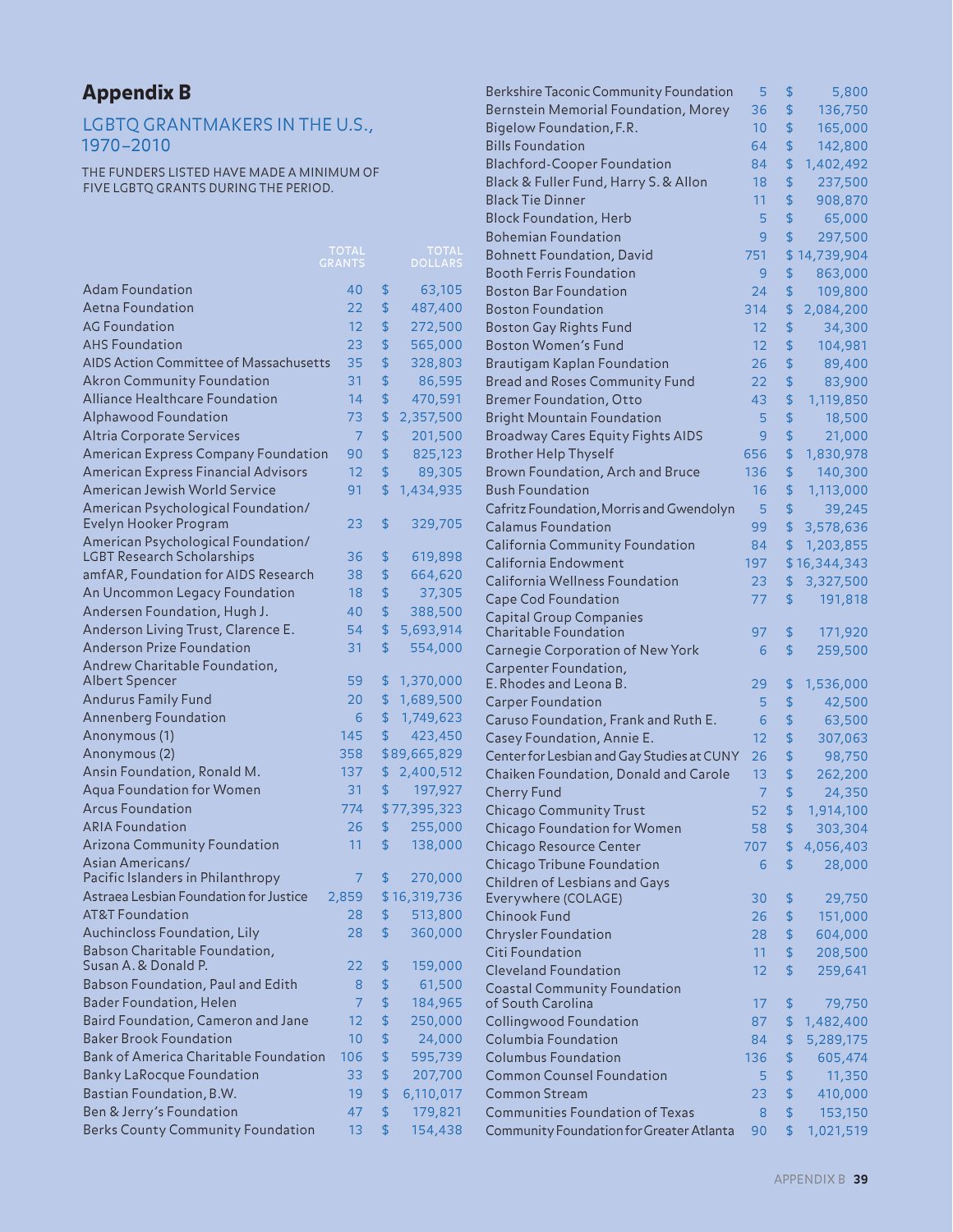| <b>Community Foundation for Greater</b>                      |                |               | <b>Foundation for the Carolinas</b>           | 89             | \$             | 581,454      |
|--------------------------------------------------------------|----------------|---------------|-----------------------------------------------|----------------|----------------|--------------|
| New Haven                                                    | 6              | \$<br>16,860  | Fowler-Bombardier Family Charitable Trust     | 25             | \$             | 749,018      |
| <b>Community Foundation</b>                                  |                |               | Frameline                                     | 37             | \$             | 210,000      |
| for Southeastern Michigan                                    | 353            | \$3,598,636   | <b>Francis Family Foundation</b>              | 9              | \$             | 49,000       |
| Community Foundation for Southern Arizona 89                 |                | \$<br>467,915 | Freddie Mac Foundation                        | 5              | $\mathsf{\$}$  | 130,625      |
| Community Foundation for the                                 |                |               | Freedom to Marry                              | 108            |                | \$2,563,882  |
| <b>National Region</b>                                       | 54             | \$<br>653,009 | <b>Freeman Foundation</b>                     | 85             | \$             | 644,250      |
| Community Foundation of Broward                              | 36             | \$1,274,915   | Fry Foundation, Lloyd A.                      | $\overline{7}$ | \$             | 236,000      |
| <b>Community Foundation</b>                                  |                |               | Fund for Global Human Rights                  |                | \$             |              |
| of Greater Greensboro                                        | 26             | \$<br>171,206 |                                               | 65             |                | 1,047,331    |
| <b>Community Foundation of Greater Memphis</b>               | 18             | \$<br>94,928  | <b>Fund for Nonviolence</b>                   | 7              | \$             | 141,000      |
| Community Foundation of Middle Tennessee 38                  |                | \$<br>174,227 | <b>Fund for Santa Barbara</b>                 | 25             | \$             | 179,582      |
| Community Foundation of Western                              |                |               | <b>Fund for Southern Communities</b>          | 20             | $\mathfrak{L}$ | 81,446       |
| Massachusetts                                                | $\overline{7}$ | \$<br>17,565  | <b>Funding Exchange</b>                       | 465            | \$             | 3,652,012    |
| <b>Community Foundation of Western</b>                       |                |               | <b>Galaher Awareness Foundation</b>           | 8              | $\mathfrak{S}$ | 12,300       |
| North Carolina                                               | 5              | \$<br>32,800  | Gamma Mu Foundation                           | 71             | \$             | 482,100      |
| Community Foundation Santa Cruz County 186                   |                | \$<br>756,300 | <b>Gannett Foundation</b>                     | 22             | \$             | 170,680      |
| <b>Community Foundation Serving</b><br><b>Boulder County</b> | 190            | \$<br>453,044 | <b>Gap Foundation</b>                         | 5              | $\mathsf{\$}$  | 95,000       |
| <b>Community Foundation Serving</b>                          |                |               | <b>Gates Foundation, Bill &amp; Melinda</b>   | 8              | \$             | 1,773,700    |
| Richmond and Central Virginia                                | 20             | \$<br>275,613 | Gatewood Foundation                           | 33             | \$             | 222,000      |
| Community Technology Foundation                              |                |               | Geffen Foundation, David                      | 357            |                | \$11,752,105 |
| of California                                                | 5              | \$<br>180,000 | <b>General Mills Foundation</b>               | 18             | \$             | 205,000      |
| Crawford Idema Family Foundation                             | 6              | \$<br>110,000 | Gerbode Foundation, Wallace Alexander         | 18             | $\mathsf{\$}$  | 300,000      |
| Cream City Foundation                                        | 284            | \$<br>821,600 | Getty Trust, J. Paul                          | 5              | $\mathsf{\$}$  | 47,200       |
| Crossroads Fund                                              | 47             | \$<br>239,293 | <b>Gill Foundation</b>                        | 2,208          |                | \$66,319,272 |
| Cummings Foundation, Nathan                                  | 9              | \$<br>288,425 | Gilman Foundation, Howard                     | 51             | \$             | 277,325      |
| <b>Currents of Change</b>                                    | 6              | \$<br>100,000 | Gilmour-Jirgens Fund                          | 140            | \$             | 788,500      |
| Dade Community Foundation                                    | 153            | \$1,186,220   | <b>Girls Best Friend Foundation</b>           | 27             | \$             | 229,404      |
| Dallas Women's Foundation                                    | 8              | \$<br>75,960  | Global Fund for Women                         | 349            | \$.            | 4,274,324    |
|                                                              | 6              | \$            | Goldman Fund, Richard and Rhoda               | 10             | \$             |              |
| Day Foundation, Doris and Victor                             |                | 13,000        |                                               |                | $\mathsf{\$}$  | 365,000      |
| <b>DBJ</b> Foundation                                        | 10             | \$<br>284,500 | Goldsmith Foundation, Horace W.               | 5              |                | 185,000      |
| DeCamp Foundation, Ira                                       | 9              | \$<br>680,000 | Gould Charitable Trust, Edward S.             | $\overline{7}$ | $\mathsf{\$}$  | 387,750      |
| Dechman Foundation, David A.                                 | 37             | \$<br>644,250 | <b>Graham Family Charitable Foundation</b>    | 18             | \$             | 304,234      |
| Delaware Valley Legacy Fund                                  | 158            | \$<br>306,654 | Grant Foundation, William T.                  | 7              | $\mathsf{\$}$  | 600,000      |
| <b>Denver Foundation</b>                                     | 29             | \$<br>286,931 | <b>Greater Harrisburg Foundation</b>          | 8              | $\mathsf{\$}$  | 71,838       |
| Deutsche Bank Americas Foundation                            | 9              | \$<br>72,100  | <b>Greater Milwaukee Foundation</b>           | 202            | \$             | 1,115,413    |
| Diamond Foundation, Aaron                                    | 26             | \$<br>607,000 | <b>Greater Seattle Business Association</b>   | 5              | $\mathsf{\$}$  | 628,200      |
| Diogenes Charitable Foundation                               | 8              | \$<br>61,200  | <b>Greater Worcester Community Foundation</b> | 23             | \$             | 343,500      |
| <b>DIVA MN</b>                                               | 5              | \$<br>45,000  | <b>Grotto Foundation</b>                      | 8              | \$             | 107,500      |
| Dobkin Family Foundation                                     | 8              | \$<br>69,000  | <b>Guilford Green Foundation</b>              | 166            | \$             | 496,994      |
| Dolby Family Fund, Ray and Dagmar                            | 16             | \$<br>58,750  | <b>Gund Foundation, George</b>                | 25             | \$             | 823,668      |
| <b>Dominion Foundation</b>                                   | 7              | \$<br>63,750  | Haas Fund, Walter and Elise                   | 45             | \$             | 853,579      |
| Dorian Fund                                                  | 14             | \$<br>357,500 | Haas, Jr. Fund, Evelyn and Walter             | 478            |                | \$46,601,406 |
| Dow Family Foundation, Anne R.                               | 13             | \$<br>45,500  | Hagedorn Fund                                 | 5              | $\mathfrak{S}$ | 80,000       |
| <b>Durfee Foundation</b>                                     | 15             | \$<br>822,500 | Halcyon Hill Foundation                       | 28             | \$             | 613,573      |
| East Bay Community Foundation                                | 20             | \$<br>96,115  | Harmsworth 1997 Charitable                    |                |                |              |
| <b>Eden Foundation</b>                                       | 21             | \$<br>40,250  | Foundation, Esmond                            | 79             |                | \$2,775,000  |
| <b>Educational Foundation of America</b>                     | 14             | \$<br>747,000 | Hartford Foundation for Public Giving         | 17             | \$             | 524,525      |
| Eisenberg Family Foundation,                                 |                |               | Hauff and John F. Dreeland Foundation,        |                |                |              |
| Mitzi and Warren                                             | 6              | \$<br>284,000 | Robert V.                                     | 9              | \$             | 290,000      |
| Elton John AIDS Foundation                                   | 43             | \$3,280,679   | Hawaii People's Fund                          | 14             | \$             | 42,700       |
| <b>Equity Foundation</b>                                     | 1,100          | \$1,144,033   | Hayden Foundation, Charles                    | 5              | \$             | 135,000      |
| <b>Ettinger Foundation</b>                                   | 8              | \$<br>37,500  | Haymarket People's Fund                       | 54             | \$             | 236,696      |
| Eychaner Charitable Foundation, Rich                         | 81             | \$<br>790,962 | Headwaters Fund for Justice                   | 82             | \$             | 295,571      |
| Farach-Colton Family Foundation                              | 9              | \$<br>82,000  | Health Foundation of Greater Indianapolis     | 5              | \$             | 86,862       |
| Fels Fund, Samuel S.                                         | 22             | \$<br>169,500 | <b>Heartland Alliance</b>                     |                |                |              |
| Follis Foundation, R. Gwin                                   | 64             | \$1,364,734   | for Human Needs and Human Rights              | 7              | \$             | 670,683      |
| <b>Ford Foundation</b>                                       | 234            | \$46,123,135  | Hefner Foundation, Hugh                       | 29             | \$             | 78,921       |
| Foundation for Enhancing Communities                         | 13             | \$<br>53,570  | <b>Heinz Endowments</b>                       | 10             | \$             | 118,000      |
|                                                              |                |               |                                               |                |                |              |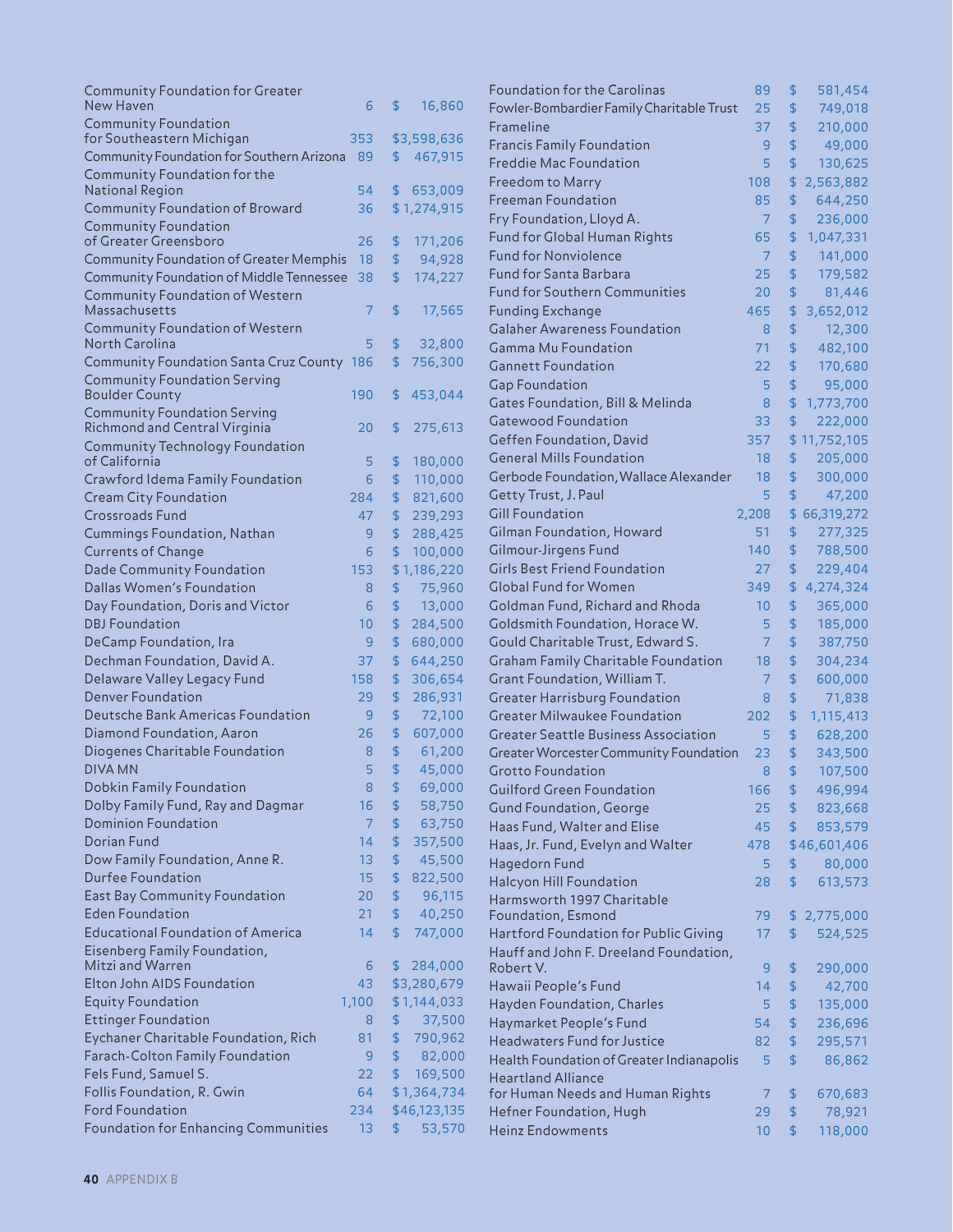| <b>Helene Foundation</b>                    | 8              | \$                 | 150,000      | Marcus Foundation, Grace & Alan        | 42             | \$                 | 55,000       |
|---------------------------------------------|----------------|--------------------|--------------|----------------------------------------|----------------|--------------------|--------------|
| Helfgott-Renfroe Foundation                 | 13             | \$                 | 15,000       | Marin Community Foundation             | 86             |                    | \$1,999,403  |
| <b>Hermes Foundation</b>                    | 48             | \$                 | 95,074       | Massachusetts AIDS Discrimination      |                |                    |              |
| Hewlett Foundation, William & Flora         | 17             |                    | \$14,390,000 | Initiative                             | 8              | \$                 | 11,000       |
| <b>Heyday Foundation</b>                    | 92             | $\mathfrak{L}$     | 733,600      | Massachusetts Bar Foundation           | 27             | \$                 | 282,135      |
| Higgins Foundation, Colin                   | 309            | \$                 | 2,578,931    | McCormack Family Charitable Foundation | 6              | \$                 | 60,500       |
| Hill Snowdon Foundation                     | 27             | $\mathfrak{L}$     | 314,900      | McCrindle Foundation, Joseph F.        | 9              | \$                 | 15,000       |
| Hirsch Foundation, Armin & Esther           | 9              | $\mathbf{\hat{z}}$ | 41,000       | McKenzie River Gathering               | 63             | \$                 | 270,365      |
| Hitchner Foundation, Carl                   | 12             | \$                 | 58,000       | <b>McKnight Foundation</b>             | 5              | \$                 | 175,000      |
| <b>Hollyfield Foundation</b>                | 119            | \$                 | 476,005      | Medtronic Foundation                   | 9              | \$                 | 51,630       |
| Holmes Foundation, Charles M.               | 91             | \$.                | 3,956,677    | Mertz Gilmore Foundation               | 270            |                    | \$11,772,835 |
| Holmes Supporting Foundation,               |                |                    |              | Meyer Foundation, Eugene and Agnes E.  | 6              | \$                 | 125,000      |
| Charles M.                                  | $\overline{7}$ | \$                 | 521,127      | <b>Meyer Memorial Trust</b>            | $\overline{7}$ | $\mathbf{\hat{z}}$ | 324,600      |
| Horizons Foundation                         | 4,357          |                    | \$21,704,359 | Miami Foundation                       | 21             | \$                 | 198,500      |
| <b>Houston Endowment</b>                    | 21             | \$                 | 1,057,656    | Minneapolis Foundation                 | 113            | \$                 | 1,370,524    |
| <b>Hyams Foundation</b>                     | 11             | \$                 | 202,000      | Monell Foundation, Ambrose             | $\overline{7}$ | \$                 | 160,000      |
| Hyde and Watson Foundation                  | 5              | $\mathfrak{D}$     | 45,000       | Montana Community Foundation           | $\overline{7}$ | \$                 | 26,500       |
| IanThom Foundation                          | 6              | $\mathfrak{D}$     | 3,000        | Moriah Fund                            | 9              | \$                 | 240,000      |
|                                             | 6              | \$                 |              | Morningstar Foundation                 | 23             | \$                 | 110,750      |
| <b>IBM Corporation</b>                      |                |                    | 125,099      | Morrison & Foerster Foundation         | 7              | \$                 | 13,050       |
| Irvine Foundation, James                    | 37             | \$                 | 1,103,370    | Morrow Foundation, Allan               | 41             | \$                 | 1,550,714    |
| Jacobs Foundation, Carl                     | 13             | \$                 | 22,000       | Morse Charitable Trust, Elizabeth      | 16             | \$                 | 402,127      |
| Jewish Communal Fund                        | 10             | \$                 | 306,650      | Mossier Foundation, Kevin              | 102            |                    | \$3,806,833  |
| Jewish Funds for Justice                    | 26             | \$                 | 109,697      | Ms. Foundation for Women               | 64             | \$                 | 1,171,325    |
| Johnson Family Foundation                   | 181            | $\mathfrak{D}$     | 5,391,495    | Mukti Fund                             | 21             | \$                 | 240,250      |
| Joseph Foundation, Peter T.                 | 9              | $\frac{1}{2}$      | 38,500       | N.B. Foundation                        | 5              | \$                 | 66,500       |
| JPMorgan Chase Foundation                   | 25             | $\mathfrak{D}$     | 644,895      | Nathan Charitable Trust, Richard W.    | 59             | \$                 | 777,951      |
| Kaiser Family Foundation, Henry J.          | 5              | $\mathfrak{D}$     | 90,430       | Needmor Fund                           | 8              | $\overline{S}$     | 114,500      |
| Kalamazoo Foundation                        | 62             | \$                 | 392,750      | New Hampshire Charitable Foundation    | 5              | \$                 | 62,980       |
| Kaplan Family Foundation,                   |                |                    |              | New Harvest Foundation                 | 32             | $\mathfrak{S}$     | 66,300       |
| Rita and Stanley H.                         | 5              | \$                 | 33,000       | New Israel Fund                        | 28             | \$                 | 586,150      |
| Kaplan Foundation, Arthur M.                | 48             | \$                 | 218,100      | New Mexico Foundation                  | 54             | $\frac{1}{2}$      | 324,200      |
| Kaplan Fund, J.M.                           | 11             | $\mathfrak{L}$     | 409,000      | New Prospect Foundation                | 33             | $\mathfrak{S}$     | 135,500      |
| Kauffman Foundation, Muriel McBrien         | 5              | $\mathfrak{D}$     | 55,000       | New York Community Trust               | 213            | \$                 | 7,874,750    |
| Kellett Foundation, John Steven             | 64             | \$                 | 62,883       | New York Foundation                    | 54             | \$                 | 2,212,745    |
| Kerr Foundation, William A.                 | 33             | \$                 | 528,628      | New York Women's Foundation            | 19             | \$                 | 825,000      |
| Koffman and Bates Family Fund,              |                |                    |              | Newpol Foundation                      | 159            | \$                 | 1,132,130    |
| Betsy and Lorraine                          | 6              | \$                 | 122,000      | North Star Fund                        | 179            | \$                 | 685,934      |
| Kresge Foundation                           | 5              |                    | \$3,075,375  | Northwestern Mutual Life Foundation    | 5              | \$                 | 3,500        |
| La Crosse Community Foundation              | 23             | $\frac{1}{2}$      | 46,941       | Oak Park-River Forest                  |                |                    |              |
| Lambda Foundation                           | 17             | \$                 | 37,521       | Community Foundation                   | 9              | \$                 | 32,560       |
| Larsen Foundation, John                     | 65             | \$                 | 713,500      | Open Meadows Foundation                | 75             | \$                 | 64,400       |
| <b>LEAGUE Foundation</b>                    | 58             | \$                 | 101,000      | <b>Open Society Foundations</b>        | 164            |                    | \$12,560,398 |
| Leeway Foundation                           | 17             | \$                 | 92,500       | <b>Opler Foundation, Scott</b>         | 15             |                    | \$1,090,000  |
| Lesbian Equity Foundation of Silicon Valley | 55             | $\mathfrak{D}$     | 462,565      | Oregon Community Foundation            | 14             | \$                 | 617,000      |
| Levi Strauss Foundation                     | 88             | \$                 | 2,986,770    | Overbrook Foundation                   | 143            |                    | \$4,790,878  |
| Levit Fund for People, Dora Freedman        | 19             | $\mathfrak{L}$     | 120,000      | <b>Palette Fund</b>                    | 16             | \$                 | 931,500      |
| Levitt Foundation                           | 10             | $\mathfrak{L}$     | 89,500       | Palm Foundation, Michael               | 105            |                    |              |
| Lewis Foundation, Jonathan D.               | 33             |                    | \$1,032,480  |                                        |                | \$                 | \$3,698,813  |
| Liberty Hill Foundation                     | 327            | \$                 | 5,648,984    | Peace Development Fund                 | 19             |                    | 92,710       |
|                                             |                |                    |              | PepsiCo Foundation                     | 6              |                    | \$1,094,000  |
| Lincy Foundation                            | 8              | \$                 | 200,000      | PFLAG National Scholarship Program     | $\overline{7}$ | \$                 | 238,500      |
| List Foundation, Albert A.                  | 12             | $\mathfrak{L}$     | 344,000      | <b>PFund Foundation</b>                | 172            | \$                 | 597,401      |
| Living Legacy Dimock Community Health       | 23             | $\mathfrak{L}$     | 53,835       | Philadelphia Foundation                | 349            |                    | \$2,841,432  |
| Lloyd Foundation, John M.                   | 8              | $\mathfrak{L}$     | 131,700      | Phillips Foundation, Jay & Rose        | 131            |                    | \$2,293,400  |
| M.A.C. AIDS Fund                            | 42             | \$                 | 2,309,902    | Pittsburgh Foundation                  | $\overline{7}$ | \$                 | 408,257      |
| MacArthur Foundation,                       |                |                    |              | Point Foundation                       | 387            | \$.                | 4,667,192    |
| John D. and Catherine T.                    | 20             | \$                 | 559,075      | <b>Polk Brothers Foundation</b>        | 42             | \$.                | 1,456,500    |
| Macy's Foundation                           | 63             | \$                 | 569,129      | Polo Ralph Lauren Foundation           | 9              | \$                 | 257,648      |
| Maine Community Foundation                  | 100            | \$                 | 372,945      | <b>Pride Foundation</b>                | 1,829          |                    | \$22,503,848 |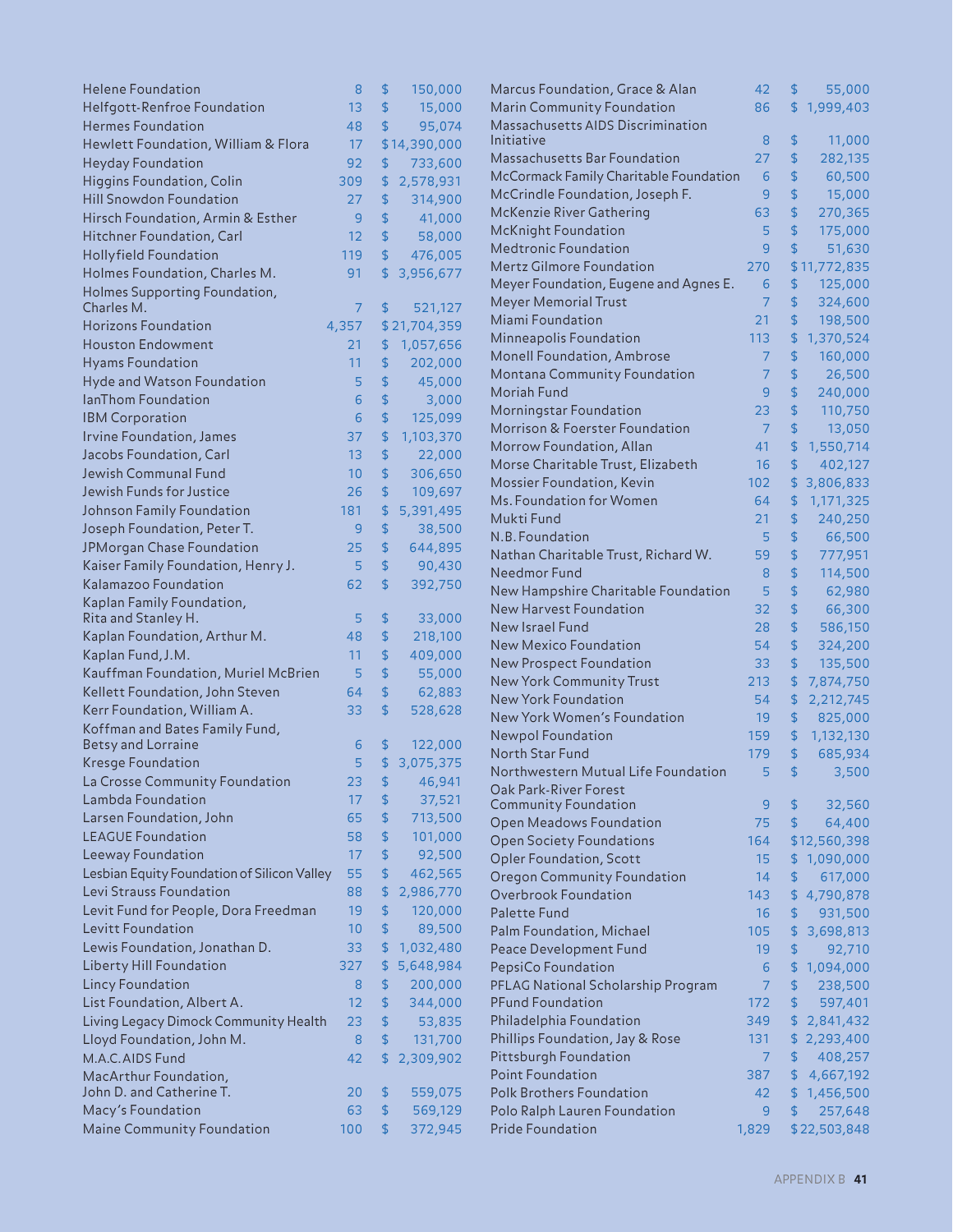| Princeton Area Community Foundation                              | 6               | \$             | 133,500      | <b>St. Paul Travelers Foundation</b>       | 33             | \$                     | 383,980      |
|------------------------------------------------------------------|-----------------|----------------|--------------|--------------------------------------------|----------------|------------------------|--------------|
| Proteus Fund                                                     | 118             |                | \$11,407,017 | <b>Starfish Group</b>                      | 6              | \$                     | 213,000      |
| <b>Prudential Foundation</b>                                     | 8               | \$             | 19,250       | <b>Stonewall Community Foundation</b>      | 817            |                        | \$6,401,264  |
| <b>Public Welfare Foundation</b>                                 | 58              |                | \$2,431,000  | <b>Straw Valley Foundation</b>             | 10             | \$                     | 83,000       |
| <b>Rainbow Endowment</b>                                         | 71              |                | \$1,199,300  | Surdna Foundation                          | 11             |                        | \$1,132,500  |
| Rapoport Foundation, Paul                                        | 614             |                | \$10,802,247 | Susan G. Komen Foundation                  | 47             |                        | \$2,453,940  |
| Reaugh Trust Fund, Ernest Otho                                   | 35              | \$             | 68,750       | <b>Taos Foundation</b>                     | 7              | \$                     | 31,898       |
| <b>RESIST</b>                                                    | 262             | \$             | 296,046      | Terrell Charitable Trust, Randolph Querbes | 13             | \$                     | 16,250       |
| <b>Retirement Research Foundation</b>                            | 5               | $\mathfrak{D}$ | 219,587      | <b>Third Wave Foundation</b>               | 29             | \$                     | 336,750      |
| Reynolds Foundation, Z. Smith                                    | 9               | $\frac{1}{2}$  | 240,000      | <b>Tides Foundation</b>                    | 754            |                        | \$18,137,374 |
| Rhode Island Foundation                                          | 95              | \$             | 921,334      | <b>Tisch Foundation</b>                    | 10             |                        | \$2,214,065  |
| Richardson Fund, Anne S.                                         | 14              | $\frac{1}{2}$  | 532,000      | Transgender Scholarship and                |                |                        |              |
| <b>River Rock Foundation</b>                                     | $6\phantom{1}6$ | $\mathsf{\$}$  | 190,000      | <b>Education Legacy Fund (TSELF)</b>       | 24             | \$                     | 167,000      |
| Robert Wood Johnson Foundation                                   | 15              |                | \$2,728,314  | <b>Tulsa Community Foundation</b>          | 20             | \$                     | 224,984      |
| Robins, Kaplan, Miller & Ciresi, L.L.P.                          |                 |                |              | Tuohy Foundation, Walter and Mary          | 6              | \$                     | 26,000       |
| <b>Private Foundation</b>                                        | 27              | \$             | 132,025      | Tuttle Fund, Isaac                         | 5              | $\mathbf{\hat{z}}$     | 155,000      |
| Roblee Foundation,                                               |                 |                |              | Two Sisters and a Wife Foundation          | 12             | \$                     | 365,000      |
| Joseph H. and Florence A.                                        | 53              | \$             | 705,361      | U.S. Bancorp Foundation                    | 11             | $\mathfrak{S}$         | 6,550        |
| Roche Relief Foundation, Edward and Ellen                        | 8               | $\mathfrak{D}$ | 103,000      | Unger Foundation, Aber D.                  | 9              | $\mathbf{\hat{S}}$     | 210,000      |
| <b>Rockcares Foundation</b>                                      | 15              | \$             | 234,236      | Unitarian Universalist Funding Program     | 65             | $\overline{S}$         | 429,770      |
| Rockefeller Brothers Fund                                        | 6               | $\mathsf{\$}$  | 221,000      | Unitarian Universalist Veatch Program      |                |                        |              |
| <b>Rockefeller Foundation</b>                                    | 22              |                | \$1,546,500  | at Shelter Rock                            | 61             |                        | \$2,595,000  |
| Rockefeller Philanthropic Advisors                               | 5               | $\mathsf{\$}$  | 113,500      | Urgent Action Fund for Women's             |                |                        |              |
| Rocking Moon Foundation                                          | 21              | $\mathsf{\$}$  | 450,000      | Human Rights                               | 36             | \$                     | 123,985      |
| Rockwell Collins Charitable Corporation                          | $6\phantom{1}6$ | $\mathbf{L}$   | 70,000       | van Ameringen Foundation                   | 13             | \$                     | 590,000      |
| Rose Community Foundation                                        | 16              | $\mathfrak{S}$ | 147,920      | van Ameringen Foundation, H.               | 687            |                        | \$25,296,700 |
| Rose Foundation, Adam R.                                         | 96              |                | \$2,051,200  | van Loben Sels/RembeRock Foundation        | 67             | \$                     | 586,000      |
| Rosenberg Foundation                                             | 8               | \$             | 115,000      | Vanguard Charitable Endowment              | 23             | \$                     | 638,000      |
| Rosenstein Foundation, Anita May                                 | 39              | $\frac{1}{2}$  | 422,250      | Vanguard Public Foundation                 | 22             | $\boldsymbol{\hat{z}}$ | 49,100       |
| Ross Foundation, Bob                                             | 54              | $\frac{1}{2}$  | 314,000      | <b>Verizon Foundation</b>                  | 121            |                        | \$1,263,520  |
| Rudin Family Foundation, May and Samuel                          | $\overline{7}$  | $\mathfrak{D}$ |              | Vermont Community Foundation               | 150            | \$                     | 758,806      |
|                                                                  |                 | $\mathsf{\$}$  | 377,800      | Wachovia Foundation                        | 17             | $\mathfrak{S}$         | 512,850      |
| Rudin Foundation, Samuel and May<br><b>Saint Paul Foundation</b> | 5               |                | 349,000      | <b>Wallis Foundation</b>                   | 12             | \$                     | 370,000      |
|                                                                  | 26              | $\mathfrak{D}$ | 411,808      | <b>Washington AIDS Partnership</b>         | 5              | $\mathbf{\hat{z}}$     | 160,000      |
| Samara Foundation                                                | 137             | \$             | 292,140      | Washington Area Women's Foundation         | $\overline{7}$ | \$                     | 51,200       |
| San Diego Foundation                                             | 57              | $\frac{1}{2}$  | 770,610      | Watanabe Charitable Trust, Terry K.        | 88             |                        | \$2,847,930  |
| San Diego Foundation for Change                                  | 30              | $\frac{1}{2}$  | 119,096      | <b>Weeden Foundation</b>                   | 14             | \$                     | 69,400       |
| San Diego Human Dignity Foundation                               | 80              | \$             | 366,175      | <b>Weingart Foundation</b>                 | 17             | \$                     | 430,500      |
| San Francisco Foundation                                         | 326             |                | \$5,464,111  | <b>Wells Fargo Foundation</b>              | 717            |                        | \$9,866,357  |
| San Luis Obispo County                                           |                 |                |              | Wexler-Zimmerman Charitable Trust          | 12             | \$                     | 267,361      |
| <b>Community Foundation</b>                                      | 45              | \$             | 100,932      | Wiener Foundation, Malcolm Hewitt          | 6              | \$                     | 170,000      |
| Santa Barbara Foundation                                         | 10              | \$             | 313,234      | <b>William Penn Foundation</b>             | 16             |                        | \$2,328,100  |
| Sante Fe Community Foundation                                    | 88              | \$             | 391,015      | Williams Foundation, Reid                  | 80             | \$                     | 637,408      |
| Sara Lee Foundation                                              | 7               | \$             | 51,150       | Wilson Memorial Foundation, Jerry J.       | 19             | \$                     | 144,500      |
| Sawchuk Family Foundation                                        | 6               | $\mathfrak{D}$ | 115,000      | <b>Wisconsin Community Fund</b>            |                |                        |              |
| <b>SBC</b> Foundation                                            | 10              | $\mathfrak{S}$ | 239,300      |                                            | 10             | \$                     | 33,650       |
| Schwab Foundation, Charles and Helen                             | 5               | $\mathfrak{D}$ | 23,500       | <b>Wohlford Foundation, Mary</b>           | 7              | $\mathsf{\$}$          | 53,710       |
| Seattle Foundation                                               | 46              | $\mathfrak{D}$ | 746,000      | Women's Foundation of California           | 121            | \$                     | 935,918      |
| Shulman Family Foundation, Alex                                  | $6\phantom{1}6$ | $\mathfrak{D}$ | 27,250       | Women's Foundation of Colorado             | 6              | $\mathfrak{D}$         | 24,120       |
| <b>Sidley Austin Foundation</b>                                  | 14              | $\mathfrak{D}$ | 125,750      | Women's Foundation of Minnesota            | 16             | \$                     | 283,500      |
| Silicon Valley Community Foundation                              | 23              | \$             | 370,401      | Women's Fund of Miami-Dade County          | 11             | $\mathfrak{S}$         | 75,000       |
| Silva Watson Moonwalk Fund                                       | 68              |                | \$1,769,750  | Women's Funding Alliance                   | 5              | $\mathfrak{S}$         | 65,000       |
| Skovgaard Foundation,                                            |                 |                |              | Women's Way                                | 12             | \$                     | 63,450       |
| Marc Wolinsky and Barry C.                                       | 33              | $\mathfrak{S}$ | 220,660      | Woodner Fund, A.                           | 28             | \$                     | 118,500      |
| <b>Small Change Foundation</b>                                   | 170             |                | \$2,251,000  | <b>Working Assets</b>                      | 9              | \$                     | 527,789      |
| Smith Family Foundation, Anning and Doris                        | 5               | \$             | 3,600        | <b>Xcel Energy Foundation</b>              | 6              | \$                     | 30,000       |
| Snowdon Foundation                                               | 185             |                | \$3,559,800  |                                            |                |                        |              |
| Snyder Fund, Valentine Perry                                     | 8               | \$             | 185,000      |                                            |                |                        |              |
| Social Justice Fund Northwest                                    | 59              | $\mathfrak{S}$ | 366,150      |                                            |                |                        |              |
| Southern Partners Fund                                           | 25              | \$             | 345,000      |                                            |                |                        |              |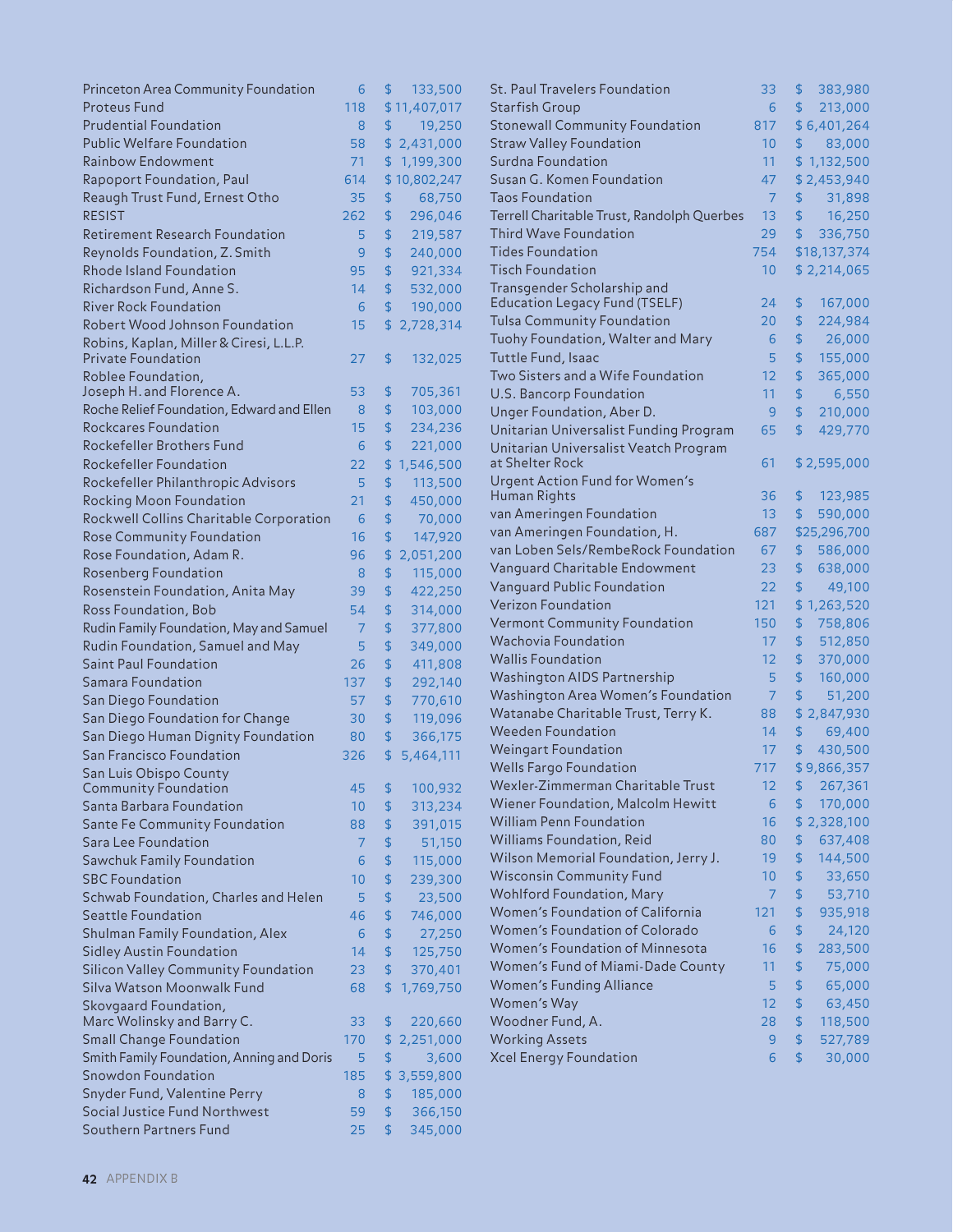### FUNDERS FOR LGBTQ ISSUES BOARD OF DIRECTORS

Maria Cadenas (Vice-Chair) Philanthropy Manager Driscoll's

Nicole Cozier (Chair) Chief of Strategic Operations Washington Area Women's Foundation

### Christina Cuevas

Program Director Community Foundation Santa Cruz County

### Jesse King Managing Director Fulcrum Advisors

Andrew Lane (Treasurer) Executive Director Johnson Family Foundation

### Steven Lawrence Director of Research The Foundation Center

Jason McGill

Third Sector New England

### Vice President, Member Services Philanthropy New York

Hez Norton Manager, Executive and Organizational Transitions

Lina Paredes (Secretary) Vice President of Program Connecticut Health Foundation

### Judy Patrick President and CEO

Women's Foundation of California

### Cindy Rizzo

Senior Director, Grantmaking and Evaluation The Arcus Foundation

### Ron Rowell Chief Executive Officer Common Counsel Foundation

Mitchell Singer Senior Philanthropic Advisor Rockefeller Philanthropy Advisors

### Patricia St.Onge Partner Seven Generations Consulting and Coaching

Alfonso Wenker Director of Development and Communications PFund Foundation

### ABOUT THE AUTHOR

Anthony Bowen is grants analyst at The Annie E. Casey Foundation. He joined the Foundation in 2011 after spending several years with Grantmakers for Effective Organizations and GuideStar. He conducted research for this report as a master of arts in philanthropic studies candidate at Indiana University's Center on Philanthropy. Anthony has also completed studies on LGBTQ youth in Kansas City and the role of philanthropy in the repeal of "Don't Ask, Don't Tell." He completed his undergraduate studies in nonprofit leadership and business administration at William Jewell College.

SECOND EDITION